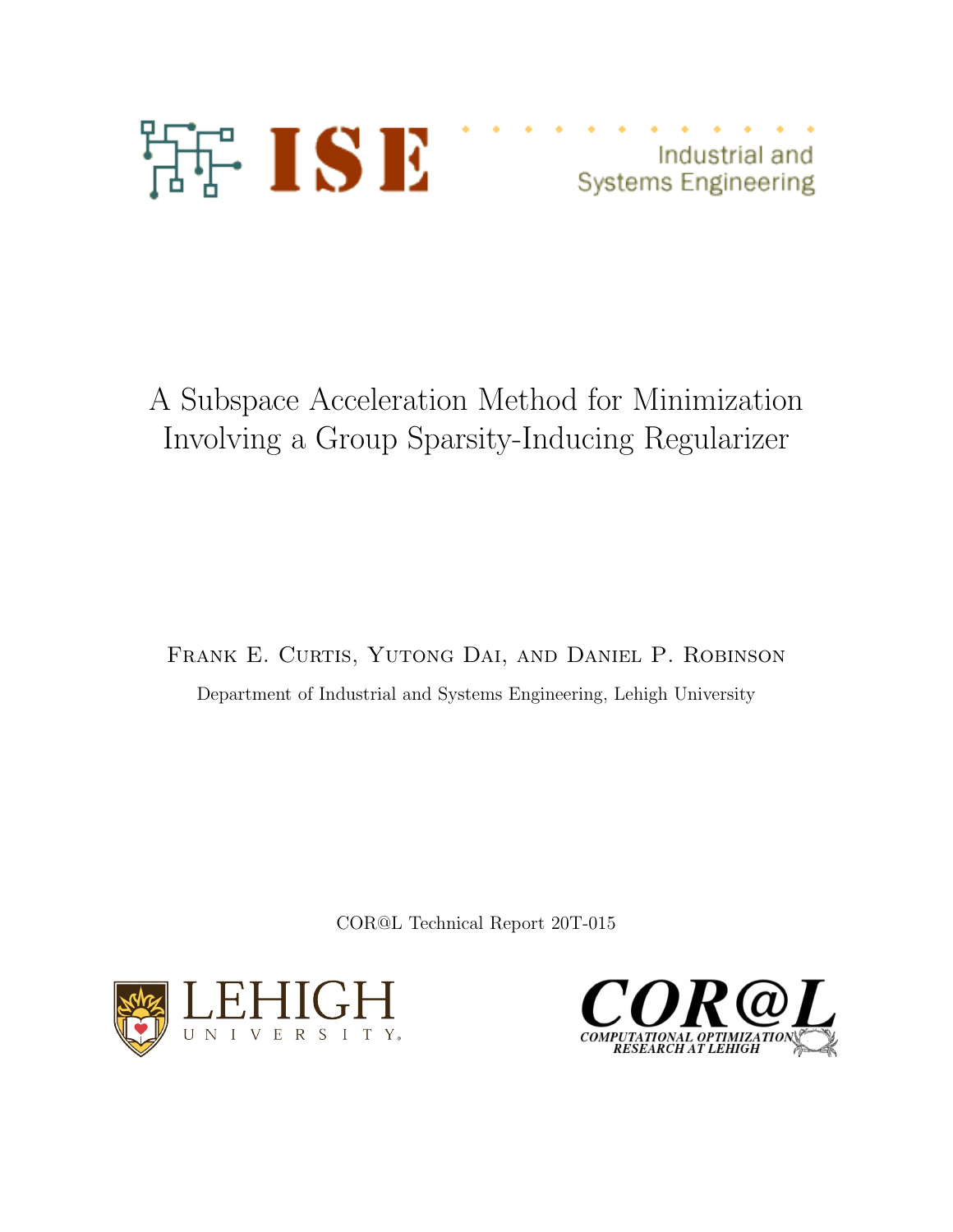## A Subspace Acceleration Method for Minimization Involving a Group Sparsity-Inducing Regularizer

FRANK E. CURTIS<sup>\*1</sup>, YUTONG DAI<sup>†1</sup>, AND DANIEL P. ROBINSON<sup>‡1</sup>

<sup>1</sup>Department of Industrial and Systems Engineering, Lehigh University

July 29, 2020

#### Abstract

We consider the problem of minimizing an objective function that is the sum of a convex function and a group sparsity-inducing regularizer. Problems that integrate such regularizers arise in modern machine learning applications, often for the purpose of obtaining models that are easier to interpret and that have higher predictive accuracy. We present a new method for solving such problems that utilize subspace acceleration, domain decomposition, and support identification. Our analysis shows, under common assumptions, that the iterate sequence generated by our framework is globally convergent, converges to an  $\epsilon$ -approximate solution in at most  $O(\epsilon^{-(1+p)})$  (respectively,  $O(\epsilon^{-(2+p)})$ ) iterations for all  $\epsilon$  bounded above and large enough (respectively, all  $\epsilon$  bounded above) where  $p > 0$  is an algorithm parameter, and exhibits superlinear local convergence. Preliminary numerical results for the task of binary classification based on regularized logistic regression show that our approach is efficient and robust, with the ability to outperform a state-of-the-art method.

## 1 Introduction

We consider the minimization of a function that may be written as the sum of a convex function and a nonoverlapping group sparsity-inducing regularizer. Specifically, given a convex and twice continuously differentiable function  $f : \mathbb{R}^n \to \mathbb{R}$ , a collection of  $n_{\mathcal{G}} > 0$  nonoverlapping groups  $\mathcal{G} := {\{\mathcal{G}_i\}}_{i=1}^{n_{\mathcal{G}}}$  that forms a partition of  $\{1, 2, \dots, n\}$  (i.e.,  $\mathcal{G}_i \cap \mathcal{G}_j = \emptyset$  for all  $i \neq j$  and  $\bigcup_{i=1}^{n_{\mathcal{G}}} \mathcal{G}_i = \{1, 2, \dots, n\}$ ), and group-wise weighting parameters  $\{\lambda_i\}_{i=1}^{n_{\mathcal{G}}}>0$ , our algorithm solves the problem

<span id="page-1-0"></span>
$$
\min_{x \in \mathbb{R}^n} \{ f(x) + r(x) \}, \text{ where } r(x) := \sum_{i=1}^{n_{\mathcal{G}}} \lambda_i \| [x]_{\mathcal{G}_i} \|_2 \tag{1}
$$

and  $[x]_{\mathcal{G}_i}$  is the subvector of x corresponding to elements in  $\mathcal{G}_i$ . The regularizer r generalizes the  $\ell_1$ -norm, which is recovered by choosing  $\mathcal{G}_i = \{i\}$  for all  $i \in \{1, 2, ..., n\}$ .

Despite the successes of  $\ell_1$ -norm regularization, its inadequacy in the context of many modern machine learning applications has been noticed by researchers, and is one motivation for the use of group regularization. In some machine learning applications the covariates come in groups (e.g., genes that regulate hormone levels in microarray data [\[23\]](#page-26-0)), in which case one may wish to select them jointly. Also, integrating group information into the modeling process can improve both the interpretability and accuracy [\[35\]](#page-27-0) of the resulting model. Yuan and Lin [\[34\]](#page-27-1) observed that in the multi-factor analysis-of-variance problem, where each factor is expressed through a set of dummy variables, deleting an irrelevant factor is equivalent to deleting a group of dummy variables; the  $\ell_1$ -norm regularizer fails to achieve this goal.

<sup>∗</sup>E-mail: frank.e.curtis@gmail.com

<sup>†</sup>E-mail: yud319@lehigh.edu

<sup>‡</sup>E-mail: daniel.p.robinson@gmail.com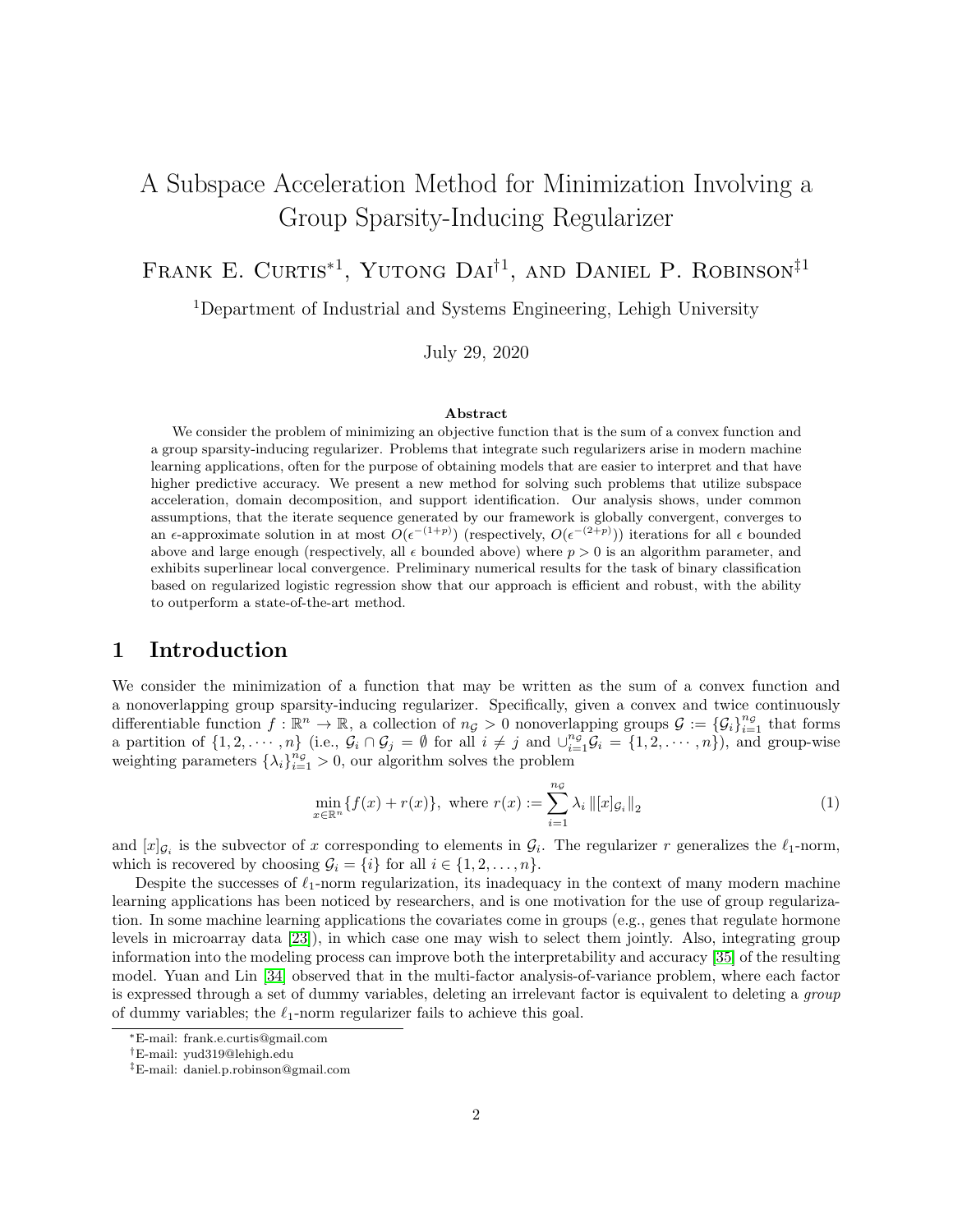#### 1.1 State-of-the art methods

There is a long history of algorithms for solving regularized problems of the form  $(1)$  (see [\[1\]](#page-25-0) and the references therein). Here, we review some of the state-of-the-art approaches for solving sparsity-promoting problems that are most closely related to our proposed approach.

First-order methods. Proximal methods are designed to solve problems of the form [\(1\)](#page-1-0) and have received attention in the machine learning community [\[3,](#page-25-1) [7,](#page-26-1) [31\]](#page-27-2). A well-known example for  $\ell_1$ -norm regularized problems is the iterative shrinkage-thresholding algorithm (ISTA), which is obtained by applying a proximal gradient (PG) iteration to minimize a smooth function plus the  $\ell_1$ -norm regularizer [\[10,](#page-26-2) [12\]](#page-26-3). Under certain assumptions, one can prove a worst-case complexity bound on the number of iterations required by the PG method before it correctly identifies the support of the optimal solution [\[28\]](#page-27-3). Combined with the acceleration technique proposed by Nesterov [\[27,](#page-27-4) [26\]](#page-27-5), one obtains the algorithm FISTA [\[3\]](#page-25-1). One obtains a related, but distinct approach from ISTA by posing an equivalent smooth reformulation of the problem separating the positive and negative parts of the variables—and applying a gradient projection method to the resulting formulation [\[13,](#page-26-4) [15\]](#page-26-5). All of these approaches have been shown to work well in practice, at least compared to other first-order methods such as the subgradient algorithm. However, these algorithms are often inferior in practice compared to alternative approaches that employ space decomposition techniques and/or second-order derivatives [\[5,](#page-26-6) [6,](#page-26-7) [18\]](#page-26-8).

As an alternative to PG and gradient projection techniques, researchers have considered (block) coordinate descent for solving  $\ell_1$ -norm regularized problems. Such a strategy is appealing, since when minimizing an  $\ell_1$ -norm regularized objective along coordinate directions, it is common that the objective is minimized with variables being zero. These approaches are also easy to implement to exploit parallel computing; see, e.g., the accelerated randomized proximal coordinate gradient method in [\[20\]](#page-26-9), the parallel coordinate descent methods in [\[29\]](#page-27-6), and the asynchronous coordinate descent technique in [\[22\]](#page-26-10). A downside of these approaches is that the space decomposition is performed in a prescribed manner, rather than in an adaptive way that can benefit from information acquired during the solution process. Also, these approaches do not effectively exploit second-order derivative information and require exact minimization along coordinate directions. An exception to this latter criticism is the inexact coordinate descent algorithm from [\[30\]](#page-27-7), although this approach does not effectively exploit second-order derivatives and uses a prescribed space decomposition strategy.

Various other approaches have been proposed for solving problems involving specific regularizers. In [\[21\]](#page-26-11), the authors discuss various methods for sparse learning that make use of projection techniques. A well-known package is GLMNET [\[16\]](#page-26-12), which is designed for solving problems with the elastic-net regularization. Finally, let us mention the work in [\[32\]](#page-27-8), which proposes and tests a groupwise-majorization-descent algorithm (called  $gg$ lasso) for solving problems involving the group- $\ell_1$ -norm regularizer. A potential downside of this approach is that it updates variables by groups in a cycle, rather than by using an adaptive space decomposition technique.

Second-order methods. Relatively few second-order methods have been proposed for minimizing sparsity-promoting objective functions. In s[\[17\]](#page-26-13), an accelerated regularized Newton scheme is proposed. A similar proximal-Newton method is proposed in [\[19\]](#page-26-14), which under some assumptions can be shown to converge locally superlinearly. These approaches can be effective in practice, although they appear to lack good worstcase guarantees in terms of identification of the optimal solution support. Other approaches, such as the orthant-based method in [\[18\]](#page-26-8), can predict the solution support, but in practice are often outperformed by a closely related method called FaRSA [\[5,](#page-26-6) [6\]](#page-26-7). As for publicly available solvers based on second-order methods, most have been designed for specific loss functions and regularizers. For example, newGLMNET in [\[33\]](#page-27-9) is designed for  $\ell_1$ -regularized logistic regression and the method in [\[14\]](#page-26-15) is designed for regularized logistic regression and support vector machines.

#### 1.2 Notation and assumptions

Let R denote the set of real numbers,  $\mathbb{R}^n$  denote the set of *n*-dimensional real vectors, and  $\mathbb{R}^{m \times n}$  denote the set of m-by-n-dimensional real matrices. The set of natural numbers is denoted as  $\mathbb{N} := \{0, 1, 2, \ldots\}$ . For any set  $\mathcal{I} \subseteq \{1, 2, ..., n\}$ , we define the projection of  $x \in \mathbb{R}^n$  onto the subspace spanned by the coordinate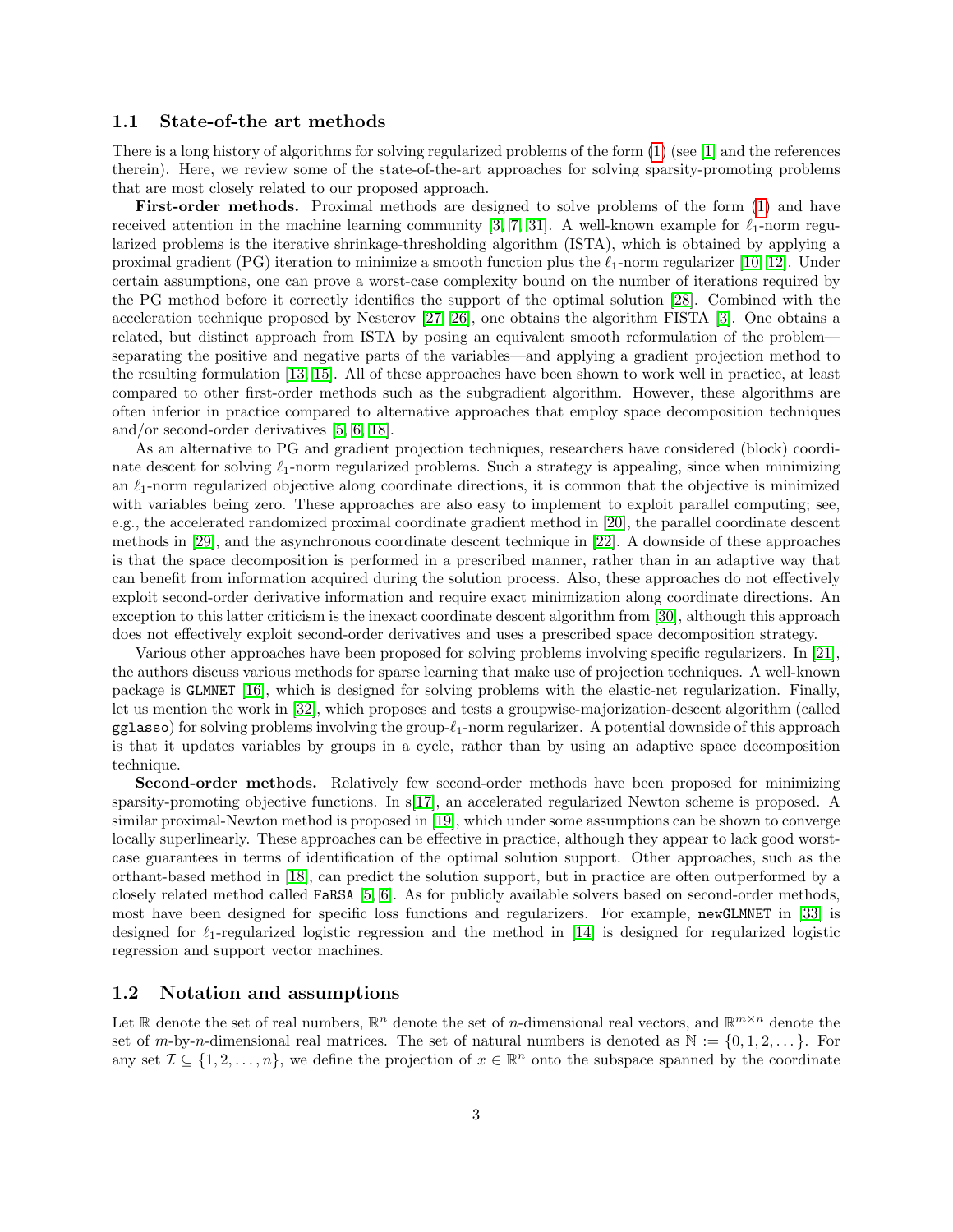vectors indexed by the entries of  $\mathcal I$  as  $P_{\mathcal I}(x)$ , so that

<span id="page-3-4"></span>
$$
[P_{\mathcal{I}}(x)]_i := \begin{cases} x_i & \text{if } i \in \mathcal{I}, \\ 0 & \text{if } i \notin \mathcal{I}. \end{cases} \tag{2}
$$

For a function  $h : \mathbb{R}^n \to \mathbb{R}$ , vector  $x \in \mathbb{R}^n$ , and direction  $d \in \mathbb{R}^n$ , the directional derivative of h at x in the direction  $d$  is defined as the following limit:

$$
D_h(x; d) := \lim_{t \searrow 0} \frac{h(x + td) - h(x)}{t}.
$$

The following assumption is assumed to hold throughout the paper.

<span id="page-3-5"></span>**Assumption 1.1.** The function  $f : \mathbb{R}^n \to \mathbb{R}$  used in the definition of the objective function of problem [\(1\)](#page-1-0) is convex and continuously differentiable. It follows that there exists a constant  $L_f$  such that  $\|\nabla f(x)\|_2 \leq L_f$  for all  $x \in \mathcal{L} := \{x \in \mathbb{R}^n : f(x) + r(x) \leq f(x_0) + r(x_0)\}$  for any initial estimate  $x_0$  of a solution to problem [\(1\)](#page-1-0). The objective function  $f + r$  is bounded below and the gradient function  $\nabla f$  is Lipschitz continuous on  $\mathcal L$ with Lipschitz constant  $L_q$ .

#### 1.3 Organization

In Section [2,](#page-3-0) we present preliminary results related to PG calculations. In Section [3,](#page-4-0) by using PG-calculations as a starting point, we propose a reduced-space second-order domain decomposition algorithm for solving problem [\(1\)](#page-1-0). The algorithm is analyzed in Section [4](#page-8-0) and numerical results are presented in Section [5.](#page-19-0) Finally, in Section [6,](#page-23-0) we provide concluding remarks.

## <span id="page-3-0"></span>2 Preliminaries

In this section, we discuss preliminary material related to the objective function  $f + r$  and its associated PG calculations. (All proofs may be found in Appendix [A.](#page-23-1)) For any  $\bar{x} \in \mathbb{R}^n$  and  $\bar{\alpha} > 0$ , we define the PG update as

<span id="page-3-2"></span>
$$
T(\overline{x}, \overline{\alpha}) := \underset{x \in \mathbb{R}^n}{\operatorname{argmin}} \left\{ \frac{1}{2\overline{\alpha}} \|x - (\overline{x} - \overline{\alpha} \nabla f(\overline{x}))\|_2^2 + r(x) \right\} \tag{3}
$$

and the associated PG step as

<span id="page-3-1"></span>
$$
s(\overline{x}, \overline{\alpha}) := T(\overline{x}, \overline{\alpha}) - \overline{x}.
$$
\n(4)

The next result shows that the directional derivative of  $f + r$  along the PG step is negative with magnitude proportional to the squared norm of the PG direction.

<span id="page-3-3"></span>**Lemma 2.1.** For any  $\bar{x} \in \mathbb{R}^n$  and  $\bar{\alpha} > 0$ , the PG step  $s(\bar{x}, \bar{\alpha})$  in [\(4\)](#page-3-1) satisfies

$$
D_{f+r}(\overline{x}; s(\overline{x}, \overline{\alpha})) \leq -\frac{1}{\overline{\alpha}} ||s(\overline{x}, \overline{\alpha})||_2^2.
$$

The PG update defined in [\(3\)](#page-3-2) can be computed group-wise for each  $\mathcal{G}_i \in \mathcal{G}$  by

<span id="page-3-6"></span>
$$
[T(\overline{x}, \overline{\alpha})]_{\mathcal{G}_i} = \left[\underset{x \in \mathbb{R}^n}{\operatorname{argmin}} \left\{ \frac{1}{2\overline{\alpha}} \|x - (\overline{x} - \overline{\alpha} \nabla f(\overline{x}))\|_2^2 + \sum_{i=1}^{n_{\mathcal{G}}} \lambda_i \|x_{\mathcal{G}_i}\|_2 \right\} \right]_{\mathcal{G}_i}
$$
  
= max 
$$
\left\{ 1 - \frac{\overline{\alpha} \lambda_i}{\|[\overline{x}]_{\mathcal{G}_i} - \overline{\alpha} \nabla_{\mathcal{G}_i} f(\overline{x})\|_2}, 0 \right\} \left( [\overline{x}]_{\mathcal{G}_i} - \overline{\alpha} \nabla_{\mathcal{G}_i} f(\overline{x}) \right).
$$
 (5)

Combining this observation with Lemma [2.1](#page-3-3) leads to the following corollary, which will be relevant to the manner in which we design the algorithm we propose in Section [3.](#page-4-0)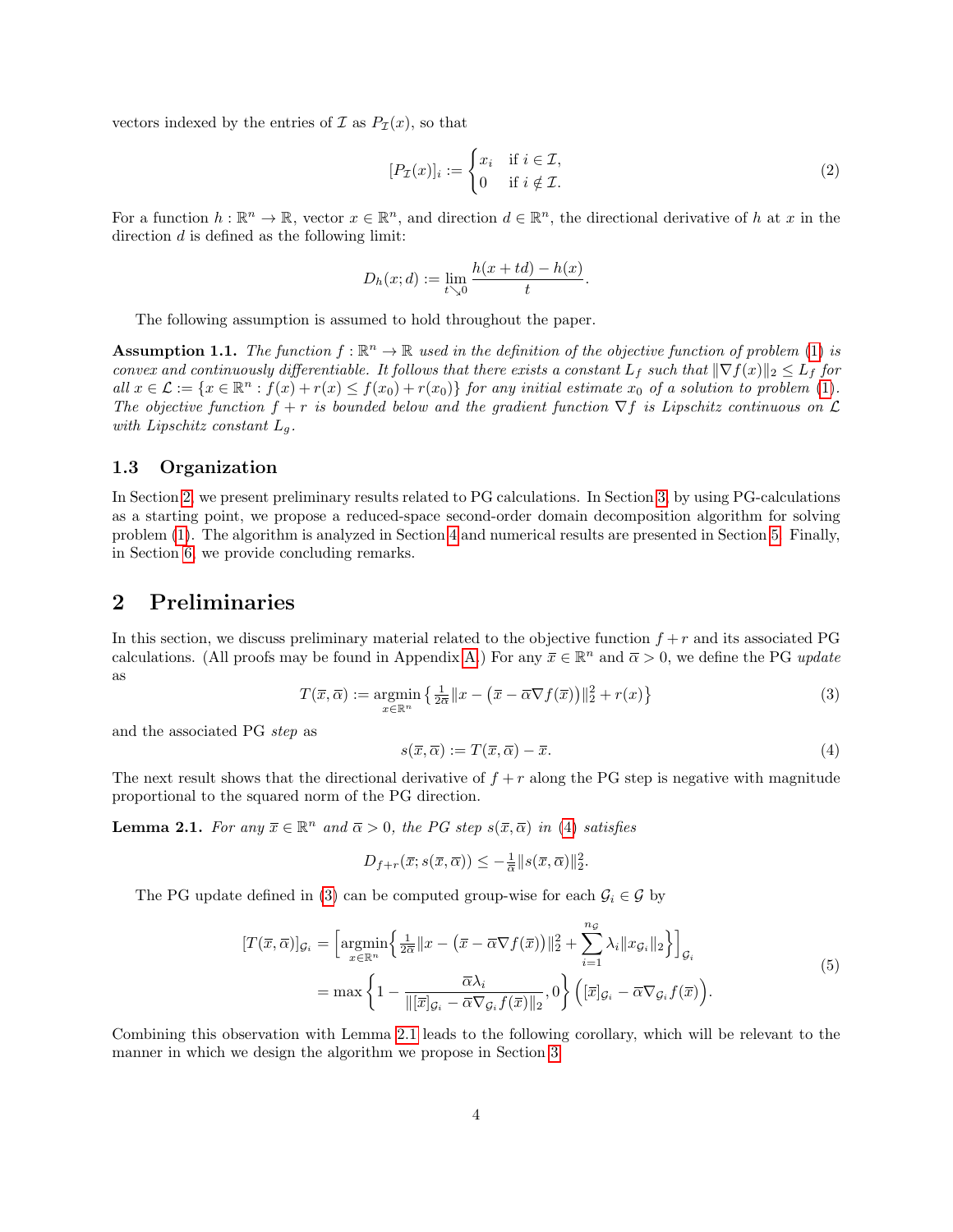<span id="page-4-5"></span>**Lemma 2.2.** For any  $\bar{x} \in \mathbb{R}^n$ ,  $\bar{\alpha} > 0$ , and set  $\mathcal{I}$  equal to the union of a subset of  $\{G_i\}_{i=1}^{n_{\mathcal{G}}}$ , the PG step  $s(\bar{x}, \bar{\alpha})$  defined in [\(4\)](#page-3-1) satisfies

$$
D_{f+r}(\overline{x}; P_{\mathcal{I}}(s(\overline{x}, \overline{\alpha}))) \leq -\frac{1}{\overline{\alpha}} \| P_{\mathcal{I}}(s(\overline{x}, \overline{\alpha})) \|_{2}^{2}
$$
(6)

where the projection operator  $P_{\mathcal{I}}$  is defined through [\(2\)](#page-3-4).

Our next result quantifies the decrease in  $f + r$  that one can expect to obtain by taking a PG step  $s(\bar{x}, \bar{\alpha})$ , provided the PG parameter  $\bar{\alpha}$  is sufficiently small.

<span id="page-4-3"></span>**Lemma 2.3.** For any  $\bar{x} \in \mathbb{R}^n$ ,  $\bar{\alpha} \in (0, 2/L)$ , and  $\bar{x}$  equal to the union of a subset of  $\{G_i\}_{i=1}^{n_{\mathcal{G}}}$ , the objective function decrease satisfies

$$
f(\overline{x}+P_{\mathcal{I}}(\overline{x},\overline{s}))+r(\overline{x}+P_{\mathcal{I}}(\overline{x},\overline{s}))\leq f(\overline{x})+r(\overline{x})-(\frac{1}{\overline{\alpha}}-\frac{L}{2})\|P_{\mathcal{I}}(s(\overline{x},\overline{\alpha}))\|_2^2.
$$

The next result shows that, when restricted to certain groups, the size of the PG step is bounded above by the gradient of the objective function.

<span id="page-4-6"></span>**Lemma 2.4.** If the pair  $(\bar{x}, \bar{\alpha})$  and group  $\mathcal{G}_i$  satisfy  $\bar{\alpha} \in (0, 1]$ ,  $[\bar{x}]_{\mathcal{G}_i} \neq 0$ , and  $[\bar{x} + s(\bar{x}, \bar{\alpha})]_{\mathcal{G}_i} \neq 0$ , where  $s(\bar{x}, \bar{\alpha})$  is defined in [\(4\)](#page-3-1), then

$$
\|\nabla_{\mathcal{G}_i}(f+r)(\overline{x})\|_2 \geq \|[s(\overline{x},\overline{\alpha})]_{\mathcal{G}_i}\|_2.
$$

With the preliminaries now completed, we can propose our new algorithm.

## <span id="page-4-0"></span>3 Proposed Algorithm Framework

We propose Algorithm [1,](#page-7-0) which we call FaRSA-Group (Fast Reduced-Space Algorithm for Group sparsityinducing regularization) for solving problem [\(1\)](#page-1-0) that uses ideas related to domain decomposition, subspace acceleration, and support identification. An overview of the algorithm is described in Section [3.1.](#page-4-1) During each iteration of our method, at least one of three subroutines is called. The three subroutines are described in Sections [3.2](#page-5-0)[–3.4.](#page-6-0)

#### <span id="page-4-1"></span>3.1 Main algorithm (Algorithm [1\)](#page-7-0)

Our main algorithm is formally stated as Algorithm [1.](#page-7-0) At the beginning of the kth iteration,  $x_k$  and  $\alpha_k > 0$ denote the current solution estimate for problem [\(1\)](#page-1-0) and the PG parameter, respectively. We then compute  $s_k$  in Line [5](#page-7-0) as the PG step associated with problem [\(1\)](#page-1-0), namely,

<span id="page-4-4"></span>
$$
s_k := s(x_k, \alpha_k) \quad \text{with} \quad s(x_k, \alpha_k) \text{ defined in (4).} \tag{7}
$$

Although the repeated computation of PG steps is the basis for a first-order method, here we primarily use it to predict the zero/nonzero structure of a solution and to formulate optimality measures. Specifically, in Line [6](#page-7-0) we compute the index set

<span id="page-4-2"></span>
$$
\overline{\mathcal{I}}_k^{\text{cg}} := \{ j \in \mathcal{G}_i : [x_k]_{\mathcal{G}_i} \neq 0, [x_k + s_k]_{\mathcal{G}_i} \neq 0, \text{ and} \qquad ||[x_k]_{\mathcal{G}_i}||_2 \ge \kappa_1 ||\nabla_{\mathcal{G}_i}(f+r)(x_k)||_2 \}
$$
\n(8)

for some  $\kappa_1 \in (0,\infty)$ . The groups of variables that compose  $\bar{\mathcal{I}}_k^{\text{cg}}$  are *candidates* for use in a Newton-type calculation aimed to accelerated convergence. Before using them, however, we first check to see if each candidate block is sufficiently far from zero, and those that are not are removed. Specifically, we first define

<span id="page-4-7"></span>
$$
\mathcal{I}_k^{\text{small}} := \{ j \in \mathcal{G}_i : \mathcal{G}_i \subseteq \overline{\mathcal{I}}_k^{\text{cg}} \text{ and } ||[x_k]_{\mathcal{G}_i}||_2 < \kappa_2 ||\nabla_{\overline{\mathcal{I}}_k^{\text{cg}}}(f+r)(x_k)||_2^p \}
$$
\n
$$
\tag{9}
$$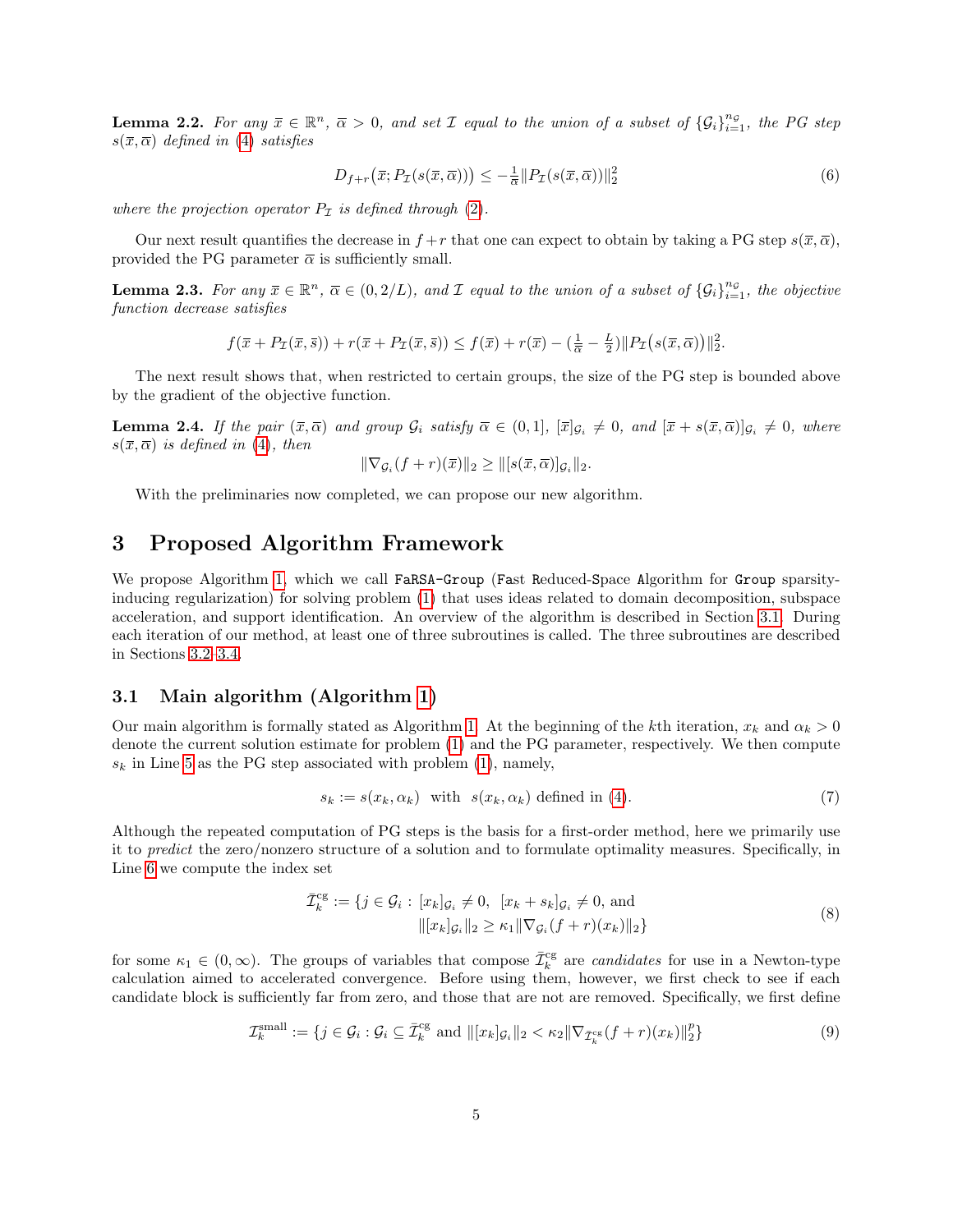for some  $\{\kappa_2, p\} \subset (0, \infty)$ , and then define in Line [7](#page-7-0) the sets and optimality measures

<span id="page-5-2"></span>
$$
\begin{cases}\n\mathcal{I}_k^{\text{cg}} := \overline{\mathcal{I}}_k^{\text{cg}} \setminus \mathcal{I}_k^{\text{small}} \\
\mathcal{I}_k^{\text{pg}} := \{1, 2, \dots, n\} \setminus \mathcal{I}_k^{\text{cg}}\n\end{cases}\n\quad \text{and} \quad\n\begin{cases}\n\chi_k^{\text{cg}} := ||[s_k]_{\mathcal{I}_k^{\text{cg}}||_2} \\
\chi_k^{\text{pg}} := ||[s_k]_{\mathcal{I}_k^{\text{pg}}||_2}\n\end{cases}\n\tag{10}
$$

where by convention  $\| \cdot \|_{\emptyset} \|_2 = 0$ . (See Lemma [4.1](#page-8-1) for a justification that these sets together represent a measure of optimality.) This construction of sets also ensures that the subvector of  $x<sub>k</sub>$  that corresponds to  $\mathcal{G}_i$  for each  $\mathcal{G}_i \subseteq \mathcal{I}_k^{\text{cg}}$  is at least a distance

<span id="page-5-1"></span>
$$
\rho_{k,i} := \max \{ \kappa_1 \| \nabla_{\mathcal{G}_i} (f+r)(x_k) \|_2, \kappa_2 \| \nabla_{\mathcal{I}_k^{\text{cg}}} (f+r)(x_k) \|_2^p \}
$$
\n(11)

away from zero (see Lemma [4.5\(](#page-11-0)i)), which is crucial in our analysis.

Armed with  $\chi_k^{\text{pg}}$  and  $\chi_k^{\text{cg}}$ , Algorithm [1](#page-7-0) seeks decrease in the objective function in a subspace that is likely to allow for significant progress. We consider two cases.

Case 1: the condition  $\chi_k^{pg} \leq \chi_k^{cg}$  checked in Line [8](#page-7-0) holds. In this case, the inequality  $\chi_k^{pg} \leq \chi_k^{cg}$ indicates that significant reduction in the objective function can be achieved by focusing on variables in the set  $\mathcal{I}_k^{\text{cg}}$ . Therefore, in Line [9](#page-7-0) we choose any index set  $\mathcal{I}_k$  that is (i) a subset of  $\mathcal{I}_k^{\text{cg}}$ , (ii) equal to the union of some subset of groups from  $G$ , and (iii) the size of the PG step restricted to the index set  $\mathcal{I}_k$  is at least a fraction of the size of the PG step when restricted to the index set  $\mathcal{I}_k^{\text{cg}}$ . The easiest choice that satisfies these conditions is  $\mathcal{I}_k \equiv \mathcal{I}_k^{\text{cg}}$ , but for large-scale problems it may be beneficial to restrict  $|\mathcal{I}_k|$ . The opposite extreme choice is selecting  $\mathcal{I}_k$  as the group  $\mathcal{G}_i$  contained in  $\mathcal{I}_k^{\text{cg}}$  with largest associated PG step, in which case one would choose  $\varphi = 1/\sqrt{n_g}$  for the user-defined parameter in Line [9.](#page-7-0) Once  $\mathcal{I}_k$  has been selected, a reduced-space gradient  $g_k$  and reduced-space positive-definite matrix  $H_k$  is computed in Line [10,](#page-7-0) where the derivatives are taken with respect to variables in  $\mathcal{I}_k$ . (In practice,  $H_k$  could be selected based on  $\nabla^2_{\mathcal{I}_k\mathcal{I}_k}(f+r)(x_k)$  to ensure a fast local convergence rate.) Note that such derivatives exist since by construction  $\mathcal{I}_k \subseteq \mathcal{I}_k^{\text{cg}} \subseteq \overline{\mathcal{I}}_k^{\text{cg}}$ , and from [\(8\)](#page-4-2) the objective function  $f + r$  is differentiable with respect to groups of variables in  $\bar{\mathcal{I}}_k^{\text{cg}}$ . Next,  $g_k$  and  $H_k$  are used to compute a direction  $\bar{d}_k$  of sufficient descent for  $f + r$  by calling the subroutine CG\_DIRECTION (see Section [3.2\)](#page-5-0). Once a full-space vector  $d_k$  is obtained by padding  $\bar{d}_k$  with zeros in Line [12,](#page-7-0) a projected line search is performed by calling subroutine UPDATE CG in Line [13](#page-7-0) (see Section [3.3\)](#page-6-1).

Case 2: the condition  $\chi_k^{\text{pg}} \leq \chi_k^{\text{cg}}$  checked in Line [8](#page-7-0) does not hold. In this case, the inequality  $\chi_k^{\text{pg}} > \chi_k^{\text{cg}}$  indicates that significant reduction in the objective function can be achieved by focusing on variables in the set  $\mathcal{I}_k^{\text{pg}}$ . Therefore, in Line [16,](#page-7-0) we choose any index set  $\mathcal{I}_k$  that is (i) a subset of  $\mathcal{I}_k^{\text{pg}}$ . (ii) equal to the union of some subset of groups from  $G$ , and (iii) the size of the PG step restricted to the index set  $\mathcal{I}_k$  is at least a fraction of the size of the PG step restricted to the index set  $\mathcal{I}_k^{\text{pg}}$ . The easiest choice that satisfies these conditions is  $\mathcal{I}_k \equiv \mathcal{I}_k^{\text{pg}}$ . Once  $\mathcal{I}_k$  has been chosen, the next iterate is obtained by performing a line search along the PG direction in Line [17](#page-7-0) by calling the subroutine UPDATE\_PG (for details, see Section [3.4\)](#page-6-0). If the subroutine returns  $\text{flag}_k^{\text{pg}} = \text{decrease} \cdot \alpha$ , the PG parameter is decreased for the next iteration.

## <span id="page-5-0"></span>3.2 Computing a CG direction (Algorithm [2\)](#page-7-1)

This subroutine returns a reduced-space direction  $\bar{d}_k$  that satisfies conditions [\(13\)](#page-7-2)–[\(15\)](#page-7-3). We call it a reducedspace vector because the inputs  $g_k$  and  $H_k$  are elements in  $\mathbb{R}^{|\mathcal{I}_k|}$  and  $\mathbb{R}^{|\mathcal{I}_k| \times |\mathcal{I}_k|}$ , respectively, where  $\mathcal{I}_k$  is computed in Line [9](#page-7-0) of Algorithm [1.](#page-7-0) Condition [\(13\)](#page-7-2) ensures that  $\bar{d}_k$  is a descent direction for the objective function as a consequence of how the reference direction  $d_k^R$  is computed in Line [28.](#page-7-4) Condition [\(14\)](#page-7-5) ensures that  $\bar{d}_k$  reduces the model  $m_k$  at least as much as a zero step. Finally, condition [\(15\)](#page-7-3) promotes fast local convergence of the iterate sequence  $\{x_k\}$  (see Section [4.2\)](#page-17-0), but its enforcement (or lack of enforcement) is irrelevant with respect to the complexity result that we prove in Section [4.1.](#page-9-0) The subroutine name cg DIRECTION indicates our intent to use the linear CG algorithm in our implementation, although other possible options include a block-wise coordinate descent method applied to the model  $m_k$  in [\(12\)](#page-7-4). In particular, the direction associated with every iteration of the CG algorithm satisfies conditions  $(13)-(14)$  $(13)-(14)$  $(13)-(14)$ ,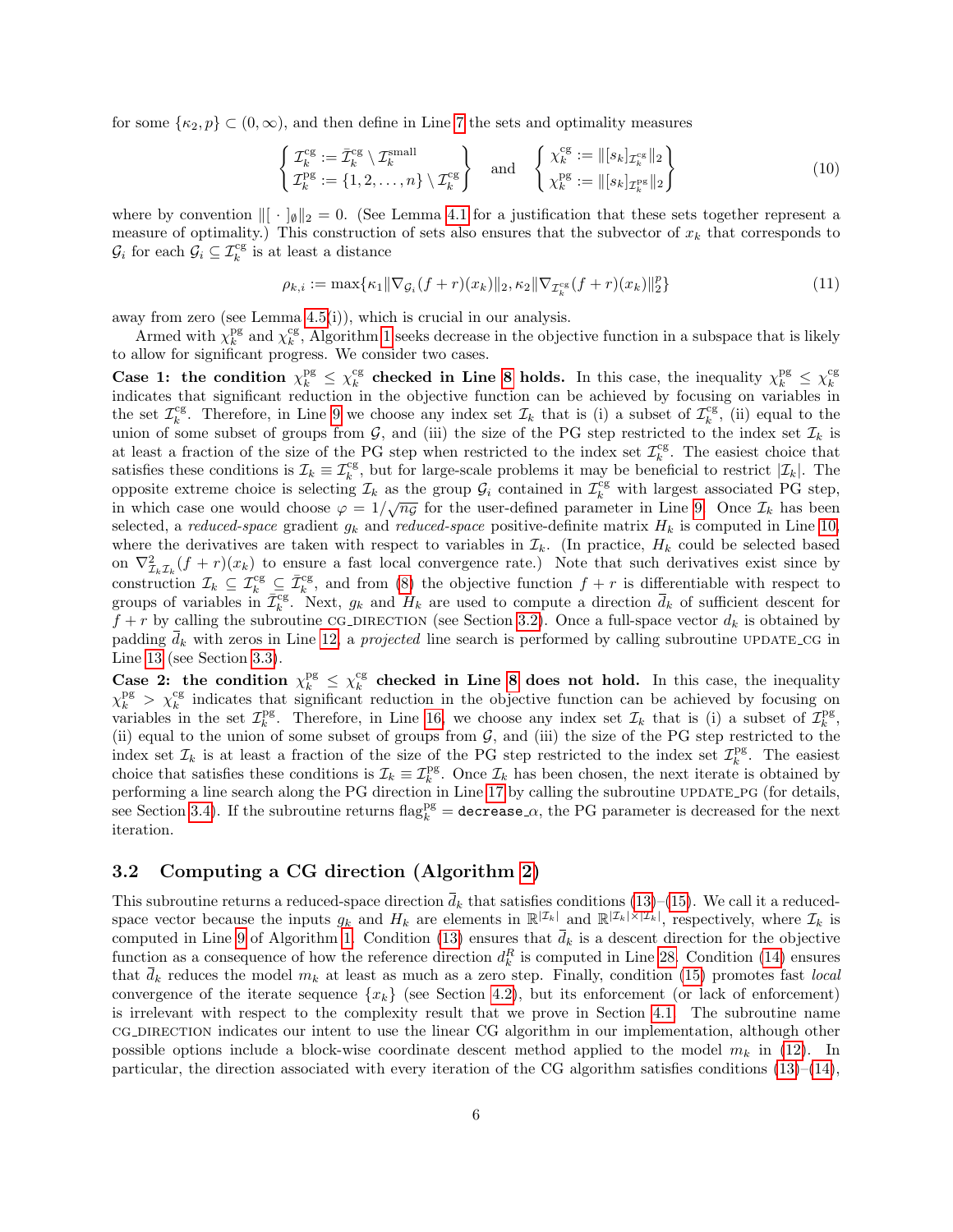and condition [\(15\)](#page-7-3) is satisfied by all sufficiently large CG iterations. Thus, the requirements of this subroutine can always be met.

#### <span id="page-6-1"></span>3.3 Reduced-space search using the CG direction (Algorithm [3\)](#page-8-2)

This subroutine performs a search using the direction  $d_k$  returned by the subroutine CG\_DIRECTION in Line [11](#page-7-0) of Algorithm [1.](#page-7-0) For an illustration of this search, which incorporates projections, see Figure [1.](#page-6-2) The approach uses the direction  $d_k$ , without modification, for each block of variables  $\mathcal{G}_i$  such that the ray  $\{[x_k + \tau d_k]_{\mathcal{G}_i} : \tau \geq 0\}$  does not intersect the ball centered at zero of radius  $\overline{\rho}_{k,i} = \min\{\rho_{k,i}, \sin(\theta) \|\,x_k\}_{\mathcal{G}_i}\|_2\},$ where  $\rho_{k,i}$  is defined in [\(11\)](#page-5-1) and  $\theta \in (0, \pi/2)$  is a user-defined parameter. When they do intersect, we first compute  $\tau_{k,i}$  as the smallest step along the Newton direction (restricted to block  $\mathcal{G}_i$ ) that intersects the ball. Then, during the search that follows, anytime the trial step size  $\xi^j$  is larger than  $\tau_{k,i}$ , the trial step for block  $\mathcal{G}_i$  is set to zero; otherwise, the Newton direction is used so that the trial step (with respect to block  $\mathcal{G}_i$ ) is  $[x_k + \xi^j d_k]_{\mathcal{G}_i}$  (see Line [47\)](#page-8-2). If termination occurs in Line [49,](#page-8-2) then a new block of variables will become zero, in which case we require the objective function not to increase (see Line [50\)](#page-8-2). On the other hand, if termination occurs in Line [57,](#page-8-2) then it indicates that the objective function has been sufficiently reduced (see Line [56\)](#page-8-2) and no new groups of zeros have been formed.

#### <span id="page-6-0"></span>3.4 Reduced-space line search along a PG step (Algorithm [4\)](#page-9-1)

This subroutine performs a line search along the PG direction  $P_{\mathcal{I}}(s_k)$ . The search ensures that the next iterate yields decrease in the objective of size at least  $(\eta \xi^j/\alpha_k) \|P_{\mathcal{I}_k}(s_k)\|_2^2$  for some positive integer j computed within the while loop in Line [65.](#page-9-1) Once the while loop terminates, the update flag<sub>k</sub><sup>pg</sup>  $\leftarrow$  same  $\alpha$  is made if  $j = 0$ , and set as flag<sup>pg</sup>  $\leftarrow$  decrease  $\alpha$  otherwise. The motivation for this update is Lemma [2.3,](#page-4-3) which shows that the while loop in Line [65](#page-9-1) will terminate with  $j = 0$  if the PG parameter  $\alpha_k$  is sufficiently small. Therefore, anytime  $j > 0$ , Algorithm [4](#page-9-1) returns flag<sup>pg</sup>  $\leftarrow$  decrease  $\alpha$  to Algorithm [1](#page-7-0) in Line [17](#page-7-0) so that the PG parameter value for the next iteration is reduced by a factor of  $\xi \in (0,1)$  in Line [19.](#page-7-0)

<span id="page-6-2"></span>

Figure 1: The reduced-space projected search based on the Newton-CG direction  $d_k$  described in Section [3.3.](#page-6-1) In the figure on the left, the direction  $d_k$  does not intersect the ball of radius  $\bar{\rho}_{k,i}$ . In this case, standard backtracking is used, as indicated by the solid green dots. In the figure on the right, the direction  $d_k$  does intersect the ball of radius  $\bar{\rho}_{k,i}$ . In this case, all points after the first point of intersection (indicated by hollow green circles) are projected to zero. Once the backtracking points leave the ball of radius  $\bar{\rho}_{k,i}$  (indicated as solid green dots), standard backtracking is resumed.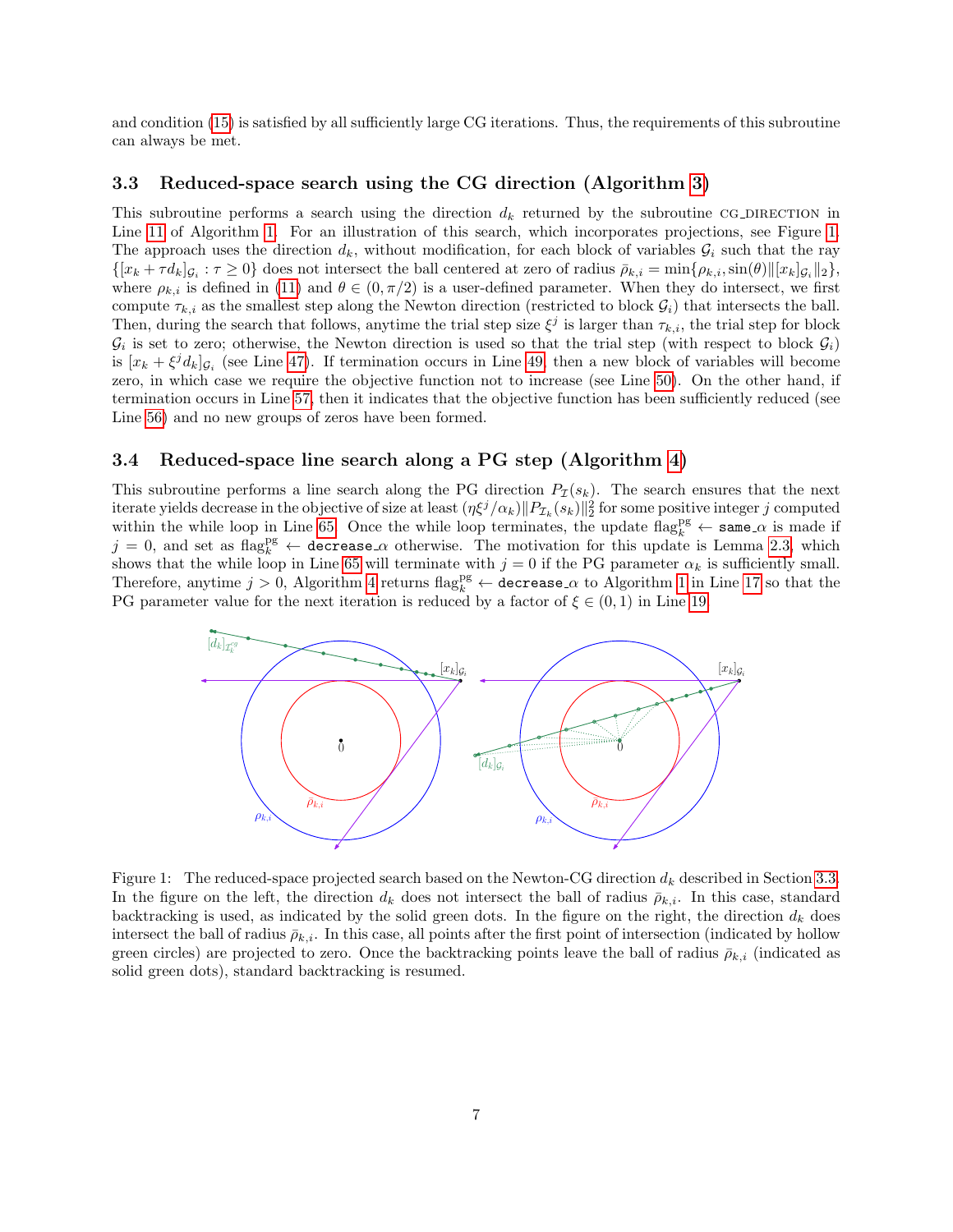Algorithm 1 FaRSA-Group for solving problem [\(1\)](#page-1-0).

<span id="page-7-0"></span>1: **Input:**  $x_0$ 2: **Constants:**  $\{\varphi, \xi, \eta, \zeta\} \subset (0, 1), \{\kappa_1, \kappa_2, p\} \subset (0, \infty), \theta \in (0, \pi/2), \text{ and } q \in [1, 2].$ 3: Choose any initial PG parameter  $\alpha_0 \in (0, 1]$ . 4: for  $k = 0, 1, 2, \ldots$  do 5: Compute the step  $s_k$  from [\(7\)](#page-4-4). 6: Compute the set  $\overline{\mathcal{I}}_{k}^{\text{cg}}$  from [\(8\)](#page-4-2). 7: Compute  $\mathcal{I}_k^{\text{cg}}$  and  $\mathcal{I}_k^{\text{pg}}$  and their optimality measures  $\chi_k^{\text{cg}}$  and  $\chi_k^{\text{pg}}$  from [\(10\)](#page-5-2). 8: if  $\chi_k^{\text{pg}} \leq \chi_k^{\text{cg}}$  then 9: Choose any  $\mathcal{I}_k \subseteq \mathcal{I}_k^{\text{cg}}$  such that  $\|[s_k]_{\mathcal{I}_k}\|_2 \geq \varphi \|[s_k]_{\mathcal{I}_k^{cg}}\|_2 \equiv \varphi \chi_k^{cg}$  and  $\mathcal{I}_k$  is the union of some  $\{\mathcal{G}_j\}$ . 10: Set  $g_k \leftarrow \nabla_{\mathcal{I}_k}(f+r)(x_k)$  and pick a positive-definite  $H_k \in \mathbb{R}^{|\mathcal{I}_k| \times |\mathcal{I}_k|}$ . 11: Call Algorithm [2](#page-7-1) to obtain  $\overline{d}_k \leftarrow$  CG\_DIRECTION $(g_k, H_k)$ .<br>12: Set  $[d_k]_{\tau_k} \leftarrow \overline{d}_k$  and  $[d_k]_{\tau_k} \leftarrow 0$ . 12: Set  $[d_k]_{\mathcal{I}_k} \leftarrow d_k$  and  $[d_k]_{\mathcal{I}_k^c} \leftarrow 0$ . 13: Call Algorithm [3](#page-8-2) to obtain  $(x_{k+1}, \text{flag}_k^{\text{cg}}) \leftarrow \text{UPDATE\_CG}(x_k, d_k, \mathcal{I}_k)$ . 14: Set  $\alpha_{k+1} \leftarrow \alpha_k$ .<br>15: **else** else 16: Choose any  $\mathcal{I}_k \subseteq \mathcal{I}_k^{\text{pg}}$  such that  $\|[s_k]_{\mathcal{I}_k}\|_2 \geq \varphi \|[s_k]_{\mathcal{I}_k^{\text{pg}}}\|_2 \equiv \varphi \chi_k^{\text{pg}}$  and  $\mathcal{I}_k$  is the union of some  $\{\mathcal{G}_j\}.$ 17: Call Algorithm [4](#page-9-1) to obtain  $(x_{k+1}, \text{flag}_k^{\text{pg}}) \leftarrow \text{UPDATE_PG}(x_k, s_k, \alpha_k, \mathcal{I}_k).$ 18: if  $\text{flag}_k^{\overline{\text{pg}}} = \text{decrease}_{\alpha}$  then 19:  $\alpha_{k+1} \leftarrow \zeta \alpha_k$ .<br>20: **else** else 21:  $\alpha_{k+1} \leftarrow \alpha_k$ .<br>22: end if end if

#### **Algorithm 2** Computing  $\bar{d}_k$  in Line [11](#page-7-0) of Algorithm [1.](#page-7-0)

<span id="page-7-1"></span>25: **procedure**  $d_k = \text{CG}$  DIRECTION $(g_k, H_k)$ 

26: **Constant:**  $q$  is provided by Algorithm [1.](#page-7-0)

27: Define the model

23: end if 24: end for

<span id="page-7-4"></span>
$$
m_k(d) := g_k^T d + \frac{1}{2} d^T H_k d. \tag{12}
$$

28: Compute the reference direction (an approximate minimizer of  $m_k$ ) as

$$
d_k^R \leftarrow -\beta_k g_k, \text{ where } \beta_k \leftarrow ||g_k||_2^2 / (g_k^T H_k g_k).
$$

29: Choose  $\mu_k \in (0, 1]$  and then compute any  $d_k \approx \underset{d}{\text{argmin}} m_k(d)$  that satisfies

<span id="page-7-5"></span><span id="page-7-3"></span><span id="page-7-2"></span>
$$
g_k^T \bar{d}_k \le g_k^T d_k^R,\tag{13}
$$

$$
m_k(\bar{d}_k) \le m_k(0), \quad \text{and} \tag{14}
$$

$$
||H_k\bar{d}_k + g_k||_2 \le \mu_k ||g_k||_2^q. \tag{15}
$$

30: return  $\bar{d}_k$ 31: end procedure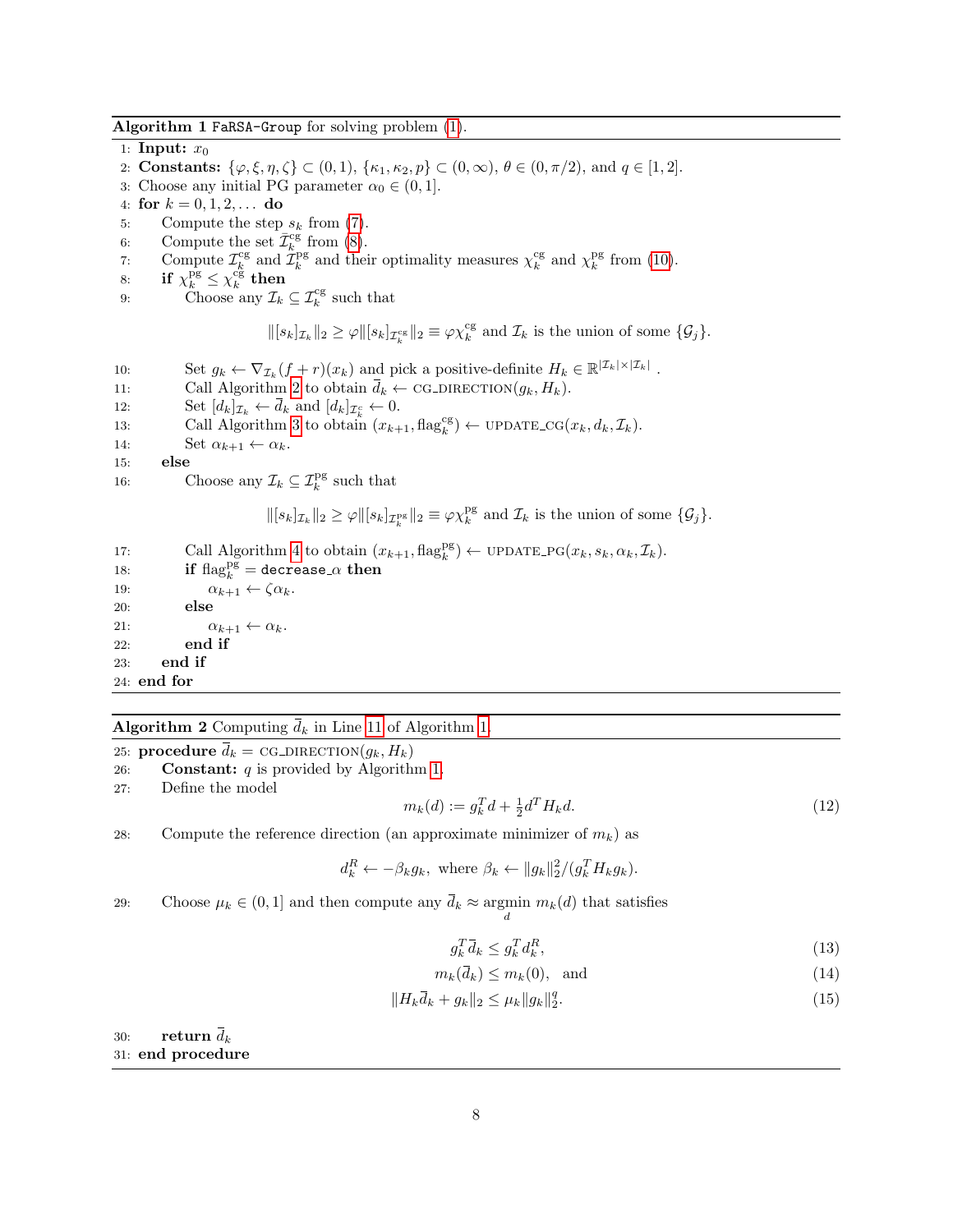**Algorithm 3** Computing  $x_{k+1}$  in Line [13](#page-7-0) of Algorithm [1.](#page-7-0)

<span id="page-8-2"></span>32: **procedure**  $(x_{k+1}, \text{flag}_k^{\text{cg}}) = \text{UPDATE\_CG}(x_k, d_k, \mathcal{I}_k)$ 33: **Constants:**  $\eta$ ,  $\xi$ , and  $\theta$  provided by Algorithm [1.](#page-7-0) 34: **for** each *i* such that  $\mathcal{G}_i \subseteq \mathcal{I}_k$  **do**<br>35: Compute  $\rho_{k,i}$  as defined in (1) Compute  $\rho_{k,i}$  as defined in [\(11\)](#page-5-1). 36: Set  $\bar{\rho}_{k,i} \leftarrow \min\{\rho_{k,i}, \sin(\theta) ||[x_k]_{\mathcal{G}_i}||_2\}.$ 37: **if**  $\{ [x_k + \tau d_k]_{\mathcal{G}_i} : \tau \ge 0 \} \cap \{ x \in \mathbb{R}^{|\mathcal{G}_i|} : ||x||_2 \le \bar{\rho}_{k,i} \} = \emptyset$  then 38: Set  $\tau_{k,i} \leftarrow \infty$ .<br>39: **else** else 40: Set  $\tau_{k,i}$  as the smallest positive root of  $\|[x_k + \tau d_k]_{\mathcal{G}_i}\|_2 = \bar{\rho}_{k,i}$ .<br>41: end if 42: end for 43: Set  $j \leftarrow 0$  and  $\tau_k := \min_i \{ \tau_{k,i} : \mathcal{G}_i \subseteq \mathcal{I}_k \}.$ 44: while  $\xi^j \geq \tau_k$  do 45: Set  $[y_j]_{\mathcal{I}_k^c} \leftarrow [x_k]_{\mathcal{I}_k^c}.$ 46: **for** each i such that  $\mathcal{G}_i \in \mathcal{I}_k$  do 47: Set  $[y_j]_{\mathcal{G}_i} \leftarrow$  $\int [x_k]_{\mathcal{G}_i} + \xi^j [d_k]_{\mathcal{G}_i}$  if  $\xi^j < \tau_{k,i}$ , 0 if  $\xi^j \geq \tau_{k,i}$ . 48: end for 49: **if**  $f(y_j) + r(y_j) \leq f(x_k) + r(x_k)$  then<br>50: **return**  $x_{k+1} \leftarrow y_i$  and flag<sup>cg</sup>  $\leftarrow$  ne 50: return  $x_{k+1} \leftarrow y_j$  and  $\text{flag}_k^{\text{cg}} \leftarrow \text{new\_zero}$ 51: end if 52: Set  $j \leftarrow j + 1$ .<br>53: **end while** end while 54: loop 55:  $\operatorname{Set} y_j \leftarrow x_k + \xi^j d_k.$ 56: **if**  $f(y_j) + r(y_j) \leq f(x_k) + r(x_k) + \eta \xi^j \nabla_{\mathcal{I}_k}(f+r)(x_k)^T [d_k]_{\mathcal{I}_k}$  then 57: return  $x_{k+1} \leftarrow y_j$  and  $\text{flag}_k^{\text{cg}} \leftarrow \text{suffix}$  descent 58: end if 59: Set  $j \leftarrow j + 1$ .<br>60: end loop end loop 61: end procedure

## <span id="page-8-0"></span>4 Analysis

Our analysis considers worst-case complexity (Section [4.1\)](#page-9-0) and local convergence (Section [4.2\)](#page-17-0) properties of Algorithm [1.](#page-7-0) To identify an approximate solution to problem [\(1\)](#page-1-0), we use the measure  $\max\{\chi_k^{\rm pg},\chi_k^{\rm cg}\}\,$ , as we now justify.

<span id="page-8-1"></span>**Lemma 4.1.** Let  $K \subseteq \mathbb{N}$  be such that  $\lim_{k \in \mathcal{K}} x_k = x_*$  and  $\lim_{k \in \mathcal{K}} \alpha_k = \alpha_* > 0$ . Then,  $x_*$  is a solution to problem [\(1\)](#page-1-0) if and only if  $\lim_{k \in \mathcal{K}} \max \{ \chi_k^{pg}, \chi_k^{cg} \} = 0.$ 

*Proof.* First, we may apply [\[8,](#page-26-16) Theorem 3.2.8], with the choice  $y = (\bar{x}, \bar{\alpha})$  and the set map  $\mathcal{C}(y) = \mathbb{R}^n$ , to the objective function appearing in [\(3\)](#page-3-2) to conclude that  $T(\bar{x}, \bar{\alpha})$  is continuous on  $\mathbb{R}^n \times (0, \infty)$ . Combining this property with the definition of T in [\(3\)](#page-3-2) and the assumption that  $\lim_{k \in \mathcal{K}}(x_k, \alpha_k) = (x_*, \alpha_*)$  with  $\alpha_* > 0$ shows that  $\lim_{k \in \mathcal{K}} s_k = \lim_{k \in \mathcal{K}} (T(x_k, \alpha_k) - x_k) = T(x_*, \alpha_*) - x_*$ . It follows from this limit and the fact that Assumption [1.1](#page-3-5) and [\[2,](#page-25-2) Theorem 10.7] together show that  $x_*$  is a solution to problem [\(1\)](#page-1-0) if and only if  $T(x_*, \alpha_*) = x_*$ .  $\Box$ 

If  $\max\{\chi_k^{\text{cg}},\chi_k^{\text{pg}}\}=0$  for some  $k \in \mathbb{N}$ , then Lemma [4.1](#page-8-1) implies that  $x_k$  is a solution to problem [\(1\)](#page-1-0). Hence, all that remains is to consider the behavior of Algorithm [1](#page-7-0) when an infinite number of iterations is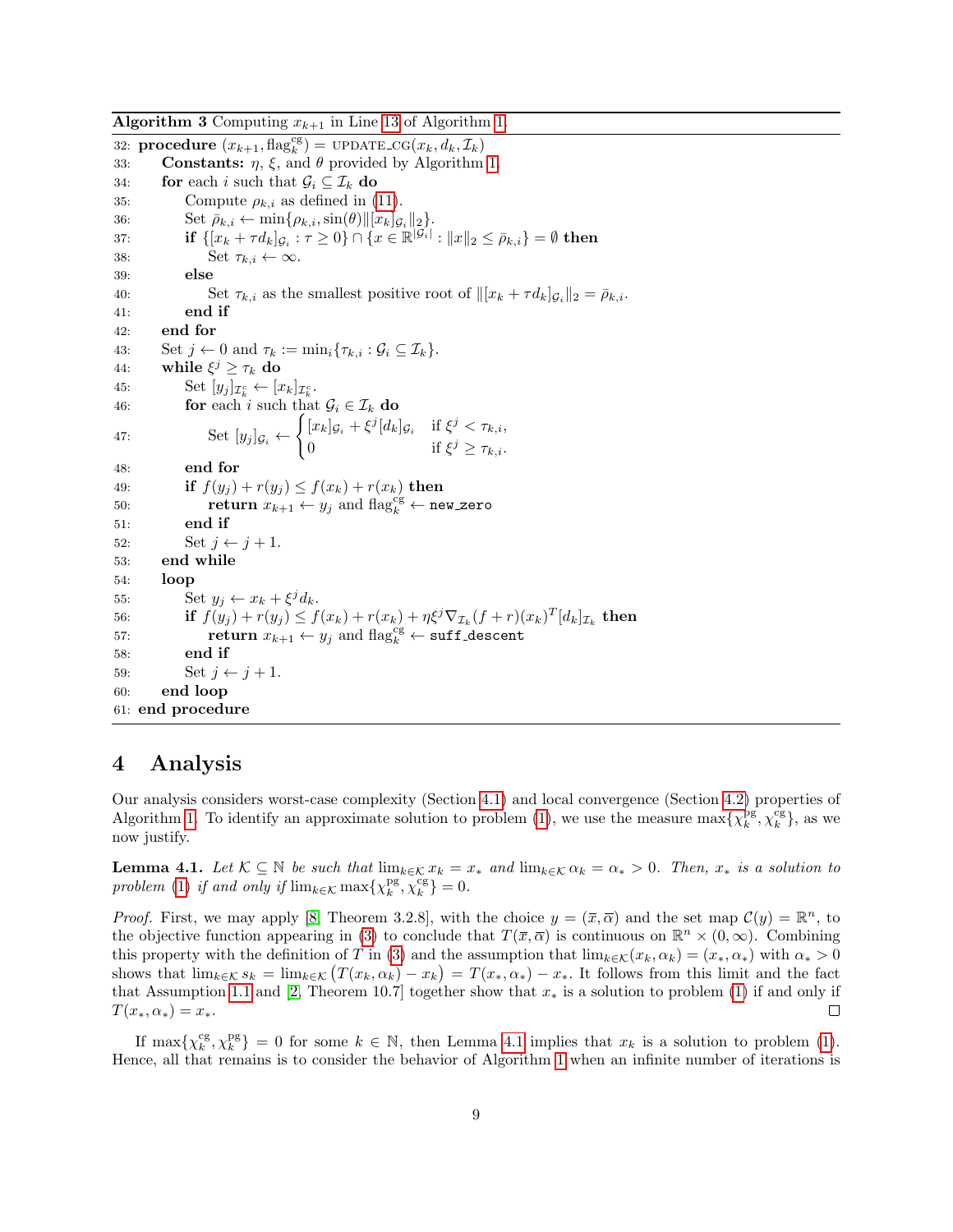**Algorithm 4** Computing  $x_{k+1}$  in Line [17](#page-7-0) of Algorithm [1.](#page-7-0)

<span id="page-9-1"></span>62: **procedure**  $(x_{k+1}, \text{flag}_k^{\text{pg}}) = \text{UPDATE_PG}(x_k, s_k, \alpha_k, \mathcal{I}_k)$ 63: **Constants:**  $\eta$  and  $\xi$  provided by Algorithm [1.](#page-7-0) 64: Set  $j \leftarrow 0$  and  $y_0 \leftarrow x_k + P_{\mathcal{I}_k}(s_k)$ . 65: while  $f(y_j) + r(y_j) > f(x_k) + r(x_k) - \eta \xi^j \frac{1}{\alpha_k} ||P_{\mathcal{I}_k}(s_k)||_2^2$  do 66: Set  $j \leftarrow j + 1$  and then  $y_j \leftarrow x_k + \xi^j P_{\mathcal{I}_k}(s_k)$ . 67: end while 68: if  $i = 0$  then 69: **return**  $x_{k+1} \leftarrow y_j$  and  $\text{flag}_k^{\text{pg}} \leftarrow \texttt{same}_{\text{-}\alpha}$ 70: else 71: **return**  $x_{k+1} \leftarrow y_j$  and  $\text{flag}_k^{\text{pg}} \leftarrow \text{decrease}_{\text{-}\alpha}$ 72: end if 73: end procedure

performed. To focus on this case, we make the following assumption, which is assumed to hold throughout the rest of this section.

<span id="page-9-3"></span>**Assumption 4.1.** For all iterations  $k \in \mathbb{N}$ , it holds that  $\max\{\chi_k^{\text{cg}}, \chi_k^{\text{pg}}\} > 0$ .

Since our analysis considers the properties of the sequence of iterates, it is convenient to define the following partition of iterations performed by Algorithm [1:](#page-7-0)

> $\mathcal{K}^{\text{cg}} := \{k \in \mathbb{N} : \text{Line } 13 \text{ is reached during the } k\text{th iteration}\},\$  $\mathcal{K}^{\text{cg}} := \{k \in \mathbb{N} : \text{Line } 13 \text{ is reached during the } k\text{th iteration}\},\$  $\mathcal{K}^{\text{cg}} := \{k \in \mathbb{N} : \text{Line } 13 \text{ is reached during the } k\text{th iteration}\},\$  $\mathcal{K}_0^{\text{cg}} := \{k \in \mathcal{K}^{\text{cg}}: \text{subroutine UPDATE\_CG returns flag}_k^{\text{cg}} = \texttt{new\_zero} \text{ in Line 13}\},\$  $\mathcal{K}_0^{\text{cg}} := \{k \in \mathcal{K}^{\text{cg}}: \text{subroutine UPDATE\_CG returns flag}_k^{\text{cg}} = \texttt{new\_zero} \text{ in Line 13}\},\$  $\mathcal{K}_0^{\text{cg}} := \{k \in \mathcal{K}^{\text{cg}}: \text{subroutine UPDATE\_CG returns flag}_k^{\text{cg}} = \texttt{new\_zero} \text{ in Line 13}\},\$  $\mathcal{K}_{sd}^{cg} := \{k \in \mathcal{K}^{cg} : \text{subroutine UPDATE\_CG returns flag}_k^{cg} = \text{suffix\_descent in Line 13}\},$  $\mathcal{K}_{sd}^{cg} := \{k \in \mathcal{K}^{cg} : \text{subroutine UPDATE\_CG returns flag}_k^{cg} = \text{suffix\_descent in Line 13}\},$  $\mathcal{K}_{sd}^{cg} := \{k \in \mathcal{K}^{cg} : \text{subroutine UPDATE\_CG returns flag}_k^{cg} = \text{suffix\_descent in Line 13}\},$  $\mathcal{K}^{\mathrm{pg}} := \{k \in \mathbb{N} :$  Line [17](#page-7-0) is reached during the *k*th iteration},  $\mathcal{K}_{\rightarrow}^{\text{pg}} := \{k \in \mathcal{K}^{\text{pg}} : \text{subroutine UPDATE\_PG returns flag}_k^{\text{pg}} = \texttt{same\_}\alpha \text{ in Line 17}\},\text{ and}$  $\mathcal{K}_{\rightarrow}^{\text{pg}} := \{k \in \mathcal{K}^{\text{pg}} : \text{subroutine UPDATE\_PG returns flag}_k^{\text{pg}} = \texttt{same\_}\alpha \text{ in Line 17}\},\text{ and}$  $\mathcal{K}_{\rightarrow}^{\text{pg}} := \{k \in \mathcal{K}^{\text{pg}} : \text{subroutine UPDATE\_PG returns flag}_k^{\text{pg}} = \texttt{same\_}\alpha \text{ in Line 17}\},\text{ and}$  $\mathcal{K}^{\text{pg}}_{\downarrow} := \{k \in \mathcal{K}^{\text{pg}} : \text{subroutine UPDATE\_PG returns flag}^{\text{pg}} \}$  = decrease\_ $\alpha$  in Line [17](#page-7-0)},

so that  $\mathcal{K}^{\text{cg}} = \mathcal{K}^{\text{cg}}_{0} \cup \mathcal{K}^{\text{cg}}_{\text{sd}}, \mathcal{K}^{\text{pg}} = \mathcal{K}^{\text{pg}}_{\rightarrow} \cup \mathcal{K}^{\text{pg}}_{\downarrow}, \text{ and } \mathbb{N} = \mathcal{K}^{\text{cg}} \cup \mathcal{K}^{\text{pg}}_{\rightarrow}.$ 

Finally, we assume that the symmetric and positive-definite matrices required in Line [10](#page-7-0) are chosen to be bounded and uniformly positive definite.

<span id="page-9-4"></span>**Assumption 4.2.** The matrix sequence  ${H_k}_{k \in \mathcal{K}^{\text{cg}}}$  chosen in Line [10](#page-7-0) is bounded and uniformly positive definite. That is, there exist constants  $0 < \mu_{\min} \leq \mu_{\max} < \infty$  such that  $\mu_{\min} ||v||_2^2 \leq v^T H_k v \leq \mu_{\max} ||v||_2^2$  for all  $k \in \mathcal{K}^{\text{cg}}$  and  $v \in \mathbb{R}^{|\mathcal{I}_k|}$ .

#### <span id="page-9-0"></span>4.1 Complexity result

We first focus our attention on iterations in  $\mathcal{K}^{pg}$ . The next result shows that Algorithm [4](#page-9-1) is well posed and that the new iterate that it produces satisfies a decrease property that will be useful for our complexity analysis.

<span id="page-9-5"></span>**Lemma [4](#page-9-1).2.** For each  $k \in \mathcal{K}^{\text{pg}}$ , Algorithm 4 is called in Line [17](#page-7-0) and successfully returns  $x_{k+1}$  and  $\text{flag}_k^{\text{pg}}$ . Moreover, the value of flag<sup>pg</sup> indicates whether  $k \in \mathcal{K}^{\text{pg}}_{\downarrow}$  or  $k \in \mathcal{K}^{\text{pg}}_{\to}$ , and for these respective cases the following properties hold:

(i) If  $k \in \mathcal{K}^{\text{pg}}_{\to}$ , then  $\alpha_{k+1} = \alpha_k$  and

<span id="page-9-2"></span>
$$
f(x_{k+1}) + r(x_{k+1}) \le f(x_k) + r(x_k) - \frac{\eta \varphi^2}{\alpha_k} (\chi_k^{\text{pg}})^2. \tag{16}
$$

(ii) If  $k \in \mathcal{K}_{\downarrow}^{\text{pg}}$ , then  $\alpha_{k+1} = \xi \alpha_k$  and  $f(x_{k+1}) + r(x_{k+1}) < f(x_k) + r(x_k)$ .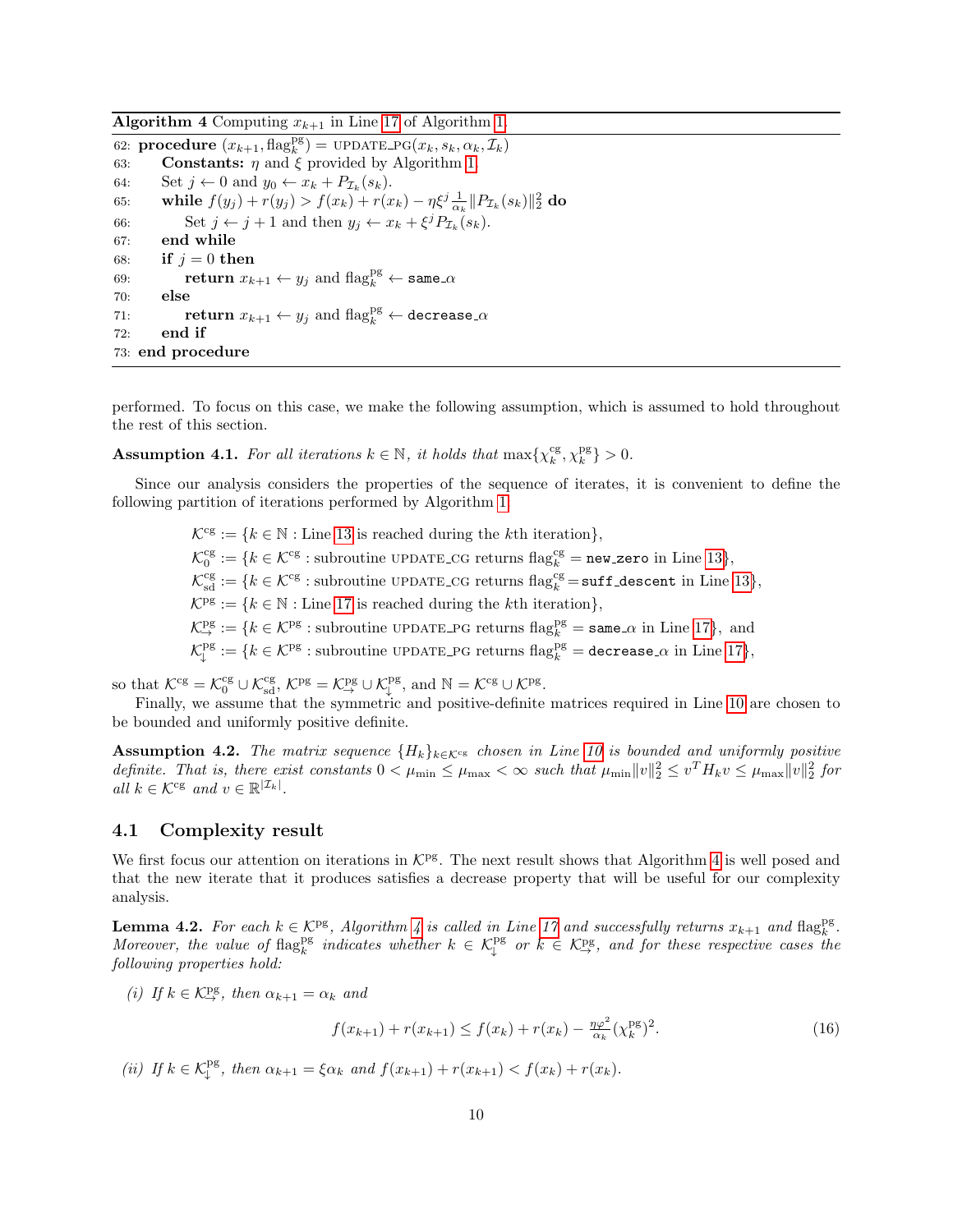*Proof.* Since  $k \in \mathcal{K}^{\text{pg}}$ , we know that the condition tested in Line [8](#page-7-0) of Algorithm [1](#page-7-0) must not hold, meaning that  $\chi_k^{\text{pg}} > \chi_k^{\text{cg}}$ . Combining this observation with Line [16](#page-7-0) of Algorithm [1](#page-7-0) shows that the set  $\mathcal{I}_k$  defined in Line [16](#page-7-0) satisfies

<span id="page-10-0"></span>
$$
||P_{\mathcal{I}_k}(s_k)||_2 = ||[s_k]_{\mathcal{I}_k}||_2 \ge \varphi \chi_k^{\text{pg}} > 0. \tag{17}
$$

Combining this result with Lemma [2.2](#page-4-5) (using  $\mathcal{I} = \mathcal{I}_k$ ,  $\bar{x} = x_k$ , and  $\bar{\alpha} = \alpha_k$ ) yields

<span id="page-10-1"></span>
$$
D_{f+r}(x_k; P_{\mathcal{I}_k}(s_k)) \le -\frac{1}{\alpha_k} \|P_{\mathcal{I}_k}(s_k)\|_2^2 < 0. \tag{18}
$$

It is possible that Algorithm [4](#page-9-1) terminates in Line [69](#page-9-1) because the inequality in Line [65](#page-9-1) does not hold for  $j = 0$ . In this case, Algorithm [4](#page-9-1) successfully returns  $x_{k+1} = y_0 = x_k + P_{\mathcal{I}_k}(s_k)$  and  $\text{flag}_k^{\text{pg}} = \text{same}.\alpha$ , also indicating that  $k \in \mathcal{K}^{\text{pg}}_{\to}$ . Since the while-loop in Line [65](#page-9-1) terminates with  $j = 0$ , we can conclude that

$$
f(x_{k+1}) + r(x_{k+1}) \equiv f(y_0) + r(y_0) \le f(x_k) + r(x_k) - \frac{\eta}{\alpha_k} \|P_{\mathcal{I}_k}(s_k)\|_2^2.
$$
 (19)

Combining this inequality with [\(17\)](#page-10-0) shows that [\(16\)](#page-9-2) holds. Finally, since  $\text{flag}_k^{\text{pg}} = \text{same} \_\alpha$ , it follows from Line [21](#page-7-0) that  $\alpha_{k+1} = \alpha_k$ , completing the proof in this case.

It remains to consider the case when Algorithm [4](#page-9-1) is unable to terminate in Line [69](#page-9-1) because the inequality in Line [65](#page-9-1) holds for  $j = 0$ . In this case, it follows from [\(18\)](#page-10-1) and standard results for a backtracking Armijo line search that, for all sufficiently large j, the vector  $y_j \leftarrow x_k + \xi^j P_{\mathcal{I}_k}(s_k)$  defined in Line [66](#page-9-1) of Algorithm [4](#page-9-1) satisfies

<span id="page-10-2"></span>
$$
f(y_j) + r(y_j) \le f(x_k) + r(x_k) + \eta \xi^j D_{f+r}(x_k; P_{\mathcal{I}_k}(s_k))
$$
  
 
$$
\le f(x_k) + r(x_k) - \eta \xi^j \frac{1}{\alpha_k} || P_{\mathcal{I}_k}(s_k) ||_2^2.
$$
 (20)

This inequality shows that the while loop starting in Line [65](#page-9-1) of Algorithm [4](#page-9-1) will terminate finitely, and thus Algorithm [4](#page-9-1) successfully returns  $x_{k+1} = y_j = x_k + \xi^j P_{\mathcal{I}_k}(s_k)$  for some  $j > 0$  and  $\text{flag}_k^{\text{pg}} = \text{decrease} \cdot \alpha$ , also indicating that  $k \in \mathcal{K}_{\downarrow}^{\text{pg}}$ . Combining [\(20\)](#page-10-2),  $y_j = x_{k+1}$ , and [\(18\)](#page-10-1) proves that  $f(x_{k+1}) + r(x_{k+1}) < f(x_k) + r(x_k)$ , as claimed. Finally, since  $\text{flag}_k^{\text{pg}} = \text{decrease} \alpha$ , we see in Line [19](#page-7-0) that  $\alpha_{k+1} = \xi \alpha_k$ .  $\Box$ 

Next, we prove that the PG parameter remains bounded away from zero.

<span id="page-10-5"></span>Lemma 4.3. The PG parameter sequence generated by Algorithm [1](#page-7-0) satisfies

<span id="page-10-3"></span>
$$
1 \ge \alpha_k \ge \alpha_{\min} := \min\left\{\alpha_0, \frac{2\xi(1-\eta)}{L}\right\} > 0 \quad \text{for all } k \in \mathbb{N}.
$$
 (21)

Moreover, a bound on the number of times the PG parameter is decreased is given by

<span id="page-10-4"></span>
$$
|\mathcal{K}_{\downarrow}^{\text{pg}}| \le c_{\downarrow}^{\alpha} := \max\left\{0, \left\lceil \log\left(\frac{\alpha_0 L}{2(1-\eta)}\right) / \log(\xi^{-1}) \right\rceil \right\}.
$$
 (22)

*Proof.* We first prove [\(21\)](#page-10-3). Since  $\alpha_0 \in (0,1]$  in Line [3](#page-7-0) and  $\alpha_{k+1} \leq \alpha_k$  for all  $k \in \mathbb{N}$ , we need only prove the lower bound on  $\alpha_k$  in [\(21\)](#page-10-3). With that goal in mind, for the purpose of obtaining a contradiction, suppose that there exists an iteration k satisfying  $\alpha_k \leq 2(1 - \eta)/L < 2/L$ , with the latter inequality holding since  $\eta \in (0,1)$ .

First suppose that  $k \in \mathcal{K}^{\text{pg}}$ . With  $y_0 = x_k + P_{\mathcal{I}_k}(s_k)$  as defined in Line [64](#page-9-1) of Algorithm [4,](#page-9-1) it follows from Lemma [2.3](#page-4-3) with  $\bar{x} = x_k$ ,  $\bar{\alpha} = \alpha_k$ , and  $s(\bar{x}, \bar{\alpha}) = s_k$  that

$$
f(y_0) + r(y_0) \le f(x_k) + r(x_k) - (\frac{1}{\alpha_k} - \frac{L}{2}) ||P_{\mathcal{I}}(s_k)||_2^2
$$
  
\n
$$
\le f(x_k) + r(x_k) - (\frac{1}{\alpha_k} - \frac{2(1-\eta)}{2\alpha_k}) ||P_{\mathcal{I}}(s_k)||_2^2
$$
  
\n
$$
= f(x_k) + r(x_k) - \frac{\eta}{\alpha_k} ||P_{\mathcal{I}}(s_k)||_2^2.
$$

This inequality implies that the condition checked in Line [65](#page-9-1) for  $j = 0$  will not hold, meaning that  $j = 0$ when Line [68](#page-9-1) is reached so that  $\text{flag}_k^{\text{pg}} \leftarrow \text{same} \cdot \alpha$  in Line [69.](#page-9-1) Thus, when Line [18](#page-7-0) in Algorithm [1](#page-7-0) is reached, the update  $\alpha_{k+1} \leftarrow \alpha_k$  will take place. Second, if  $k \in \mathcal{K}^{\text{cg}}$ , then Algorithm [1](#page-7-0) sets  $\alpha_{k+1} \leftarrow \alpha_k$ . To summarize, anytime  $\alpha_k \leq 2(1-\eta)/L$ , the update  $\alpha_{k+1} \leftarrow \alpha_k$  takes place. Combining this property with the fact that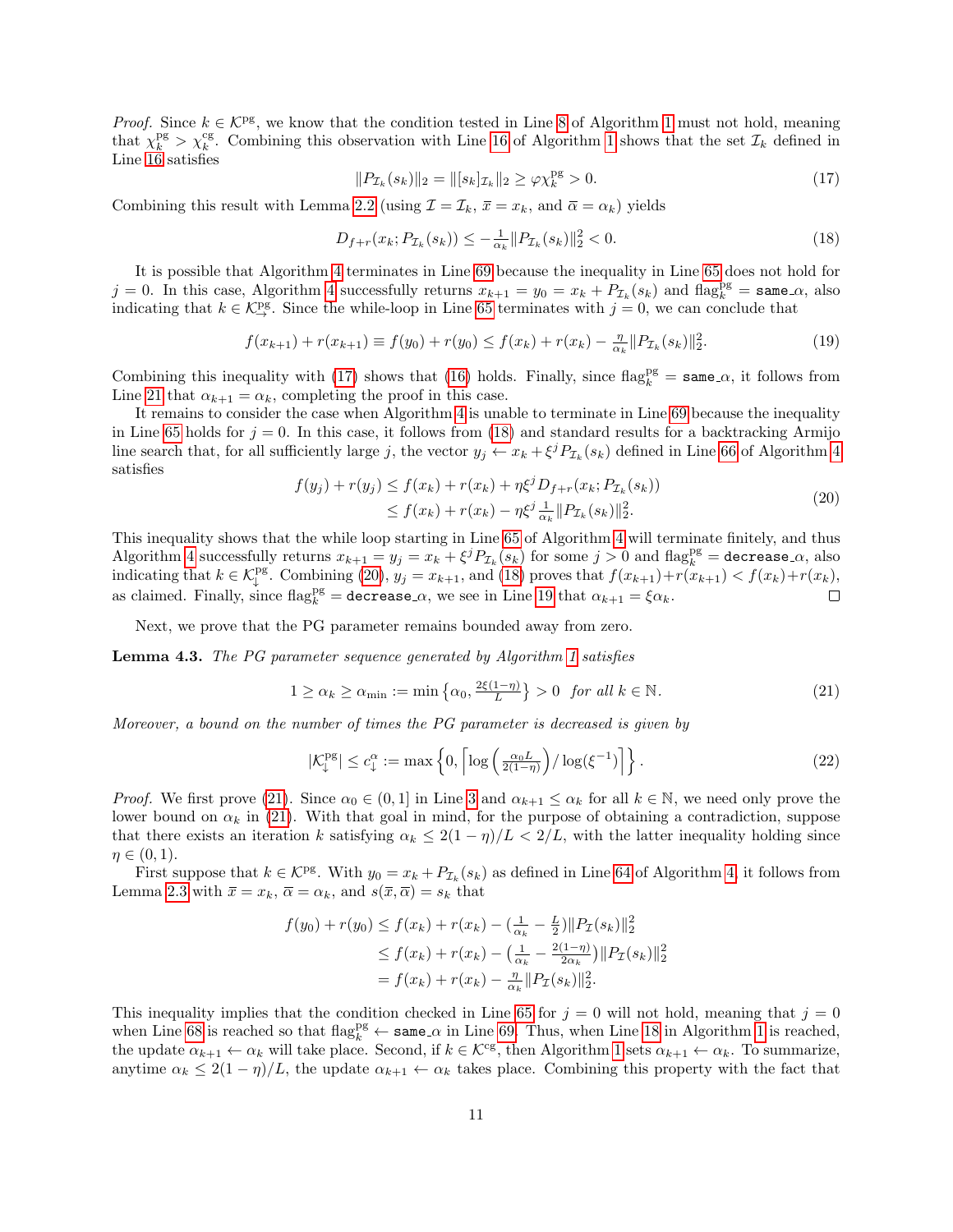when the PG parameter is decreased the update  $\alpha_{k+1} \leftarrow \xi \alpha_k$  is used (see Line [19](#page-7-0) in Algorithm [1\)](#page-7-0), shows that [\(21\)](#page-10-3) holds.

We now prove [\(22\)](#page-10-4). Let us observe from the first paragraph in this proof that if  $\alpha_0 \leq 2(1 - \eta)/L$ then  $|K_{\downarrow}^{\text{pg}}| = 0$ , which verifies that [\(22\)](#page-10-4) holds. Therefore, for the remainder of the proof, suppose that  $\alpha_0 > 2(1-\eta)/L$ . Combining this bound with the fact that when the PG parameter is decreased the update  $\alpha_{k+1} \leftarrow \xi \alpha_k$  is used, we can see that an upper bound on  $|\mathcal{K}_{\downarrow}^{pg}|$  is the smallest integer  $\ell$  such that  $\alpha_0 \xi^{\ell} \leq 2(1 - \eta)/L$ . Solving this inequality for  $\ell$  shows that the result in [\(22\)](#page-10-4) holds.  $\Box$ 

We now switch our attention to iterations in  $K<sup>cg</sup>$ . The next result establishes that Algorithm [2](#page-7-1) is well posed, and that the direction  $d_k$  that results from it when called by Algorithm [1](#page-7-0) satisfies a certain descent property.

<span id="page-11-1"></span>**Lemma 4.4.** For each  $k \in \mathcal{K}^{cg}$ , Algorithm [2](#page-7-1) is well posed. Moreover, the resulting direction  $d_k$ , which is used to compute  $d_k$  in Line [12,](#page-7-0) guarantees that  $d_k$  satisfies

(i)  $\nabla_{\mathcal{I}_k}(f+r)(x_k)^T[d_k]_{\mathcal{I}_k} \leq -\frac{1}{\mu_{\max}} \|\nabla_{\mathcal{I}_k}(f+r)(x_k)\|_2^2 < 0$ , and  $(ii)$   $||d_k||_2 \leq (2/\mu_{\min})||\nabla_{\mathcal{I}_k}(f+r)(x_k)||_2$ 

where  $\mathcal{I}_k \subseteq \mathcal{I}_k^{\text{cg}}$  is the set in Line [9](#page-7-0) used as an input to Algorithm [2](#page-7-1) in Line [13.](#page-7-0)

*Proof.* Since  $k \in \mathcal{K}^{\text{cg}}$ , Algorithm [2](#page-7-1) is called in Line [11](#page-7-0) with input  $\mathcal{I}_k$  defined in Line [9.](#page-7-0) We first prove that  $g_k = \nabla_{\mathcal{I}_k}(f+r)(x_k)$ , as defined in Line [10,](#page-7-0) is nonzero. For a proof by contradiction, suppose that  $g_k = 0$ so that  $\nabla_{\mathcal{G}_i}(f+r)(x_k) = 0$  for all i such that  $\mathcal{G}_i \subseteq \mathcal{I}_k$ . Consider arbitrary such i. Note that  $[x_k]_{\mathcal{G}_i} \neq 0$ and  $[x_k + s_k]_{\mathcal{G}_i} \neq 0$  since  $\mathcal{G}_i \subseteq \mathcal{I}_k \subseteq \mathcal{I}_k^{\text{cg}}$  (see Line [9\)](#page-7-0) and by how  $\mathcal{I}_k^{\text{cg}}$  is defined. This allows us to conclude from Lemma [2.4](#page-4-6) that  $[s_k]_{\mathcal{G}_i} = 0$ , i.e., that  $[s_k]_{\mathcal{I}_k} = 0$  since i with  $\mathcal{G}_i \subseteq \mathcal{I}_k$  was arbitrary. This fact and Line [9](#page-7-0) yields  $\chi_k^{\text{cg}} = 0$ , but since the inequality in Line [8](#page-7-0) must hold, we also have  $\chi_k^{\text{pg}} = 0$ . This contradicts Assumption [4.1,](#page-9-3) thus establishing that  $g_k \neq 0$ . Now, it follows from Lines [10, 12,](#page-7-0) [29,](#page-7-4) and [28,](#page-7-4)  $g_k \neq 0$ , and Assumption [4.2](#page-9-4) that

$$
\nabla_{\mathcal{I}_k}(f+r)(x_k)^T [d_k]_{\mathcal{I}_k} \equiv g_k^T \bar{d}_k \leq g_k^T d_k^R = -\beta_k \|g_k\|_2^2
$$
  
= 
$$
-\|g_k\|_2^4/(g_k^T H_k g_k) \leq -\frac{1}{\mu_{\max}} \|g_k\|_2^2.
$$

The result in (i) follows from this inequality and  $g_k = \nabla_{\mathcal{I}_k}(f+r)(x_k) \neq 0$ .

Part (ii) is precisely [\[5,](#page-26-6) Lemma 3.8] under our Assumption [4.2](#page-9-4) since our conditions placed upon the step  $d_k$  are exactly the same as those used in [\[5\]](#page-26-6).  $\Box$ 

The next lemma shows that, for  $k \in \mathcal{K}^{\text{cg}}$ , a local Lipschitz property holds along a certain portion of the search path defined by the reduced-space Newton-CG direction.

<span id="page-11-0"></span>**Lemma 4.5.** Let  $k \in \mathcal{K}^{cg}$  so that  $\mathcal{I}_k$  is computed in Line [9.](#page-7-0) The following hold:

- (i) The constant  $\theta \in (0, \pi/2)$  and index set  $\mathcal{I}_k$  passed into Algorithm [3](#page-8-2) satisfy, for each i such that  $\mathcal{G}_i \subseteq \mathcal{I}_k$ with  $\rho_{k,i}$  computed in [\(11\)](#page-5-1) and  $\bar{\rho}_{k,i}$  computed in Line [36,](#page-8-2) the following conditions:
	- (a)  $\| [x_k + s_k]_{\mathcal{G}_i} \|_2 \neq 0,$
	- (b)  $\| [x_k]_{\mathcal{G}_i} \|_2 \ge \rho_{k,i} \ge \bar{\rho}_{k,i} \ge \sin(\theta) \rho_{k,i} > 0$ , and
	- (c)  $\| [x_k]_{\mathcal{G}_i} \|_2 \bar{\rho}_{k,i} \geq \kappa_2 (1 \sin(\theta)) \| \nabla_{\mathcal{I}_k} (f + r)(x_k) \|_2^p.$
- (ii) For all step sizes  $\beta \in [0, \tau_k)$  with  $\tau_k$  computed in Line [43,](#page-8-2) it holds, with

<span id="page-11-2"></span>
$$
\lambda_{\max} := \max\{\lambda_1, \lambda_2, \dots, \lambda_{n_{\mathcal{G}}}\} \quad and \quad \rho_{k,\min} := \min_i \{\rho_{k,i} : \mathcal{G}_i \subseteq \mathcal{I}_k\} \tag{23}
$$

that  $\|\nabla_{\mathcal{I}_k}(f+r)(x_k)-\nabla_{\mathcal{I}_k}(f+r)(x_k+\beta d_k)\|_2 \leq \beta\left(L+\frac{\lambda_{\max}}{\rho_{k,\min}}\right) \|[d_k]_{\mathcal{I}_k}\|_2.$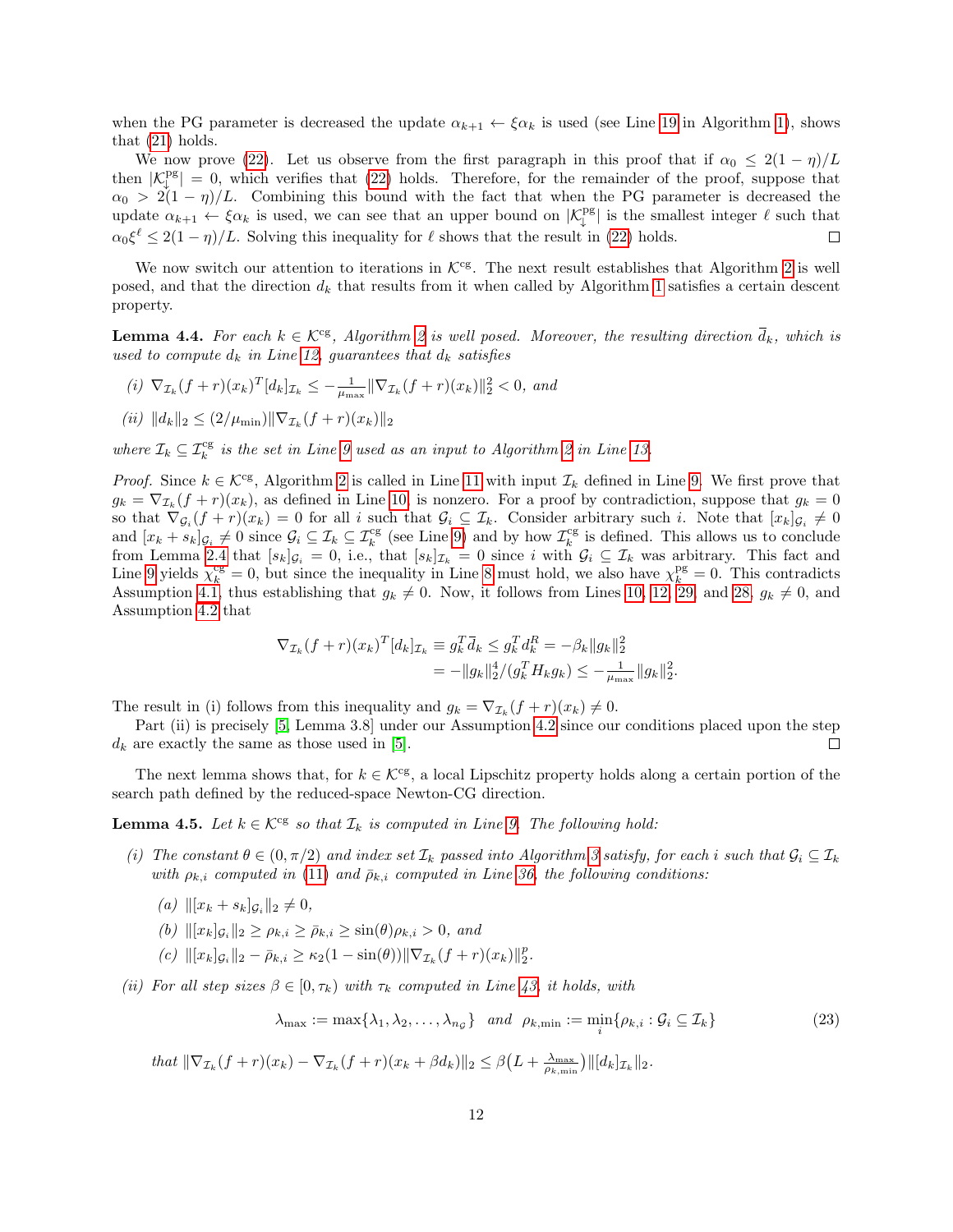*Proof.* We first prove part (i). Consider arbitrary i with  $\mathcal{G}_i \subseteq \mathcal{I}_k$ , where  $\mathcal{I}_k \subseteq \mathcal{I}_{k-}^{cg}$  is passed into Algorithm [3](#page-8-2) and constructed to satisfy the condition in Line [9.](#page-7-0) Part (a) follows from  $\mathcal{I}_k^{\text{cg}} \subseteq \mathcal{I}_k^{\text{cg}}$  and the definition of  $\bar{\mathcal{I}}_k^{\text{cg}}$ <br>in [\(8\)](#page-4-2). The first inequality in part (b) follows from  $\mathcal{I}_k^{\text{cg}} \subseteq \bar{\mathcal$ second inequality in (b) follows from how  $\bar{\rho}_{k,i}$  is defined in Line [36.](#page-8-2) The third inequality in (b) follows from Line [36](#page-8-2) and the first inequality in (b). To complete the proof for part (b), we must prove that  $\rho_{k,i} > 0$ . For a proof by contradiction, assume that  $\rho_{k,i} = 0$ , which by [\(11\)](#page-5-1) means that  $\|\nabla_{\mathcal{I}_k^{cg}}(f+r)(x_k)\|_2 = 0$ . It follows from this fact that each i with  $\mathcal{G}_i \subseteq \mathcal{I}_k \subseteq \mathcal{I}_k^{\text{cg}}$  satisfies  $\|\nabla_{\mathcal{G}_i}(f + r)(x_k)\|_2 = 0$ , which in light of Lemma [2.4](#page-4-6) (using  $\bar{x} = x_k$ ,  $\bar{\alpha} = \alpha_k$ , and  $s(\bar{x}, \bar{\alpha}) = s_k$ ) and the definition of  $\mathcal{I}_{ck}^{\text{cg}}$  implies that  $\| [s_k]_{\mathcal{G}_i} \|_2 = 0$  for each  $\mathcal{G}_i \subseteq \mathcal{I}_k$ , i.e., that  $||[s_k]_{\mathcal{I}_k}||_2 = 0$ . It now follows from Line [9](#page-7-0) that  $\chi_k^{cg} = 0$ , which combined with the inequality in Line [8](#page-7-0) shows that  $\chi_k^{\text{pg}} = 0$ . Since we have reached a contradiction to Assumption [4.1,](#page-9-3) we must conclude that  $\rho_{k,i} > 0$ , as claimed. Finally, we aim to prove part (c). It follows from Line [36,](#page-8-2)  $\theta \in (0, \pi/2)$ , part (b), [\(11\)](#page-5-1), and the fact that  $\mathcal{I}_k \subseteq \mathcal{I}_k^{\text{cg}}$  that

$$
\begin{aligned} ||[x_k]_{\mathcal{G}_i}||_2 - \bar{\rho}_{k,i} &\ge ||[x_k]_{\mathcal{G}_i}||_2 - \sin(\theta) ||[x_k]_{\mathcal{G}_i}||_2 = (1 - \sin(\theta)) ||[x_k]_{\mathcal{G}_i}||_2 \\ &\ge (1 - \sin(\theta)) \rho_{k,i} \ge \kappa_2 (1 - \sin(\theta)) ||\nabla_{\mathcal{I}_k^{\text{cg}}}(f + r)(x_k) ||_2^p \\ &\ge \kappa_2 (1 - \sin(\theta)) ||\nabla_{\mathcal{I}_k}(f + r)(x_k) ||_2^p, \end{aligned}
$$

which completes the proof of part (c).

To prove part (ii), let  $\beta \in [0, \tau_k)$ . It follows from part (i) and the definition of  $\tau_k$  in Line [43](#page-8-2) that every point on the segment that connects  $[x_k]_{\mathcal{G}_i}$  to  $[x_k + \beta d_k]_{\mathcal{G}_i}$  is outside of the ball in  $\mathbb{R}^{|\mathcal{G}_i|}$  centered at zero of radius  $\bar{\rho}_{k,i} > 0$ . This means that both  $\|[x_k]_{\mathcal{G}_i}\| \ge \bar{\rho}_{k,i}$  and  $\|[x_k + \beta d_k]_{\mathcal{G}_i}\| \ge \bar{\rho}_{k,i}$ . It now follows that

<span id="page-12-0"></span>
$$
\begin{split}\n\|\nabla_{\mathcal{G}_{i}}r(x_{k}) - \nabla_{\mathcal{G}_{i}}r(x_{k} + \beta d_{k})\|_{2} \\
= \lambda_{i} \left\| \frac{[x_{k}]_{\mathcal{G}_{i}}}{\|[x_{k}]_{\mathcal{G}_{i}}\|_{2}} - \frac{[x_{k} + \beta d_{k}]_{\mathcal{G}_{i}}}{\|[x_{k} + \beta d_{k}]_{\mathcal{G}_{i}}\|_{2}} \right\|_{2} = \frac{\lambda_{i}}{\bar{\rho}_{k,i}} \left\| \frac{\bar{\rho}_{k,i}[x_{k}]_{\mathcal{G}_{i}}}{\|[x_{k}]_{\mathcal{G}_{i}}\|_{2}} - \frac{\bar{\rho}_{k,i}[x_{k} + \beta d_{k}]_{\mathcal{G}_{i}}}{\|[x_{k} + \beta d_{k}]_{\mathcal{G}_{i}}\|_{2}} \right\|_{2} \\
\leq \frac{\lambda_{i}}{\bar{\rho}_{k,i}} \left\| [x_{k}]_{\mathcal{G}_{i}} - [x_{k} + \beta d_{k}]_{\mathcal{G}_{i}} \right\|_{2} = \frac{\lambda_{i}\beta}{\bar{\rho}_{k,i}} \left\| [d_{k}]_{\mathcal{G}_{i}} \right\|_{2},\n\end{split} \tag{24}
$$

where the (only) inequality follows from the nonexpansive property of the projection (of  $[x_k]_{\mathcal{G}_i}$  and  $[x_k +$  $\beta d_k$ ] $_{\mathcal{G}_i}$ ) onto the ball of radius  $\bar{\rho}_{k,i}$ . From [\(24\)](#page-12-0) we have

$$
\|\nabla_{\mathcal{I}_k} r(x_k) - \nabla_{\mathcal{I}_k} r(x_k + \beta d_k)\|_2^2
$$
\n
$$
= \sum_{i: \mathcal{G}_i \subseteq \mathcal{I}_k} \|\nabla_{\mathcal{G}_i} r(x_k) - \nabla_{\mathcal{G}_i} r(x_k + \beta d_k)\|_2^2 \leq \beta^2 \sum_{i: \mathcal{G}_i \subseteq \mathcal{I}_k} \frac{\lambda_i^2}{\bar{\rho}_{k,i}^2} \| [d_k]_{\mathcal{G}_i} \|_2^2
$$
\n
$$
\leq \frac{\beta^2 \lambda_{\max}^2}{\rho_{k,\min}^2} \sum_{i: \mathcal{G}_i \subseteq \mathcal{I}_k} \| [d_k]_{\mathcal{G}_i} \|_2^2 = \frac{\beta^2 \lambda_{\max}^2}{\rho_{k,\min}^2} \| [d_k]_{\mathcal{I}_k} \|_2^2. \tag{25}
$$

<span id="page-12-1"></span> $\Box$ 

It follows from Assumption [1.1,](#page-3-5)  $[d_k]_{\mathcal{I}_{k}^c} = 0$ , the triangle inequality, and [\(25\)](#page-12-1) that

$$
\|\nabla_{\mathcal{I}_k}(f+r)(x_k) - \nabla_{\mathcal{I}_k}(f+r)(x_k + \beta d_k)\|_2 \n\leq \|\nabla_{\mathcal{I}_k}f(x_k) - \nabla_{\mathcal{I}_k}f(x_k + \beta d_k)\|_2 + \|\nabla_{\mathcal{I}_k}r(x_k) - \nabla_{\mathcal{I}_k}r(x_k + \beta d_k)\|_2 \n\leq L\beta\|d_k\|_2 + \left(\beta \frac{\lambda_{\max}}{\rho_{k,\min}}\right) \|[d_k]_{\mathcal{I}_k}\|_2 = \beta\left(L + \frac{\lambda_{\max}}{\rho_{k,\min}}\right) \|[d_k]_{\mathcal{I}_k}\|_2,
$$

which completes the proof.

We now show that Algorithm [4](#page-9-1) is well posed and that the new iterate it produces satisfies a decrease property that will be used in the final complexity result.

<span id="page-12-2"></span>**Lemma 4.6.** For each  $k \in \mathcal{K}^{\text{cg}}$ , Algorithm [3](#page-8-2) is called in Line [13](#page-7-0) and successfully returns  $x_{k+1}$  and flag<sup>cg</sup>. Moreover, the value of flag<sup>ce</sup> indicates whether  $k \in \mathcal{K}_0^{\text{cg}}$  or  $k \in \mathcal{K}_{sd}^{\text{cg}}$ , and for these respective cases the following properties hold: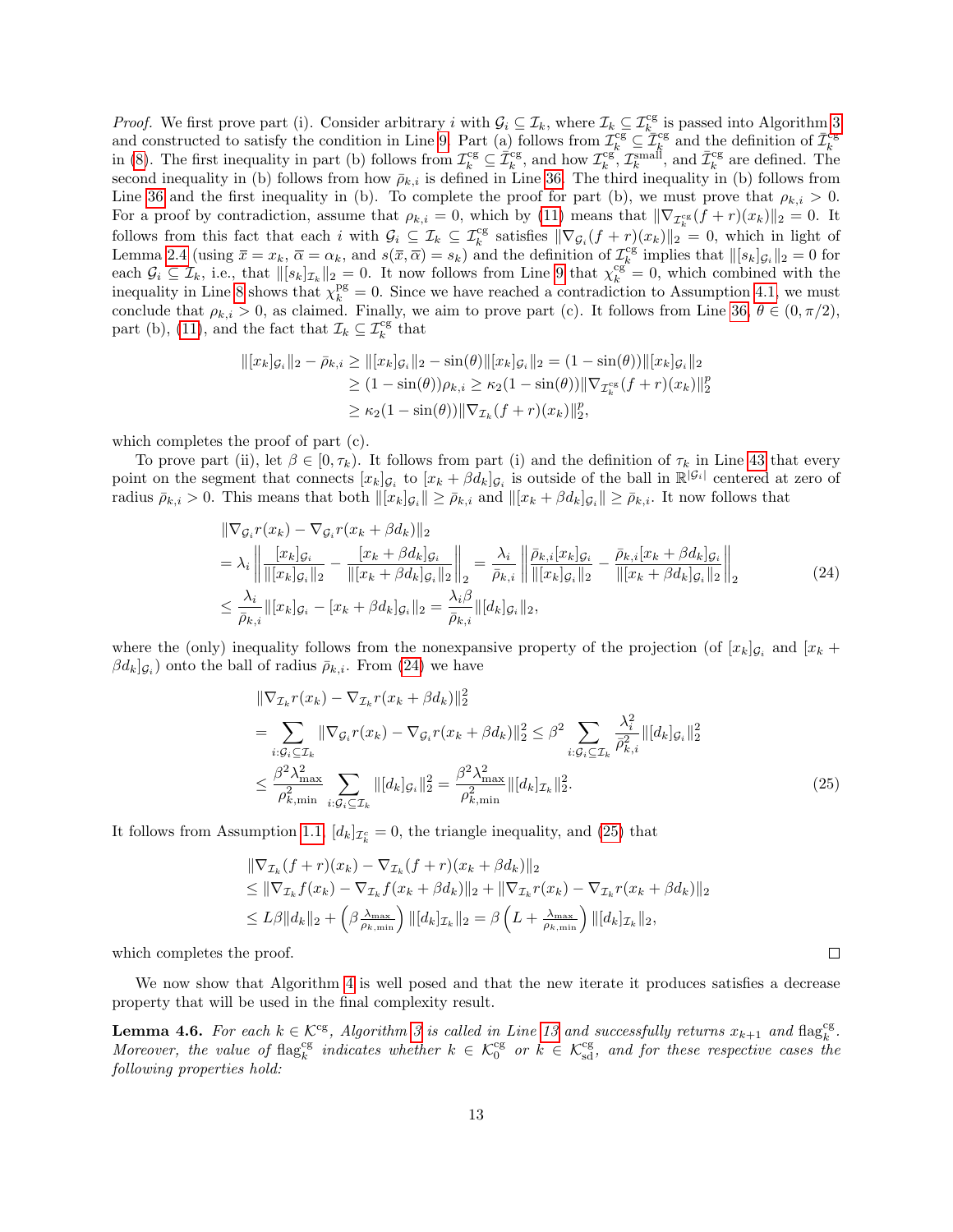- (i) If  $k \in \mathcal{K}_0^{\text{cg}}$ , then  $f(x_{k+1}) + r(x_{k+1}) \le f(x_k) + r(x_k)$  and  $x_{k+1}$  has at least one additional block of zeros compared to  $x_k$ .
- (ii) If  $k \in \mathcal{K}_{sd}^{cg}$ , then

<span id="page-13-2"></span>
$$
f(x_{k+1}) + r(x_{k+1}) \le f(x_k) + r(x_k) - \min\{c_1(\chi_k^{\text{cg}})^{1+p}, c_2(\chi_k^{\text{cg}})^{2+p}\}\tag{26}
$$

where

<span id="page-13-3"></span>
$$
c_1 := \frac{\eta \xi \mu_{\min} \kappa_2 (1 - \sin(\theta)) \varphi^{1+p}}{2\mu_{\max}} > 0 \quad and
$$
  

$$
c_2 := \frac{\kappa_2 \mu_{\min}^2 \xi \eta (1 - \eta) \varphi^{2+p}}{2\mu_{\max}^2 (L\kappa_2 (L_f + \lambda_{\max} \sqrt{n_g})^p + \lambda_{\max})} > 0.
$$
 (27)

*Proof.* Throughout, we use  $F := f + r$ . It is possible that Algorithm [3](#page-8-2) successfully terminates in Line [50,](#page-8-2) in which case it follows from Line [50](#page-8-2) and Line [49](#page-8-2) that the returned  $x_{k+1}$  and flag<sup>cg</sup> satisfy  $F(x_{k+1}) \leq F(x_k)$ and flag<sup>cg</sup> = new zero, indicating that  $k \in \mathcal{K}_0^{\text{cg}}$ . Moreover, upon termination, the value j satisfies  $\xi^j \geq \tau_k$ (see Line [44\)](#page-8-2), which combined with Line [47](#page-8-2) shows that at least one additional group of variables has become zero at  $x_{k+1}$ . This proves that part (i) holds.

Next, suppose that Algorithm [3](#page-8-2) does not terminate in Line [50.](#page-8-2) Observe from the definition of  $\tau_k$  in Line [43](#page-8-2) that  $\tau_k > 0$  (this follows from Lemma [4.5\(](#page-11-0)i) and the definition of  $\bar{\rho}_{k,i}$ ). Therefore, it follows that the while loop starting in Line [44](#page-8-2) will terminate with the smallest nonnegative integer  $\bar{j}$  such that  $\xi^{\bar{j}} < \tau_k$ , and the loop in Line [54](#page-8-2) will begin with  $j = \overline{j}$ . We now claim that the condition in Line [56](#page-8-2) used to determine termination of the **loop** is satisfied for all  $j \geq \overline{j}$  such that

<span id="page-13-0"></span>
$$
\xi^{j} \in \left[0, \frac{2(\eta - 1)\nabla_{\mathcal{I}_{k}} F(x_{k})^{T}[d_{k}]_{\mathcal{I}_{k}}}{(L + \lambda_{\max}/\rho_{k,\min}) \|\left[d_{k}\right]_{\mathcal{I}_{k}}\|_{2}^{2}}\right] \subset [0, \tau_{k}).
$$
\n(28)

To see that this claim holds, we can use the integral form of Taylor's Theorem and Lemma [4.5\(](#page-11-0)ii) (using the fact that  $\gamma \xi^j \in [0, \tau_k)$  for all  $\gamma \in [0, 1]$ ) to obtain

$$
|F(x_{k} + \xi^{j} d_{k}) - F(x_{k}) - \xi^{j} \nabla_{\mathcal{I}_{k}} F(x_{k})^{T} [d_{k}]_{\mathcal{I}_{k}}|
$$
  
\n
$$
\leq \left| \int_{0}^{1} \xi^{j} [d_{k}]_{\mathcal{I}_{k}}^{T} (\nabla_{\mathcal{I}_{k}} F(x_{k} + \gamma \xi^{j} d_{k}) - \nabla_{\mathcal{I}_{k}} F(x_{k})) d\gamma \right|
$$
  
\n
$$
\leq \xi^{j} \int_{0}^{1} ||[d_{k}]_{\mathcal{I}_{k}} ||_{2} || \nabla_{\mathcal{I}_{k}} F(x_{k} + \gamma \xi^{j} d_{k}) - \nabla_{\mathcal{I}_{k}} F(x_{k})||_{2} d\gamma
$$
  
\n
$$
\leq \xi^{2j} (L + \lambda_{\max} / \rho_{k, \min}) ||[d_{k}]_{\mathcal{I}_{k}} ||_{2}^{2} \int_{0}^{1} \gamma d\gamma = \frac{1}{2} \xi^{2j} (L + \lambda_{\max} / \rho_{k, \min}) ||[d_{k}]_{\mathcal{I}_{k}} ||_{2}^{2}.
$$

Combining this inequality with [\(28\)](#page-13-0) yields

$$
F(x_k + \xi^j d_k) \le F(x_k) + \xi^j \nabla_{\mathcal{I}_k} F(x_k)^T [d_k]_{\mathcal{I}_k} + \frac{1}{2} \xi^{2j} (L + \lambda_{\max}/\rho_{k,\min}) ||[d_k]_{\mathcal{I}_k}||_2^2
$$
  
=  $F(x_k) + \xi^j \nabla_{\mathcal{I}_k} F(x_k)^T [d_k]_{\mathcal{I}_k} + \xi^j (\eta - 1) \nabla_{\mathcal{I}_k} F(x_k)^T [d_k]_{\mathcal{I}_k}$   
=  $F(x_k) + \eta \xi^j \nabla_{\mathcal{I}_k} F(x_k)^T [d_k]_{\mathcal{I}_k},$ 

which establishes our claim that the inequality in Line [56](#page-8-2) holds for all  $j \geq \overline{j}$  such that  $\xi^j$  satisfies [\(28\)](#page-13-0). This shows that the **loop** will successfully terminate with  $\text{flag}_k^{\text{cg}} = \text{suffix\_descent}$  (thus indicating that  $k \in \mathcal{K}_{sd}^{\text{cg}}$ ) and  $x_{k+1}$  satisfying

<span id="page-13-1"></span>
$$
F(x_{k+1}) \le F(x_k) + \eta \xi^{\hat{j}} \nabla_{\mathcal{I}_k} F(x_k)^T [d_k]_{\mathcal{I}_k}
$$
\n(29)

for some  $\hat{j}$  satisfying

$$
\xi^{\hat{j}} \ge \min\left\{\xi^{\bar{j}}, \frac{2\xi(\eta-1)\nabla_{\mathcal{I}_k} F(x_k)^T[d_k]_{\mathcal{I}_k}}{(L + \lambda_{\max}/\rho_{k,\min})\|[d_k]_{\mathcal{I}_k}\|_2^2}\right\}
$$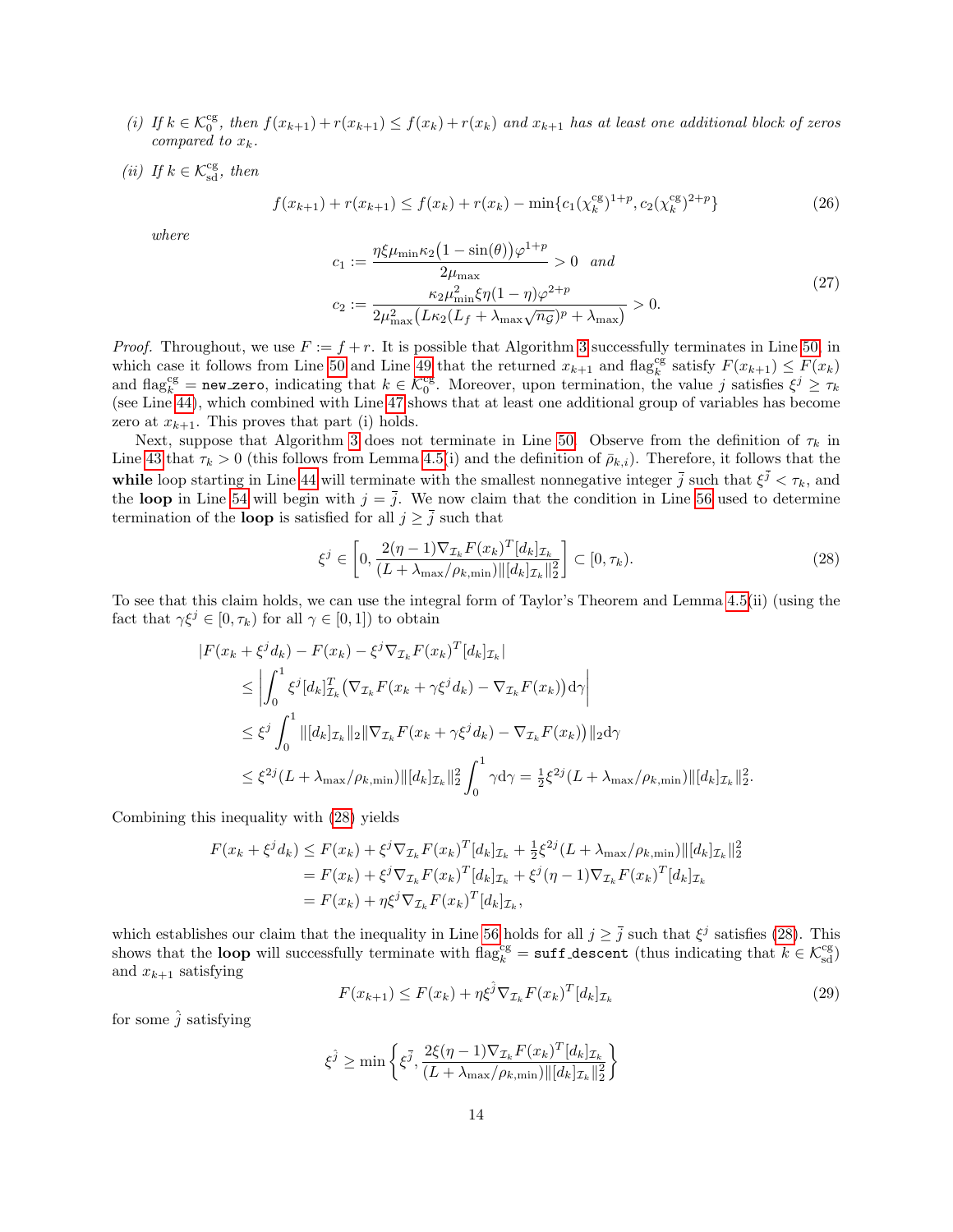<span id="page-14-0"></span>
$$
\geq \min\left\{\xi\tau_k, \frac{2\xi(\eta - 1)\nabla_{\mathcal{I}_k} F(x_k)^T [d_k]_{\mathcal{I}_k}}{(L + \lambda_{\max}/\rho_{k,\min}) \|\left[d_k\right]_{\mathcal{I}_k}\|_2^2}\right\}\n\tag{30}
$$

where the second inequality follows from the fact that  $\bar{j}$  is the *smallest* nonnegative integer such that  $\xi^{\bar{j}} < \tau_k$ . We now consider two cases.

**Case 1:** the minimum in [\(30\)](#page-14-0) is  $\xi \tau_k$ , from which we may conclude that  $\tau_k < \infty$ . Using [\(29\)](#page-13-1) and Lemma [4.4\(](#page-11-1)i) we have that

<span id="page-14-1"></span>
$$
F(x_{k+1}) \le F(x_k) + \eta \xi^{\hat{j}} \nabla_{\mathcal{I}_k} F(x_k)^T [d_k]_{\mathcal{I}_k} \le F(x_k) - \frac{\eta \xi}{\mu_{\max}} \tau_k \|\nabla_{\mathcal{I}_k} F(x_k)\|_2^2. \tag{31}
$$

We now seek a lower bound on  $\tau_k$ . Consider i such that  $\tau_{k,i} < \infty$  when computed in Algorithm [3.](#page-8-2) The triangle inequality gives  $\bar{\rho}_{k,i} = ||x_k + \tau_{k,i}d_k]_{\mathcal{G}_i}||_2 \geq ||x_k|_{\mathcal{G}_i}||_2 - \tau_{k,i}||[d_k]_{\mathcal{G}_i}||_2$ , which together with Lemma [4.5\(](#page-11-0)i)(c) and Lemma [4.4\(](#page-11-1)ii) shows that

$$
\tau_{k,i} \ge \frac{\| [x_k]_{\mathcal{G}_i} \|_2 - \bar{\rho}_{k,i}}{\| [d_k]_{\mathcal{G}_i} \|_2}
$$
  
 
$$
\ge \frac{\mu_{\min} \kappa_2 (1 - \sin(\theta)) \| \nabla_{\mathcal{I}_k} F(x_k) \|_2^p}{2 \| \nabla_{\mathcal{I}_k} F(x_k) \|_2} = \frac{1}{2} \mu_{\min} \kappa_2 (1 - \sin(\theta)) \| \nabla_{\mathcal{I}_k} F(x_k) \|_2^{p-1}.
$$

From this, it follows that  $\tau_k \geq \frac{1}{2}\mu_{\min}\kappa_2(1-\sin(\theta))\|\nabla_{\mathcal{I}_k}F(x_k)\|_2^{p-1}$ . Using this inequality with [\(31\)](#page-14-1), Lemma [2.4,](#page-4-6) and the set  $\mathcal{I}_k$  from Line [9](#page-7-0) shows that

$$
F(x_{k+1}) \le F(x_k) - \frac{\eta \xi \mu_{\min} \kappa_2 (1 - \sin(\theta))}{2\mu_{\max}} \|\nabla_{\mathcal{I}_k} F(x_k)\|_2^{1+p}
$$
  

$$
\le F(x_k) - \frac{\eta \xi \mu_{\min} \kappa_2 (1 - \sin(\theta))}{2\mu_{\max}} \|[s_k]_{\mathcal{I}_k}\|_2^{1+p}
$$
  

$$
\le F(x_k) - \frac{\eta \xi \mu_{\min} \kappa_2 (1 - \sin(\theta)) \varphi^{1+p}}{2\mu_{\max}} (\chi_k^{\text{cg}})^{1+p},
$$

thus completing the proof for this case.

**Case 2:** the minimum in [\(30\)](#page-14-0) is  $\frac{2\xi(\eta-1)\nabla_{\mathcal{I}_k}F(x_k)^T[d_k]_{\mathcal{I}_k}}{(L+1)^{1/2}[(d_k]_{\mathcal{I}_k}]^{(d_k)}$  $\frac{2\zeta(\eta-1)\mathbf{V}L_k \mathbf{F}(\mathbf{L}k) - [\mathbf{L}k]\mathbf{L}_k}{(L+\lambda_{\max}/\rho_{k,\min})\|[\mathbf{d}_k] \mathbf{I}_k\|^2}$ . Combining this fact with  $(29)$ ,  $(30)$ , Lemma [4.4\(](#page-11-1)i), and Lemma [4.4\(](#page-11-1)ii) shows that

<span id="page-14-2"></span>
$$
F(x_{k+1}) \leq F(x_k) + \eta \xi^{\hat{j}} \nabla_{\mathcal{I}_k} F(x_k)^T [d_k]_{\mathcal{I}_k}
$$
  
\n
$$
\leq F(x_k) - \frac{2\xi \eta (1-\eta) \|\nabla_{\mathcal{I}_k} F(x_k)\|_2^4}{\mu_{\max}^2 (L + \lambda_{\max}/\rho_{k,\min}) \| [d_k]_{\mathcal{I}_k} \|_2^2}
$$
  
\n
$$
\leq F(x_k) - \frac{2\mu_{\min}^2 \xi \eta (1-\eta) \|\nabla_{\mathcal{I}_k} F(x_k)\|_2^4}{4\mu_{\max}^2 (L + \lambda_{\max}/\rho_{k,\min}) \|\nabla_{\mathcal{I}_k} F(x_k)\|_2^2}
$$
  
\n
$$
= F(x_k) - \frac{\mu_{\min}^2 \xi \eta (1-\eta) \|\nabla_{\mathcal{I}_k} F(x_k)\|_2^2}{2\mu_{\max}^2 (L + \lambda_{\max}/\rho_{k,\min})}.
$$
  
\n(32)

It follows from [\(23\)](#page-11-2), [\(11\)](#page-5-1), and  $\mathcal{I}_k \subseteq \mathcal{I}_k^{\text{cg}}$  that  $\rho_{k,\min} \geq \kappa_2 \|\nabla_{\mathcal{I}_k} F(x_k)\|_2^p$ . Combining this bound with [\(32\)](#page-14-2) shows that

<span id="page-14-3"></span>
$$
F(x_{k+1}) \le F(x_k) - \frac{\mu_{\min}^2 \xi \eta (1 - \eta) \| \nabla_{\mathcal{I}_k} F(x_k) \|_2^2}{2\mu_{\max}^2 (L + \lambda_{\max}/\rho_{k,\min})}
$$
  
\n
$$
\le F(x_k) - \frac{\mu_{\min}^2 \xi \eta (1 - \eta) \| \nabla_{\mathcal{I}_k} F(x_k) \|_2^2}{2\mu_{\max}^2 (L + \lambda_{\max}/(\kappa_2 \| \nabla_{\mathcal{I}_k} F(x_k) \|_2^2))}
$$
  
\n
$$
= F(x_k) - \frac{\kappa_2 \mu_{\min}^2 \xi \eta (1 - \eta) \| \nabla_{\mathcal{I}_k} F(x_k) \|_2^{2+p}}{2\mu_{\max}^2 (L \kappa_2 \| \nabla_{\mathcal{I}_k} F(x_k) \|_2^2 + \lambda_{\max})}.
$$
\n(33)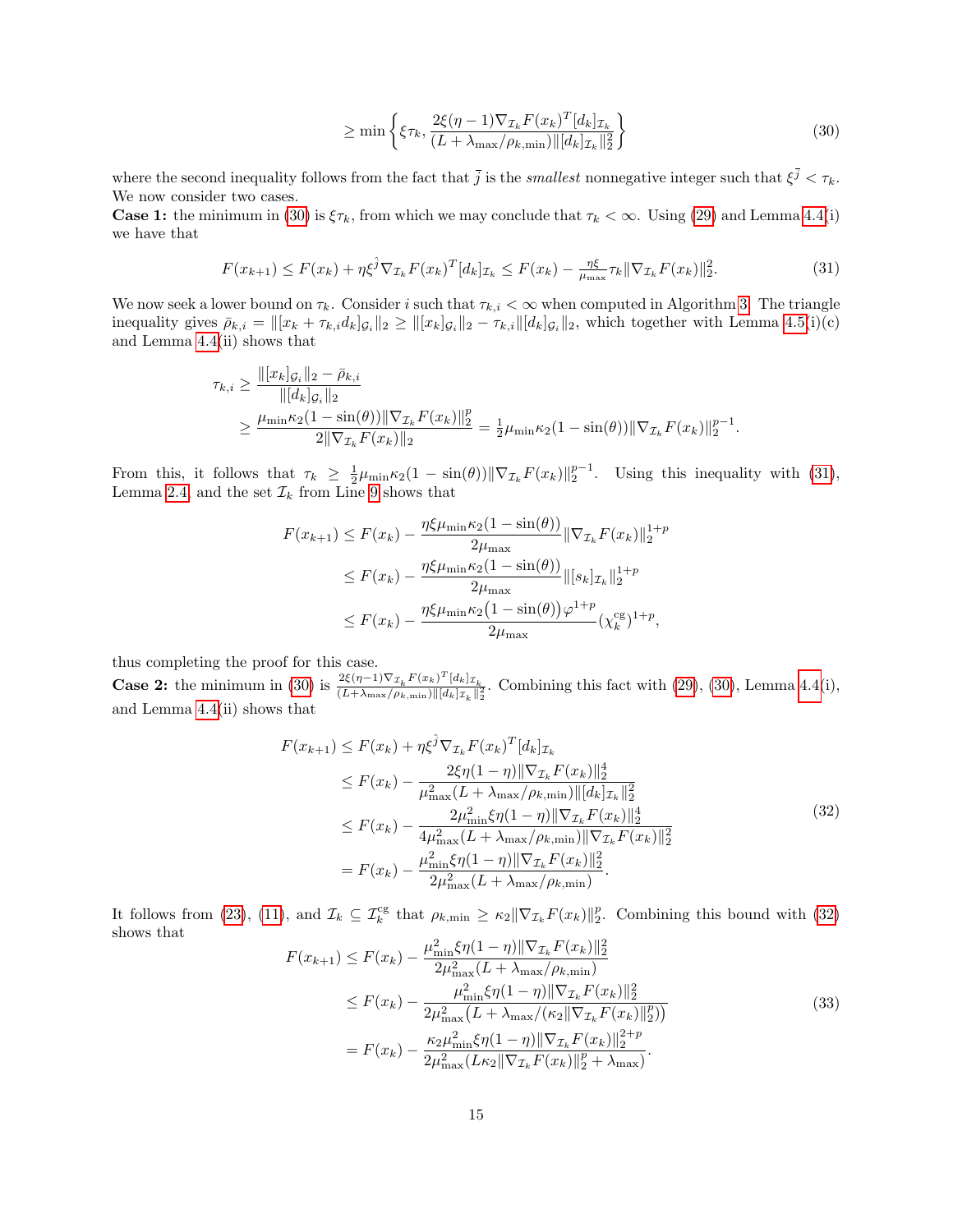Next, we know from Lemma [4.2,](#page-9-5) Lemma [4.6\(](#page-12-2)i), and equations [\(31\)](#page-14-1) and [\(33\)](#page-14-3) that  $F(x_k) \leq F(x_0)$  for all  $k \in \mathbb{N}$ , i.e.,  $x_k \in \mathcal{L}$  for all  $k \in \mathbb{N}$ . Combining this fact with the triangle inequality, Assumption [1.1,](#page-3-5) the definition of  $r$ , and  $(23)$  gives

$$
\begin{split} \|\nabla_{\mathcal{I}_{k}}F(x_{k})\|_{2} &\leq \|\nabla_{\mathcal{I}_{k}}f(x_{k})\|_{2} + \|\nabla_{\mathcal{I}_{k}}r(x_{k})\|_{2} \\ &= \|\nabla_{\mathcal{I}_{k}}f(x_{k})\|_{2} + \Big(\sum_{i:\mathcal{G}_{i}\subseteq\mathcal{I}_{k}} \|\nabla_{\mathcal{G}_{i}}r(x_{k})\|_{2}^{2}\Big)^{1/2} \\ &\leq L_{f} + \Big(\sum_{i:\mathcal{G}_{i}\subseteq\mathcal{I}_{k}} \|\lambda_{i}[x_{k}]g_{i}/\|[x_{k}]g_{i}\|_{2}\|_{2}^{2}\Big)^{1/2} \\ &= L_{f} + \Big(\sum_{i:\mathcal{G}_{i}\subseteq\mathcal{I}_{k}} \lambda_{i}^{2}\Big)^{1/2} \leq L_{f} + \Big(\sum_{i:\mathcal{G}_{i}\subseteq\mathcal{I}_{k}} \lambda_{\max}^{2}\Big)^{1/2} \leq L_{f} + \lambda_{\max}\sqrt{n_{\mathcal{G}}}.\end{split}
$$

Combining this with [\(33\)](#page-14-3) gives

$$
F(x_{k+1}) \leq F(x_k) - \left(\frac{\kappa_2 \mu_{\min}^2 \xi \eta (1-\eta)}{2\mu_{\max}^2 (L\kappa_2 (L_f + \lambda_{\max} \sqrt{n_g})^p + \lambda_{\max})}\right) \|\nabla_{\mathcal{I}_k} F(x_k)\|_2^{2+p},
$$

which combined with Lemma [2.4](#page-4-6) and how the index set  $\mathcal{I}_k$  in Line [9](#page-7-0) is defined gives

$$
F(x_{k+1}) \le F(x_k) - \left(\frac{\kappa_2 \mu_{\min}^2 \xi \eta (1-\eta)}{2\mu_{\max}^2 (L\kappa_2 (L_f + \lambda_{\max} \sqrt{n_g})^p + \lambda_{\max})}\right) ||[s_k]_{\mathcal{I}_k}||_2^{2+p}
$$
  

$$
\le F(x_k) - \left(\frac{\kappa_2 \mu_{\min}^2 \xi \eta (1-\eta) \varphi^{2+p}}{2\mu_{\max}^2 (L\kappa_2 (L_f + \lambda_{\max} \sqrt{n_g})^p + \lambda_{\max})}\right) (\chi_k^{\text{cg}})^{2+p},
$$

thus completing the proof.

The result in [\(26\)](#page-13-2) motivates us to define the following subsets of  $\mathcal{K}^{\text{cg}}_{\text{sd}}$ .

<span id="page-15-2"></span>
$$
\mathcal{K}_{\rm sd,big}^{\rm cg} := \{ k \in \mathcal{K}_{\rm sd}^{\rm cg} : \chi_k^{\rm cg} \ge c_1/c_2 \} \quad \text{and} \quad \mathcal{K}_{\rm sd,small}^{\rm cg} := \mathcal{K}_{\rm sd}^{\rm cg} \setminus \mathcal{K}_{\rm sd,big}^{\rm cg}.\tag{34}
$$

This distinction plays a role in our complexity result. First, we require a lemma.

<span id="page-15-0"></span>**Lemma 4.7.** The objective function  $f + r$  is monotonically decreasing over the sequence of iterates  $\{x_k\}$ and  $\lim_{k\to\infty} (f(x_k) + r(x_k)) =: F_{\min} > -\infty$ .

Proof. It follows from Lemma [4.2](#page-9-5) and Lemma [4.6](#page-12-2) that the objective function is monotonically decreasing over the iterate sequence. The remaining conclusion of the lemma follows from the monotonicity property and Assumption [1.1.](#page-3-5)  $\Box$ 

The main theorem can now be stated. It gives an upper bound on the number of iterations performed by Algorithm [1](#page-7-0) before an approximate solution is obtained.

<span id="page-15-3"></span>**Theorem 4.1.** Let  $c_1$  and  $c_2$  be the constants defined in [\(27\)](#page-13-3) and let us define  $c_3 := \eta \varphi^2/\alpha_0 > 0$ . For any  $\epsilon > 0$ , define  $\mathcal{K}_{\epsilon} := \{ k \in \mathbb{N} : \max\{ \chi_k^{\text{cg}}, \chi_k^{\text{pg}} \} > \epsilon \}.$  Then,

<span id="page-15-1"></span>
$$
|\mathcal{K}_{\rightarrow}^{\text{pg}} \cap \mathcal{K}_{\epsilon}| \le c_{\text{pg}} \epsilon^{-2} + 1,
$$
  
\n
$$
|\mathcal{K}_{\text{sd,big}}^{\text{cg}} \cap \mathcal{K}_{\epsilon}| \le c_{\text{big}} \epsilon^{-(1+p)} + 1, \text{ and}
$$
  
\n
$$
|\mathcal{K}_{\text{sd,small}}^{\text{cg}} \cap \mathcal{K}_{\epsilon}| \le c_{\text{small}} \epsilon^{-(2+p)} + 1
$$
\n(35)

 $\Box$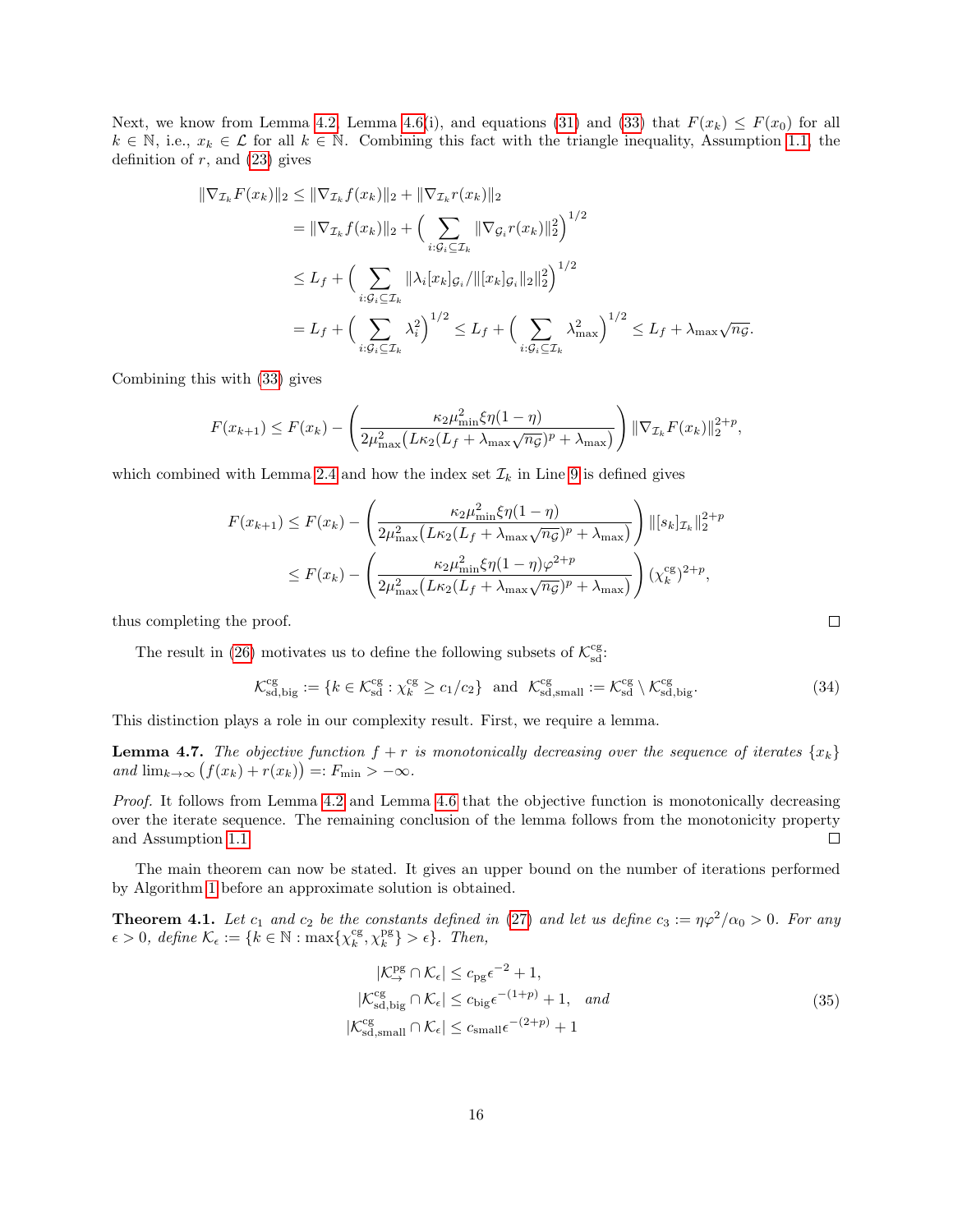where the constants  $c_{\text{pg}}$ ,  $c_{\text{big}}$ , and  $c_{\text{small}}$  are given, respectively, by

<span id="page-16-1"></span>
$$
c_{\text{pg}} := (f(x_0) + r(x_0) - F_{\text{min}})/c_3,
$$
  
\n
$$
c_{\text{big}} := (f(x_0) + r(x_0) - F_{\text{min}})/c_1, \quad and
$$
  
\n
$$
c_{\text{small}} := (f(x_0) + r(x_0) - F_{\text{min}})/c_2.
$$
\n(36)

Therefore, if  $\epsilon \geq c_1/c_2$ , then

<span id="page-16-2"></span>
$$
|\mathcal{K}_{\epsilon}| \le (c_{\downarrow}^{\alpha} + c_{\text{pg}}\epsilon^{-2} + c_{\text{big}}\epsilon^{-(1+p)} + 2)(1 + n_{\mathcal{G}}) + n_{\mathcal{G}}
$$
\n(37)

where  $c_{\downarrow}^{\alpha}$  is defined in [\(22\)](#page-10-4); otherwise, i.e., if  $\epsilon < c_1/c_2$ , then

<span id="page-16-3"></span>
$$
|\mathcal{K}_{\epsilon}| \le (c_{\downarrow}^{\alpha} + c_{\text{pg}}\epsilon^{-2} + c_{\text{big}}\epsilon^{-(1+p)} + c_{\text{small}}\epsilon^{-(2+p)} + 3(1+n_{\mathcal{G}}) + n_{\mathcal{G}}.\tag{38}
$$

*Proof.* Note that the definitions of  $K^{\text{cg}}$  and  $K^{\text{pg}}$  together with Line [8](#page-7-0) show that

<span id="page-16-0"></span>
$$
\chi_k^{\rm cg} \ge \chi_k^{\rm pg} \text{ for } k \in \mathcal{K}^{\rm cg} \text{ and } \chi_k^{\rm pg} > \chi_k^{\rm cg} \text{ for } k \in \mathcal{K}^{\rm pg}.
$$
 (39)

Define  $\Delta_k := f(x_k) + r(x_k) - (f(x_{k+1}) + r(x_{k+1}))$  and  $m_k := \max\{\chi_k^{\text{pg}}, \chi_k^{\text{cg}}\}\.$  Using Lemma [4.2\(](#page-9-5)i), Lemma [4.3,](#page-10-5) Lemma [4.6\(](#page-12-2)ii), the definitions of  $c_3$  and  $\mathcal{K}_{\epsilon}$  in the statement of the theorem, and [\(39\)](#page-16-0) shows for arbitrary  $\overline{k} \in \mathbb{N}$  that

$$
f(x_0) + r(x_0) - (f(x_{\overline{k}+1}) + r(x_{\overline{k}+1})) = \sum_{0 \le k \le \overline{k}} \Delta_k
$$
  
\n
$$
\ge \sum_{k \in \mathcal{K}_{\geq 8}^{\text{PS}} \cap \mathcal{K}_{\epsilon}} \Delta_k + \sum_{0 \le k \le \overline{k}} \Delta_k + \sum_{0 \le k \le \overline{k}} \Delta_k
$$
  
\n
$$
\ge \sum_{0 \le k \le \overline{k}} \Delta_k + \sum_{0 \le k \le \overline{k}} \Delta_k + \sum_{0 \le k \le \overline{k}} \Delta_k
$$
  
\n
$$
\ge \sum_{0 \le k \le \overline{k}} c_3(\chi_k^{\text{PS}})^2 + \sum_{k \in \mathcal{K}_{\text{sd, big}}^{\text{CS}} \cap \mathcal{K}_{\epsilon}} c_1(\chi_k^{\text{CS}})^{1+p} + \sum_{k \in \mathcal{K}_{\text{sd, small}}^{\text{CS}} \cap \mathcal{K}_{\epsilon}} c_2(\chi_k^{\text{CS}})^{2+p}
$$
  
\n
$$
= \sum_{k \in \mathcal{K}_{\text{sd}}^{\text{PS}} \cap \mathcal{K}_{\epsilon}} c_3m_k^2 + \sum_{0 \le k \le \overline{k}} c_1m_k^{1+p} + \sum_{k \in \mathcal{K}_{\text{sd, small}}^{\text{CS}} \cap \mathcal{K}_{\epsilon}} c_2m_k^{2+p}
$$
  
\n
$$
\ge \sum_{k \in \mathcal{K}_{\text{sd}}^{\text{PS}} \cap \mathcal{K}_{\epsilon}} c_3\epsilon^2 + \sum_{0 \le k \le \overline{k}} c_1\epsilon^{1+p} + \sum_{k \in \mathcal{K}_{\text{sd, small}}^{\text{CS}} \cap \mathcal{K}_{\epsilon}} c_2\epsilon^2^{2+p}.
$$
  
\n
$$
c_2\epsilon^2 + \sum_{k \in \mathcal{K}_{\text{sd, big}}^{\text{CS}} \cap \mathcal{K}_{\epsilon}} c_1\epsilon^{1+p} + \sum_{k \in \mathcal{K}_{\text{sd, small}}^{\text{CS}} \cap \mathcal{K}_{\epsilon}} c_2\epsilon^{2+p}.
$$

From this inequality, Lemma [4.7,](#page-15-0) and [\(36\)](#page-16-1) one finds that [\(35\)](#page-15-1) follows.

Next, suppose that  $\epsilon \geq c_1/c_2$ . It then follows from [\(34\)](#page-15-2) and [\(39\)](#page-16-0) that  $\chi_k^{\text{cg}} = \max{\{\chi_k^{\text{pg}}, \chi_k^{\text{cg}}\}} > \epsilon \geq c_1/c_2$ for all  $k \in \mathcal{K}^{\text{cg}}$ , which implies that  $\mathcal{K}_{\text{sd,small}}^{\text{cg}} \cap \mathcal{K}_{\epsilon} = \emptyset$ . The result in [\(37\)](#page-16-2) follows from this observation, [\(35\)](#page-15-1), [\(22\)](#page-10-4), and since (by Lemma [4.6\(](#page-12-2)i)) at most  $n_g$  iterations in  $\mathcal{K}_0^{\text{cg}}$  can occur before the first, after the last, or between any two iterations in  $\mathcal{K}_{\downarrow}^{pg} \cup \mathcal{K}_{\rightarrow}^{pg} \cup \mathcal{K}_{sd}^{cg}$ .

The final result [\(38\)](#page-16-3) follows using the same argument as in the previous paragraph, except now  $\mathcal{K}^{\text{cg}}_{\text{sd,small}} \cap$  $\mathcal{K}_{\epsilon}$  is no longer necessarily empty.

We see from [\(38\)](#page-16-3) that, for all sufficiently small  $\epsilon$ , the worst case complexity result for Algorithm [1](#page-7-0) is  $\epsilon^{-(2+p)}$ , which is worse than the  $\epsilon^{-2}$  result that holds for the PG method. If one is concerned with such a result, the difference can be made arbitrarily small (for a range of  $\epsilon$  values typically used in practice) by choosing p sufficiently small. However, as is typical with well-designed second-derivative methods, although the complexity bound is worse, it typically performs better (see Section [5\)](#page-19-0).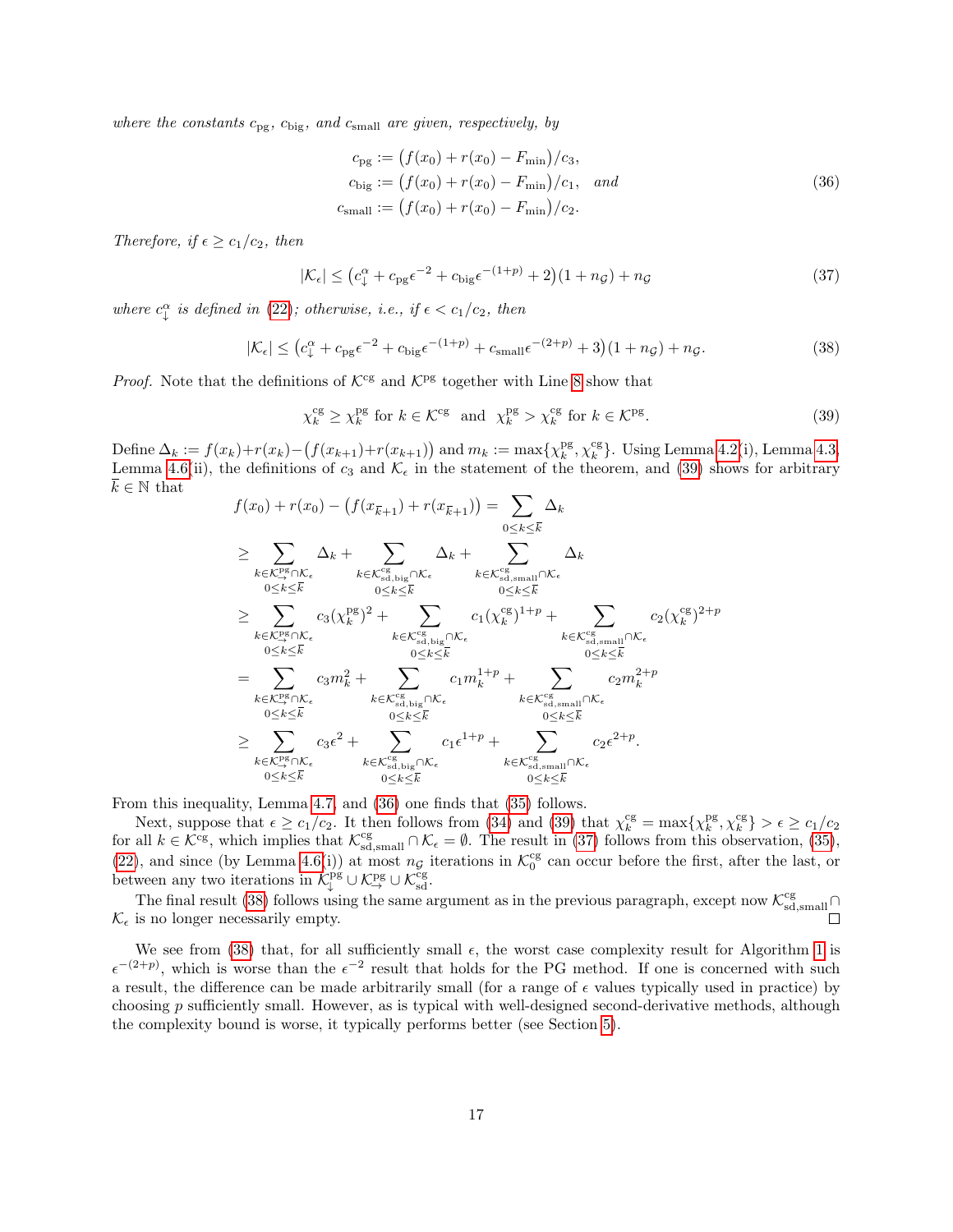#### <span id="page-17-0"></span>4.2 Local convergence

We now consider the local convergence rate of the iterates generated by Algorithm [1.](#page-7-0) Our analysis is performed under the following additional assumption that will be assumed to hold throughout this section.

<span id="page-17-1"></span>Assumption 4.3. The function f is twice continuously differentiable and strongly convex. It follows that that there exists a unique solution  $x_*$  to the optimization problem [\(1\)](#page-1-0) with optimal support  $S_* := \{i : [x_*]_{\mathcal{G}_i} \neq 0\}.$ Moreover, we assume that  $\nabla^2 f : \mathbb{R}^n \to \mathbb{R}^{n \times n}$  is Lipschitz continuous in a neighborhood of the solution  $x_*$ , and that  $f + r$  is nondegenerate at  $x_*$  in the sense that  $\|\nabla f(x_*)|_{\mathcal{G}_i}\|_2 < \lambda_i$  for all  $i \notin \mathcal{S}_*$ .

Optimality conditions for problem [\(1\)](#page-1-0) imply that  $\|\nabla f(x_*)\|_{\mathcal{G}_i}\|_2 \leq \lambda_i$  for all  $i \notin \mathcal{S}_*$ . Thus, the final condition in Assumption [4.3](#page-17-1) is a strengthening of this fact.

<span id="page-17-4"></span>Assumption 4.4. The following algorithmic choices are made in Algorithm [1:](#page-7-0)

- (i) The backtracking parameter is chosen to satisfy  $\eta \in (0,1/2)$ .
- (ii) For all sufficiently large  $k \in \mathbb{N}$ ,  $\mathcal{I}_k$  in Line [9/16](#page-7-0) is chosen as

<span id="page-17-6"></span>
$$
\mathcal{I}_k = \begin{cases} \mathcal{I}_k^{\text{cg}} & \text{if } k \in \mathcal{K}^{\text{cg}},\\ \mathcal{I}_k^{\text{pg}} & \text{if } k \in \mathcal{K}^{\text{pg}}. \end{cases} \tag{40}
$$

(iii) For all sufficiently large  $k \in \mathcal{K}^{\text{cg}}, H_k = \nabla^2_{\mathcal{I}_k} \mathcal{I}_k(f+r)(x_k)$  is chosen in Line [10.](#page-7-0)

The next result establishes that the iterate sequence converges to  $x_*$ .

<span id="page-17-2"></span>**Theorem 4.2.** The iterate sequence  $\{x_k\}$  generated by Algorithm [1](#page-7-0) satisfies

$$
\lim_{k \to \infty} x_k = x_* \quad and \quad \lim_{k \to \infty} \max \{ \chi_k^{\text{pg}}, \chi_k^{\text{cg}} \} = 0.
$$

*Proof.* Theorem [4.1](#page-15-3) gives  $\lim_{k\to\infty} \max\{\chi_k^{\text{pg}}, \chi_k^{\text{cg}}\} = 0$ . Since  $\{x_k\}$  is bounded due to monotonicity of  $\{f(x_k) + g(x_k)\}$  $r(x_k)$  (see Lemma [4.7\)](#page-15-0) and Assumption [4.3,](#page-17-1) there exists an infinite  $\mathcal{K} \subseteq \mathbb{N}$  and  $\hat{x}$  so that  $\lim_{k \in \mathcal{K}, k \to \infty} x_k = \hat{x}$ . It follows from Lemma [4.1](#page-8-1) and Lemma [4.3](#page-17-1) that  $\hat{x}$  is a solution to problem [\(1\)](#page-1-0), but with Assumption 4.3 this means that  $\hat{x} = x_*$ , so  $\lim_{k \in \mathcal{K}, k \to \infty} x_k = x_*$ . The fact that the *entire* sequence  $\{x_k\}$  converges to  $x_*$  follows from this fact, Assumption 4.3, and monotonicity of  $\{f(x_k) + r(x_k)\}\$ . from this fact, Assumption [4.3,](#page-17-1) and monotonicity of  $\{f(x_k) + r(x_k)\}.$ 

We now show for groups whose variables are all equal to zero at the solution that the PG step will eventually predict them to be zero.

<span id="page-17-3"></span>**Lemma 4.8.** For all  $i \notin S_*$  and sufficiently large k, it holds that  $[x_k + s_k]_{\mathcal{G}_i} = 0$ .

*Proof.* First note that Lemma [4.3](#page-10-5) and the update strategy for  $\{\alpha_k\}$  in Algorithm [1](#page-7-0) ensure that there exists  $\bar{k}_1$  such that  $\alpha_k = \alpha_* > 0$  for all  $k \ge \bar{k}_1$ . Now, let  $i \notin \mathcal{S}_*$  so that  $[x_*]_{\mathcal{G}_i} = 0$ . It follows from Assumption [4.3](#page-17-1) that

$$
\frac{\alpha_* \lambda_i}{\| [x_* - \alpha_* \nabla f(x_*)]_{\mathcal{G}_i} \|_2} = \frac{\lambda_i}{\| [\nabla f(x_*)]_{\mathcal{G}_i} \|_2} > 1.
$$

Combining this with Theorem [4.2,](#page-17-2)  $\alpha_k = \alpha_* > 0$  for all  $k \ge \bar{k}_1$ , and Assumption [1.1](#page-3-5) shows that there exists a  $k_2 \geq k_1$  such that  $1 - \alpha_k \lambda_i / \| [x_k - \alpha_k \nabla f(x_k)]_{\mathcal{G}_i} \|_2 < 0$  for all  $k \geq k_2$ . Using this fact with [\(4\)](#page-3-1) and [\(5\)](#page-3-6) shows that  $[x_k + s_k]_{\mathcal{G}_i} = 0$  for all  $k \ge \bar{k}_2$ . This completes the proof since the choice  $i \notin \mathcal{S}_*$  was arbitrary and  $n_{\mathcal{G}}$  is finite. finite.

We now show that, eventually, the set  $S_*$  determines the sets  $\mathcal{I}_k^{\text{pg}}$  and  $\mathcal{I}_k^{\text{cg}}$ .

<span id="page-17-5"></span>**Lemma 4.9.** For all sufficiently large  $k$ , it holds that

$$
\mathcal{I}_k^{\text{pg}} \equiv \{ j \in \mathcal{G}_i : i \notin \mathcal{S}_* \} \quad and \quad \mathcal{I}_k^{\text{cg}} \equiv \{ j \in \mathcal{G}_i : i \in \mathcal{S}_* \}
$$

where the sets  $\mathcal{I}_k^{\text{pg}}$  and  $\mathcal{I}_k^{\text{cg}}$  are defined in [\(10\)](#page-5-2).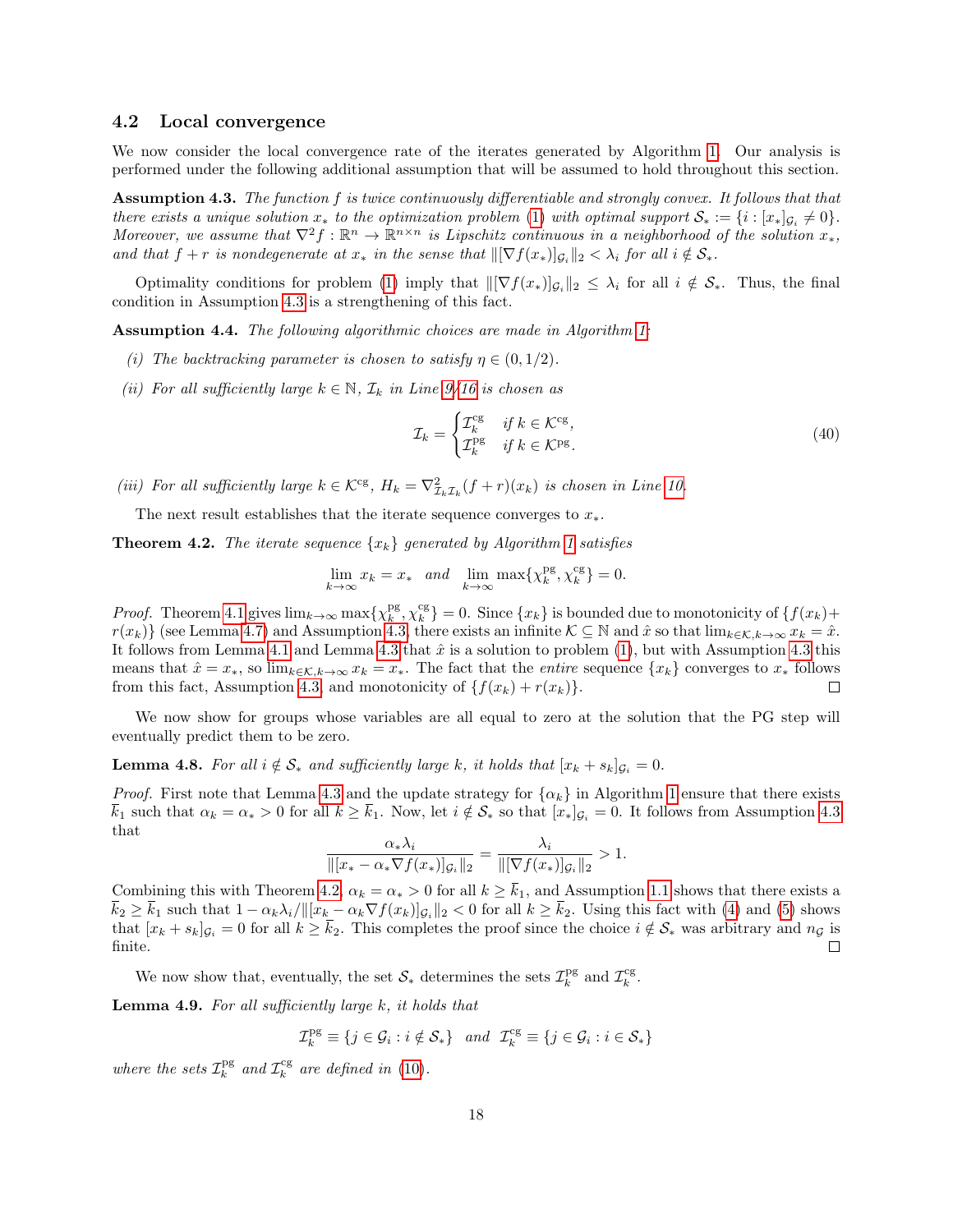*Proof.* Let  $\overline{k}_1$  be large enough so that the conclusion of Lemma [4.8](#page-17-3) holds, i.e., if  $k \geq \overline{k}_1$  and  $i \notin S_*$ , then  $[x_k + s_k]_{\mathcal{G}_i} = 0$ . Together with [\(8\)](#page-4-2), this shows that  $\mathcal{G}_i \cap \overline{\mathcal{I}}_k^{\text{cg}} = \emptyset$  for all  $k \ge \overline{k}_1$  and  $i \notin \mathcal{S}_*$ , and thus  $\mathcal{G}_i \subseteq \mathcal{I}_k^{\text{pg}}$  $(\text{see } (10))$  $(\text{see } (10))$  $(\text{see } (10))$  for all  $k \geq \overline{k}_1$  and  $i \notin \mathcal{S}_*$ . In other words, it holds that  $\{j \in \mathcal{G}_i : i \notin \mathcal{S}_*\} \subseteq \mathcal{I}_k^{\text{pg}}$  for all  $k \geq \overline{k}_1$ .

Next, we prove that there exists  $\bar{k}_2$  such that  $\mathcal{I}_k^{\text{pg}} \subseteq \{j \in \mathcal{G}_i : i \notin \mathcal{S}_*\}$  for all  $k \geq \bar{k}_2$ . For a proof by contradiction, suppose that there exists an infinite subsequence  $\mathcal{K} \subseteq \mathbb{N}$  and group index  $\overline{i}$  such that  $\mathcal{G}_{\overline{i}} \subseteq \mathcal{I}_{k}^{\text{pg}}$ <br>and  $\overline{i} \in \mathcal{S}_{*}$  for all  $k \in \mathcal{K}$ . Since  $\mathcal{G}_{\overline{i}} \subseteq \mathcal{I}_{k}^{\text{$ 

$$
[x_k]_{\mathcal{G}_{\bar{i}}} = 0, \quad [x_k + s_k]_{\mathcal{G}_{\bar{i}}} = 0, \quad ||[x_k]_{\mathcal{G}_{\bar{i}}}||_2 < \kappa_1 ||\nabla_{\mathcal{G}_{\bar{i}}}(f + r)(x_k)||_2 \quad \text{or} \tag{41}
$$

<span id="page-18-1"></span><span id="page-18-0"></span>
$$
\| [x_k]_{\mathcal{G}_{\bar{i}}} \|_2 < \kappa_2 \| \nabla_{\bar{\mathcal{I}}_k^{\text{cg}}} (f+r)(x_k) \|_2^p \tag{42}
$$

holds for all  $k \in \mathcal{K}$ . However, since  $\overline{i} \in \mathcal{S}_*$ , it follows from Theorem [4.2](#page-17-2) that the first condition in [\(41\)](#page-18-0) does not hold for all sufficiently large  $k \in \mathcal{K}$ . Also, it follows from Theorem [4.2,](#page-17-2) the facts that  $\chi_k^{\text{pg}} \equiv ||[s_k]_{\mathcal{I}_k^{\text{pg}}||_2}$ and  $\chi_k^{\text{cg}} \equiv ||[s_k]_{\mathcal{I}_k^{\text{cg}}||_2$ , and the fact that  $\mathcal{I}_k^{\text{cg}} \cup \mathcal{I}_k^{\text{pg}} = \{1, \ldots, n\}$  that  $\lim_{k \to \infty} ||s_k||_2 = 0$ , which combined with  $i \in \mathcal{S}_*$  proves that  $[x_k + s_k]_{\mathcal{G}_{\bar{i}}} \neq 0$  for all sufficiently large k. Hence, the second condition in [\(41\)](#page-18-0) does not hold for all sufficiently large  $k \in \mathcal{K}$ . Next, from the optimality conditions for problem [\(1\)](#page-1-0), the fact that  $\bar{i} \in \mathcal{S}_{*}$ , Theorem [4.2,](#page-17-2) Assumption [1.1,](#page-3-5) and the fact that  $f + r$  is differentiable over the variables in  $\mathcal{G}_{\bar{i}}$  for sufficiently large k that we have  $\lim_{k\to\infty} \|\nabla g_{\overline{i}}(f+r)(x_k)\|_2 = 0$ . This limit,  $[x_*]g_{\overline{i}} \neq 0$ , and Theorem [4.2](#page-17-2) show that  $\|[x_k]_{\mathcal{G}_{\bar{i}}}\|_2 \geq \kappa_1 \|\nabla_{\mathcal{G}_{\bar{i}}}(f+r)(x_k)\|_2$  for all sufficiently large k, meaning that the third condition in [\(41\)](#page-18-0) does not hold for all sufficiently large  $k \in \mathcal{K}$ . Therefore, we must conclude that the inequality in [\(42\)](#page-18-1) holds for all sufficiently large  $k \in \mathcal{K}$ . Combining this with  $\overline{i} \in \mathcal{S}_*$  shows that there exists  $\epsilon > 0$  such that

<span id="page-18-2"></span>
$$
\|\nabla_{\bar{\mathcal{I}}_k^{\text{cg}}}(f+r)(x_k)\|_2 \ge \epsilon > 0 \quad \text{for all sufficiently large } k \in \mathcal{K},\tag{43}
$$

which in particular shows that  $\bar{\mathcal{I}}_k^{\text{cg}} \neq \emptyset$  for all sufficiently large  $k \in \mathcal{K}$ . Since the optimality conditions for problem [\(1\)](#page-1-0) together with Theorem [4.2,](#page-17-2) Assumption [1.1,](#page-3-5) and the fact that  $f + r$  is differentiable over the variables in  $\mathcal{G}_i$  for sufficiently large k imply that  $\lim_{k\to\infty} \|\nabla_{\mathcal{G}_i}(f+r)(x_k)\|_2 = 0$  for all  $i \in \mathcal{S}_{*}$ , we must conclude from [\(43\)](#page-18-2) that, for all sufficiently large  $k \in \mathcal{K}$ , there exists an  $i_k \notin \mathcal{S}_*$  such that  $\mathcal{G}_{i_k} \subseteq \overline{\mathcal{I}}_k^{\text{cg}}$ . However, Lemma [4.8](#page-17-3) yields  $[x_k + s_k]_{\mathcal{G}_{i_k}} = 0$  for all sufficiently large  $k \in \mathcal{K}$ , which together with [\(8\)](#page-4-2) shows that  $\mathcal{G}_{i_k} \nsubseteq \overline{\mathcal{I}}_k^{\text{cg}}$ , which is a contradiction. Therefore, there exists  $\overline{k}_2$  such that  $\mathcal{I}_k^{\text{pg}} \subseteq \{j \in \mathcal{G}_i : i \notin \mathcal{S}_*\}$  for all  $k \geq \overline{k}_2$ .

The conclusions of the two previous paragraphs yields  $\mathcal{I}_k^{\text{pg}} \equiv \{j \in \mathcal{G}_i : i \notin \mathcal{S}_*\}$  for all sufficiently large k. The final assertion, namely that  $\mathcal{I}_k^{\text{cg}} \equiv \{j \in \mathcal{G}_i : i \in \mathcal{S}_*\}$ , follows from the fact that  $\mathcal{I}_k^{\text{pg}}$  and  $\mathcal{I}_k^{\text{cg}}$  partition  $\{1, 2, \ldots, n\}$  for every iteration k. П

The next result shows that, for iterations  $k$  sufficiently large, the support of  $x_k$  agrees with the support of the solution  $x_*$ .

<span id="page-18-4"></span>**Lemma 4.10.** For all sufficiently large  $k$ , it holds that

$$
[x_k]_{\mathcal{G}_i} \neq 0 \text{ for all } i \in \mathcal{S}_* \quad \text{and } [x_k]_{\mathcal{G}_i} = 0 \text{ for all } i \notin \mathcal{S}_*.
$$

*Proof.* Theorem [4.2](#page-17-2) shows that  $[x_k]_{\mathcal{G}_i} \neq 0$  for all sufficiently large k and all  $i \in \mathcal{S}_*$ , which is the first desired result. Hence, let us proceed by considering arbitrary  $i \notin S_*$ . Assumption [4.4\(](#page-17-4)ii), Lemma [4.8,](#page-17-3) Lemma [4.9,](#page-17-5) and Lemma [4.3](#page-10-5) ensure the existence of an iteration  $\bar{k}$  such that, for all  $k \geq \bar{k}$ , the following hold:

<span id="page-18-3"></span>
$$
\mathcal{G}_i \subseteq \mathcal{I}_k^{\text{pg}}, \ [x_k + s_k]_{\mathcal{G}_i} = 0, \text{ and } \alpha_k = \alpha_{\overline{k}}.
$$
\n
$$
(44)
$$

We claim that the second desired result follows from [\(44\)](#page-18-3) if there exists some sufficiently large  $k \geq \overline{k}$  such that  $\hat{k} \in \mathcal{K}^{\text{pg}}$  and  $[x_{\hat{k}+1}]g_i = [x_{\hat{k}} + s_{\hat{k}}]g_i = 0$ . Indeed, since i is an arbitrary element from  $\{1, \ldots, n_{\mathcal{G}}\} \setminus \mathcal{S}_*,$  $n_{\mathcal{G}}$  is finite, and the second condition in [\(44\)](#page-18-3) shows that values of the variables in  $\mathcal{G}_i$  can only be modified if  $k \in \mathcal{K}^{\text{pg}}$ , the existence of such  $\hat{k}$  along with [\(44\)](#page-18-3) shows that iteration  $\hat{k} \in \mathcal{K}^{\text{pg}}$  sets  $[x_{\hat{k}+1}]g_i$  to zero, and these variables will remain zero for all future iterations.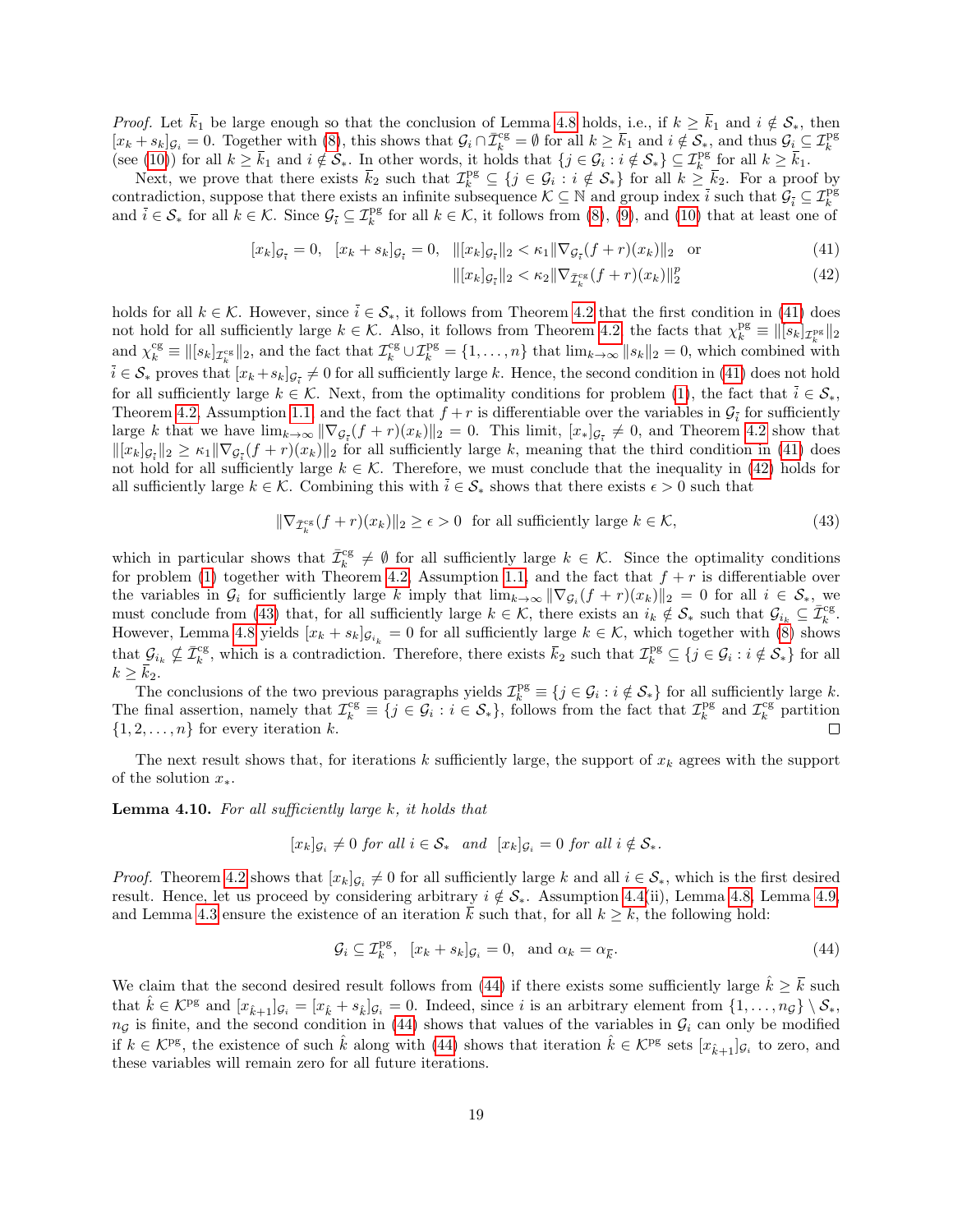Let us now show the existence of such  $\hat{k} \geq \overline{k}$ . We claim that there exists  $k \geq \overline{k}$  such that  $[x_k]_{\mathcal{G}_i} = 0$ . For a proof by contradiction, suppose that  $[x_k]_{\mathcal{G}_i} \neq 0$  for all  $k \geq k$ . Combining this with Theorem [4.2,](#page-17-2)  $i \notin \mathcal{S}_*,$ and the fact that the variables in  $\mathcal{G}_i$  can have their values changed only if  $k \in \mathcal{K}^{\text{pg}}$  implies that there exists  $\hat{k} \geq \overline{k}$  such that  $\hat{k} \in \mathcal{K}^{\text{pg}}$ . Now, since  $\hat{k} \in \mathcal{K}^{\text{pg}}$  and  $\alpha_k = \alpha_{\overline{k}}$  for all  $k \geq \overline{k}$ , it follows from Algorithm [1](#page-7-0) that  $\text{flag}^{\text{pg}}$  = same  $\alpha$  is returned in Line [17.](#page-7-0) Using this fact, the update used in Line [69,](#page-9-1) and [\(44\)](#page-18-3) shows that  $[x_{\hat{k}+1}]_{\mathcal{G}_i} = [x_{\hat{k}} + s_{\hat{k}}]_{\mathcal{G}_i} = 0.$ 

We require one more lemma that shows that eventually all iterations are in  $\mathcal{K}^{\text{cg}}_{\text{sd}}.$ 

<span id="page-19-1"></span>**Lemma 4.11.** For all k sufficiently large, it holds that  $k \in \mathcal{K}_{sd}^{cg}$ .

*Proof.* We first show that all sufficiently large k are in  $\mathcal{K}^{\text{cg}}$ . It follows from Lemma [4.9](#page-17-5) that  $\mathcal{I}_k^{\text{pg}} \equiv \{j \in \mathcal{G}_i :$  $i \notin S_*$  for all sufficiently large k. Combining this with Lemma [4.10](#page-18-4) and Lemma [4.8](#page-17-3) shows that there exists an iteration  $\bar{k}$  such that  $[x_k]_{\mathcal{I}_k^{\text{pg}}} = 0$  and  $[x_k + s_k]_{\mathcal{I}_k^{\text{pg}}} = 0$  for all  $k \geq \bar{k}$ , which means that  $\chi_k^{\text{pg}} = ||[s_k]_{\mathcal{I}_k^{\text{pg}}}||_2 = 0$ for all  $k \geq \overline{k}$ . It follows from this fact, Line [8,](#page-7-0) and Assumption [4.1](#page-9-3) that  $k \in \mathcal{K}^{\text{cg}}$  for all  $k \geq \overline{k}$ . Now, notice that at most  $n_g - 1$  iterations from  $\bar{k}$  onward can be in  $\mathcal{K}_0^{\text{cg}}$  because of Lemma [4.6\(](#page-12-2)i). (Every iteration  $k \in \mathcal{K}_0^{\text{cg}}$  fixes at least one new group of variables to zero and if they ever all become zero so that  $\mathcal{I}_k^{\text{cg}} = \emptyset$ , then the contradiction  $k \in \mathcal{K}^{pg}$  is reached.) Therefore, it follows that all sufficiently large k must be in  $\mathcal{K}^{cg}$ .  $\mathcal{K}^{\text{cg}}_{\text{sd}}$ .

We can now state our main local convergence result.

<span id="page-19-2"></span>**Theorem 4.3.** If in Algorithm [2](#page-7-1) we choose either  $q \in (1,2]$ , or  $q = 1$  and  $\{\mu_k\} \to 0$ , then  $\{x_k\} \to x_*$  at a superlinear rate. In particular, if we choose  $q = 2$ , then the rate of convergence is quadratic.

*Proof.* It follows from Lemma [4.9,](#page-17-5) Lemma [4.10,](#page-18-4) and Lemma [4.11](#page-19-1) that, for all sufficiently large  $k$ , the iterates generated by Algorithm [1](#page-7-0) satisfy the recurrence  $x_{k+1} = x_k + \xi^{j_k} d_k$ , where  $j_k$  is the result of the backtracking Armijo line search in Line [56,](#page-8-2)  $\|[x_k]_{\mathcal{I}_k^{\text{PS}}}\|_2 = \|[d_k]_{\mathcal{I}_k^{\text{PS}}}\|_2 = 0$ , and  $[d_k]_{\mathcal{I}_k^{\text{cg}} = d_k$  with  $d_k$  computed by Algorithm [2](#page-7-1) to satisfy [\(15\)](#page-7-3). In other words, for all sufficiently large k, we have  $[x_k]_{\mathcal{I}_k^{\text{pg}}} = [x_*]_{\mathcal{I}_k^{\text{pg}}} = 0$  and the values of the variables in  $\mathcal{I}_k^{\text{cg}} \equiv \{j \in \mathcal{G}_i : i \in \mathcal{S}_*\}$  are updated exactly as those of an inexact Newton method for computing a root of  $\nabla_{\mathcal{I}_k^{cg}}(f+r)$ . Since, by Theorem [4.2,](#page-17-2) we have  $\lim_{k\to\infty}x_k=x_*$ , the desired conclusions follow under the stated conditions from [\[11,](#page-26-17) Theorem 3.3] and noting the well-known result that the unit step size  $\xi^{j_k} = 1$  is accepted (asymptotically) by a backtracking Armijo line search when  $\eta \in (0, 1/2)$  (see Assumption [4.4\)](#page-17-4) under our assumptions.

Theorem [4.3](#page-19-2) states conditions under which Algorithm [1](#page-7-0) yields a superlinear, or even quadratic, rate of local convergence. The neighborhood about  $x_*$  in which such a rate will be achieved, and the explicit constants in the convergence rate that will be achieved, depend as usual on magnitudes of a Lipschitz constant for  $\nabla_{\mathcal{I}_{*}}(f+r)$  and an upper bound on a norm of the inverse of  $\nabla_{\mathcal{I}_{*}}^{2}(f+r)$ , where  $\mathcal{I}_{*} := \{j \in \mathcal{G}_{i} : i \in \mathcal{S}_{*}\}.$ Due to the properties of the regularizer  $r$ , the latter of these values may be inversely proportional to the norms of the groups of variables in the support at the solution.

## <span id="page-19-0"></span>5 Numerical Results

In this section, we present the results of numerical experiments with an implementation of FaRSA-Group (Algorithm [1\)](#page-7-0) applied to solve a collection of group sparse regularized logistic regression problems of the form

<span id="page-19-3"></span>
$$
\min_{x \in \mathbb{R}^n} \frac{1}{N} \sum_{i=1}^N \log \left( 1 + e^{-y_i x^T d_i} \right) + \sum_{i=1}^{n_{\mathcal{G}}} \lambda_i \left\| [x]_{\mathcal{G}_i} \right\|_2, \tag{45}
$$

where  $d_i \in \mathbb{R}^n$  is the *i*th data point, N is the number of data points in the data set,  $y_i \in \{-1, 1\}$  is the class label for the *i*th data point, and  $\lambda_i$  is the weight parameter for the *i*th group. We first describe details of our implementation, then describe the data sets considered in our experiments, and finally present our experimental results.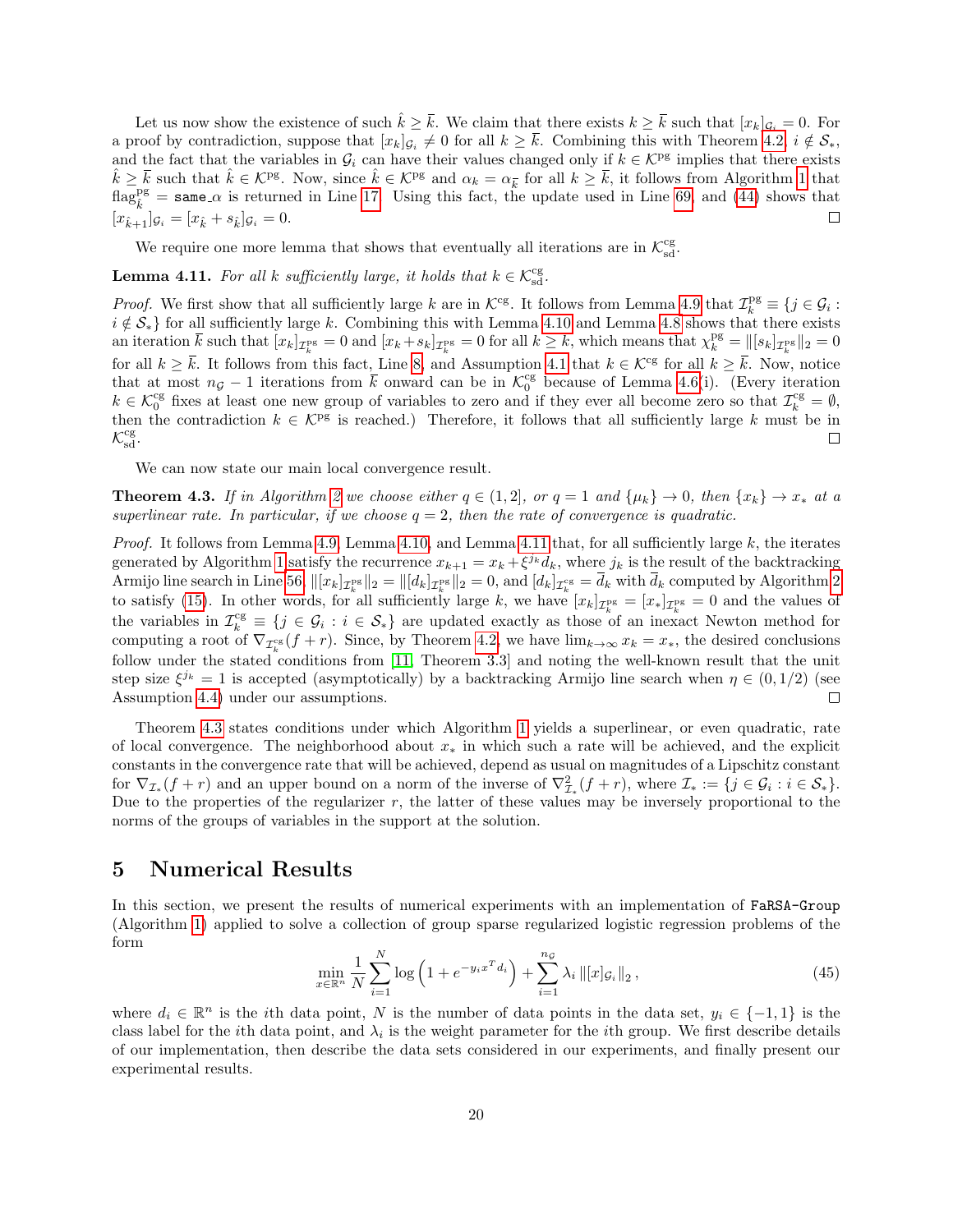#### 5.1 Implementation details

We have developed a Python implementation of **FaRSA-Group** that is available upon request. The values of the input parameters for Algorithm [1](#page-7-0) and Algorithm [2](#page-7-1) that we used are given in [Figure 2](#page-20-0) (with some caveats that are mentioned in the following paragraph).

We initialized  $x_0$  as the zero vector and  $\alpha_0$  as an estimate of the inverse of the Lipschitz constant of f at  $x_0$ . To be precise, our software randomly generated a vector  $y_0 \in \mathbb{R}^n$  such that  $||x_0 - y_0||_2 = 10^{-8}$ , and then set  $\alpha_0 = \min\{1, ||x_0 - y_0||_2 / ||\nabla f(x_0) - \nabla f(y_0)||_2\}$ . Since  $\varphi = 1$  $\varphi = 1$ , it follows from Algorithm 1 that [\(40\)](#page-17-6) holds for all  $k \in \mathbb{N}$ . (However, for data sets with  $N < n$ , we initially chose  $\varphi = 0.8$  and switched to  $\varphi = 1$  when an iteration in  $\mathcal{K}^{\text{cg}}$  satisfied  $f(x_k) - f(x_{k+1}) \leq 10^{-3}$ . When  $N < n$ , the matrix  $\nabla^2 f(x_k)$  is singular, which in practice often led to large CG directions and multiple backtracks in the line

<span id="page-20-0"></span>

| param. | value     | param.     | value     |
|--------|-----------|------------|-----------|
|        |           | $\kappa_1$ | 0.1       |
|        | 0.5       | $\kappa_2$ | $10^{-2}$ |
| η      | $10^{-3}$ | Ĥ          | $\pi/4$   |
|        | 0.8       | q          |           |
|        |           | $\mu_k$    |           |

Figure 2: Parameter values used in our tests for Algorithm [1](#page-7-0) and Algorithm [2.](#page-7-1)

search. These ill effects were partly remedied by this scheme for updating  $\varphi$ .) When defining the set  $\mathcal{I}_k^{\text{small}}$ in [\(9\)](#page-4-7), we used  $\tilde{\kappa}_{2,i} = \kappa_2 |\mathcal{G}_i| / ||\bar{\mathcal{I}}_k^{\text{cg}}||$  in place of  $\kappa_2$  for all i such that  $\mathcal{G}_i \subseteq \bar{\mathcal{I}}_k^{\text{cg}}$ . This choice accounted for the fact that the two different norms in [\(9\)](#page-4-7) are associated with vectors of different dimension. Note that since  $(1/n)\kappa_2 \leq \tilde{\kappa}_{2,i} \leq n\kappa_2$ , this choice is easily incorporated into the analysis in Section [4.](#page-8-0) The choice of  $H_k$ in Line [10](#page-7-0) was based on a regularization of the exact second-derivatives of  $f$ . In particular, for any scalar  $\delta \geq 0$ , consider

$$
\frac{1}{N}D^T\Sigma_\delta(x)D \approx \nabla^2 f(x)
$$

where  $D^T := [d_1, d_2, \dots, d_N]$  and  $\Sigma_{\delta}(x)$  is the diagonal matrix with *i*th diagonal entry

$$
[\Sigma_{\delta}(x)]_{ii} := \max\{\sigma_i(x)(1-\sigma_i(x)), \delta\} \text{ with } \sigma_i(x) := \exp(y_i d_i^T x) / (1 + \exp(y_i d_i^T x))
$$

for all  $i \in \{1, 2, \dots, N\}$ . Notice that if  $\delta = 0$ , then  $(1/N)D^T\Sigma_0(x)D \equiv \nabla^2 f(x)$ . In order to use a small amount of regularization in our tests, we chose  $\delta = 10^{-8}$  $\delta = 10^{-8}$  $\delta = 10^{-8}$ . With this choice of  $\delta$ , our choice of  $H_k$  in Line 10 can now be written as

$$
H_k \leftarrow [\frac{1}{N} D^T \Sigma_{\delta}(x_k) D]_{\mathcal{I}_k \mathcal{I}_k} + \nabla^2_{\mathcal{I}_k \mathcal{I}_k} r(x_k),
$$

where we remind the reader that  $\nabla^2_{\mathcal{I}_k\mathcal{I}_k} r(x_k)$  is well defined because the construction of  $\mathcal{I}_k \subseteq \mathcal{I}_k^{\text{cg}}$  ensures that  $[x_k]_{\mathcal{G}_i} \neq 0$  for all  $\mathcal{G}_i \subseteq \mathcal{I}_k$ .

In Algorithm [2,](#page-7-1) we applied the CG method to the system  $H_kd = -g_k$  to approximately solve the optimization problem defined in Line [29.](#page-7-4) As pointed out in Section [3.2,](#page-5-0) the direction associated with every iteration of the CG algorithm satisfies condition [\(13\)](#page-7-2) and condition [\(14\)](#page-7-5), which were required to establish the complexity result in Theorem [4.1.](#page-15-3) To reduce the cost of the CG computation and limit the number of backtracking steps required by Algorithm [3,](#page-8-2) we terminated Algorithm [2](#page-7-1) when at least one of three conditions was satisfied. To describe these conditions checked during the kth iteration, let  $d_{j,k}$  denote the jth CG iterate and let  $t_{j,k} := ||H_k d_{j,k} + g_k||_2$  denote the j<sup>th</sup> CG residual. The three conditions are given by

$$
t_{j,k} \le \max\{\min\left\{0.1t_{0,k}, t_{0,k}^{1.5}\right\}, 10^{-10}\},\tag{46a}
$$

$$
||d_{j,k}|| \ge 10^3 \min\{1, \|\nabla_{\mathcal{I}_k}(f+r)(x_k)\|_2\}, \text{ and } (46b)
$$

<span id="page-20-3"></span><span id="page-20-2"></span><span id="page-20-1"></span>
$$
j = |\mathcal{I}_k|.\tag{46c}
$$

Outcome [\(46a\)](#page-20-1) is the ideal termination condition since it indicates that the residual of the linear system has been sufficiently reduced (see [\(15\)](#page-7-3)). Outcome [\(46b\)](#page-20-2) serves as a trust-region constraint on the norm of the trial step  $d_k$ ; in particular, when the inequality in [\(46b\)](#page-20-2) holds, the size of the CG iterate  $d_{j,k}$  is relatively large, indicating that  $x_k$  is not close to an optimal solution. Therefore, we restrict its size with the intent of needing fewer backtracking steps during the subsequent line search. Outcome [\(46c\)](#page-20-3) caps the number of CG iterations to  $|\mathcal{I}_k|$  (the size of the reduced space) since, in exact arithmetic, CG converges to an exact solution in at most  $|\mathcal{I}_k|$  iterations.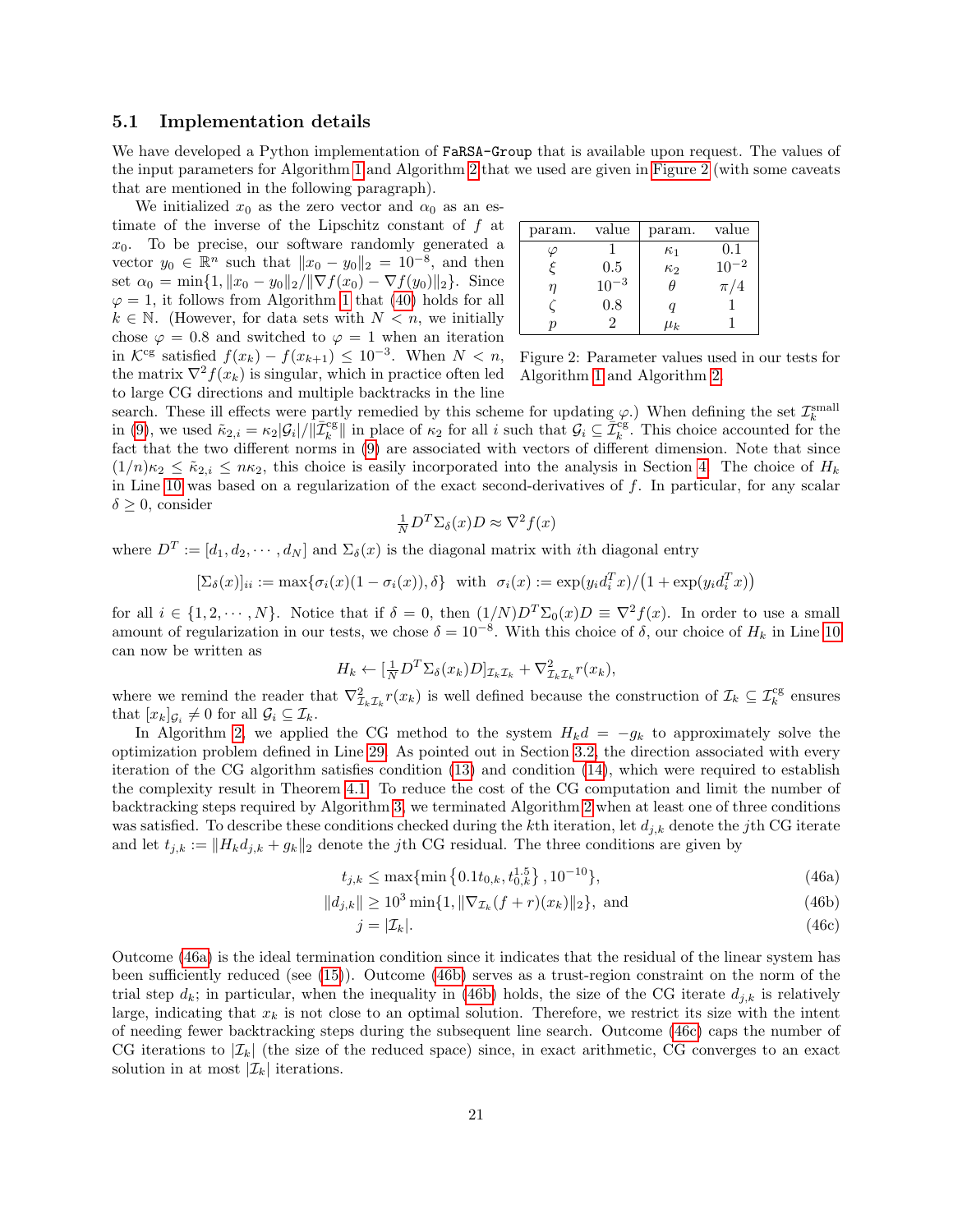Algorithm [1](#page-7-0) decreases the value of the PG parameter (see Line [19\)](#page-7-0) for the next iteration using a simple multiplicative factor when  $\text{flag}_k^{\text{pg}} = \text{decrease}_{\alpha}$ . However, in practice, we found an adaptation of the approach in [\[9\]](#page-26-18) to be more efficient. To describe this approach, let  $d_k$  and  $\xi^{j_k}$  be the search direction and step size used to obtain  $x_{k+1} = x_k + \xi^{j_k} d_k$ . It is well known [\[2,](#page-25-2) Lemma 5.7] that if  $\alpha \in (0, 1/L_f]$ , then  $f(x_{k+1}) \leq f(x_k) + \xi^{j_k} \nabla f(x_k)^T d_k + \frac{1}{2\alpha} ||\xi^{j_k} d_k||_2^2$ . Setting this inequality to be an equality and then solving for  $\alpha$ , one obtains

$$
\hat{\alpha}_k := \frac{\|\xi^{j_k} d_k\|_2^2}{2\left(f(x_{k+1}) - f(x_k) - \xi^{j_k}\nabla f(x_k)^T d_k\right)},
$$

which can be viewed as a local Lipschitz constant estimate for  $f$  at  $x_k$ . In our tests, we updated the PG parameter at the end of each iteration of Algorithm [1](#page-7-0) as

<span id="page-21-0"></span>
$$
\alpha_{k+1} \leftarrow \min\left\{1, \hat{\alpha}_k/2\right\}.\tag{47}
$$

Although this PG parameter update strategy worked better than the basic strategy in Algorithm [1](#page-7-0) (see Line [19](#page-7-0) and Line [21\)](#page-7-0), it is not covered by our analysis in Section [4.](#page-8-0) However, a simple modification of our analysis would be to allow the update in [\(47\)](#page-21-0) to increase the PG parameter at most a finite number of times, say 100 times, at which point the update  $\alpha_{k+1} \leftarrow \min{\{\alpha_k, \hat{\alpha}_k/2\}} \leq \alpha_k$  would be used. This strategy is covered by our earlier analysis (with a larger constant in the complexity result).

We terminate our algorithm when  $\max\{\chi_k^{\text{cg}}, \chi_k^{\text{pg}}\} \leq 10^{-6} \max\{\chi_0^{\text{cg}}, \chi_0^{\text{pg}}, 1\}.$ 

#### <span id="page-21-3"></span>5.2 Data sets

We tested FaRSA-Group on problem  $(45)$  using data sets from the LIBSVM repository.<sup>[1](#page-21-1)</sup> From this repository, we excluded all regression instances and multiple-class (greater than two) classification instances. We compared the performance of our algorithm to the well-cited package gglasso [\[32\]](#page-27-8), which is a state-of-the-art group-wise majorization descent method.<sup>[2](#page-21-2)</sup> Since gglasso does not support sparse data matrix inputs, we excluded all data sets that were too large to be stored in memory (6GB). Finally, for the adult data (a1a–a9a) and webpage data (w1a–w8a), we used only the largest instances, namely a9a and w8a. This left us with our final subset of 25 data sets that can be found in [Table 1.](#page-22-0)

Scaling of the data sets can be important. If the LIBSVM website indicated that a data set was already scaled, then we used the data set without modification. However, when the website did not indicate that scaling for a data set was used, we scaled each column of the feature data (i.e., feature-wise scaling) into the range [−1, 1] by dividing each of its entries by the largest entry in absolute value. Labels for some data sets (e.g., breast-cancer, covtype, liver-disorders, mushrooms, phishing, skin-nonskin and svmguide1) do not take values in  $\{-1, 1\}$ , but rather in  $\{0, 1\}$  or  $\{1, 2\}$ . For these data sets, we mapped the smaller label to  $-1$ and the larger label to 1.

#### 5.3 Experimental setup and test results

We tested FaRSA-Group and gglasso for solving problem  $(45)$  using the data sets in [Table 1.](#page-22-0) All default settings for gglasso were used, including the same starting point  $x_0 = 0$  used by FaRSA-Group. We considered four group structures and two different solution sparsity levels. Specifically, we considered the four different numbers of groups

number of groups ∈ { $\{0.25n\}, 0.50n\}, 0.75n\}, n$ },

where n is the problem dimension; notice that the last setting recovers  $\ell_1$ -norm regularization. Then, for a given number of groups, the variables were sequentially distributed (as evenly as possible) to the

<span id="page-21-1"></span> $1$ <https://www.csie.ntu.edu.tw/cjlin/libsvmtools/datasets>

<span id="page-21-2"></span><sup>2</sup><https://cran.r-project.org/web/packages/gglasso>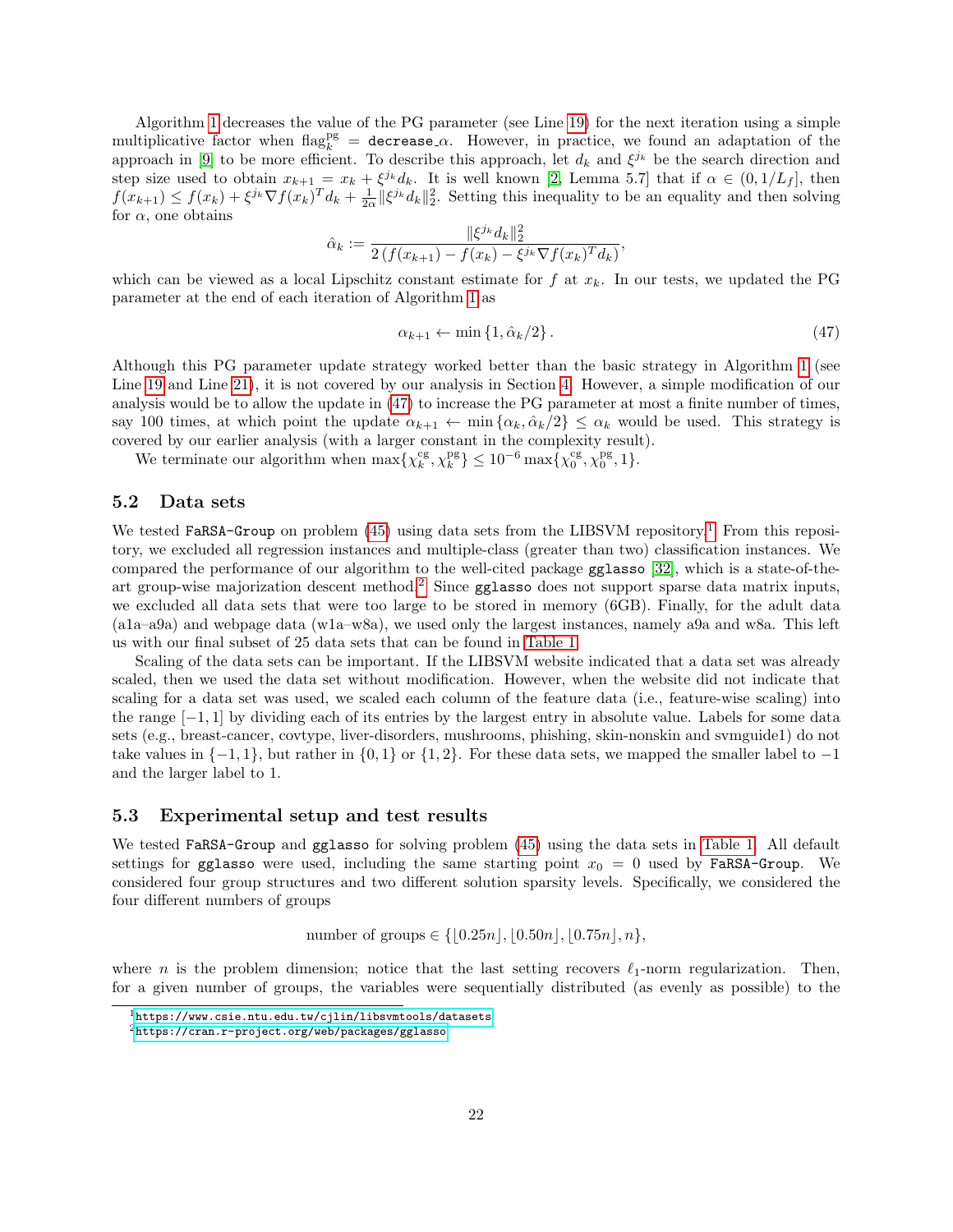<span id="page-22-0"></span>Table 1: The first column (data set) gives the name of the data set. The second column (N) and third column (n) indicate the number of data points and problem dimension, respectively. The fourth column (scale) provides the feature-wise scaling used: each feature is either scaled into the given interval or scaled to have mean zero ( $\mu = 0$ ) and variance one ( $\sigma^2 = 1$ ). The fifth column (who) indicates whether the data set came pre-scaled from the LIBSVM website (website), or it did not come pre-scaled and we scaled it (us) as described in Section [5.2.](#page-21-3) Finally, the sixth column (used) indicates the number of problem instances used in the numerical results presented in Figure [3.](#page-23-2)

| $\frac{1}{2}$      |        |                 |                            |           |                |  |  |
|--------------------|--------|-----------------|----------------------------|-----------|----------------|--|--|
| data set           | N      | $\mathbf n$     | scale                      | who       | used           |  |  |
| a9a                | 32561  | 123             | $[0,\overline{1}]$         | website   | 8              |  |  |
| australian         | 690    | 140             | $[-1,1]$                   | website   | $\overline{2}$ |  |  |
| breast-cancer      | 683    | 10              | $[-1,1]$                   | website   | $\overline{0}$ |  |  |
| cod-rna            | 59535  | 8               | $[-1,1]$                   | <b>us</b> | 8              |  |  |
| colon-cancer       | 62     | 2000            | $(\mu, \sigma^2) = (0, 1)$ | website   | 8              |  |  |
| covtype.binary     | 581012 | 54              | [0,1]                      | website   | 8              |  |  |
| diabetes           | 768    | 8               | $[-1,1]$                   | website   | $\overline{0}$ |  |  |
| duke breast-cancer | 44     | 7192            | $(\mu, \sigma^2) = (0, 1)$ | website   | 8              |  |  |
| fourclass          | 862    | $\overline{2}$  | $[-1,1]$                   | website   | $\overline{0}$ |  |  |
| german-numer       | 1000   | 24              | $[-1,1]$                   | website   | $\overline{0}$ |  |  |
| gisette            | 6000   | 5000            | $[-1,1]$                   | website   | 8              |  |  |
| heart              | 270    | 13              | $[-1,1]$                   | website   | $\overline{2}$ |  |  |
| ijcnn1             | 49990  | 22              | $[-1.5, 1.5]$              | website   | 8              |  |  |
| ionosphere         | 351    | 34              | $[-1,1]$                   | website   | $\theta$       |  |  |
| leukemia           | 38     | 7129            | $(\mu, \sigma^2) = (0, 1)$ | website   | 8              |  |  |
| liver-disorders    | 145    | $5\overline{)}$ | $[-1,1]$                   | website   | $\overline{0}$ |  |  |
| madelon            | 2000   | 500             | $[-1,1]$                   | <b>us</b> | 8              |  |  |
| mushrooms          | 8124   | 112             | [0,1]                      | website   | 6              |  |  |
| phishing           | 11055  | 68              | [0,1]                      | website   | $\overline{7}$ |  |  |
| skin-nonskin       | 245057 | 3               | $[-1,1]$                   | us        | 8              |  |  |
| splice             | 1000   | 60              | $[-1,1]$                   | website   | $\theta$       |  |  |
| sonar              | 208    | 60              | $[-1,1]$                   | website   | 4              |  |  |
| symguide1          | 3089   | 4               | $[-1,1]$                   | us        | $\theta$       |  |  |
| symguide3          | 1243   | 21              | $[-1,1]$                   | website   | $\theta$       |  |  |
| w8a                | 49749  | 300             | [0,1]                      | website   | 8              |  |  |

groups; e.g., 10 variables among 3 groups would have been distributed as  $\mathcal{G}_1 = \{1, 2, 3\}, \mathcal{G}_2 = \{4, 5, 6\},\$ and  $\mathcal{G}_3 = \{7, 8, 9, 10\}$ . For the two different solution sparsity levels, we considered groups weights

$$
\lambda_i = 0.1 \lambda_{\min} \sqrt{|\mathcal{G}_i|} \ \ \text{and} \ \ \lambda_i = 0.01 \lambda_{\min} \sqrt{|\mathcal{G}_i|}
$$

where  $\lambda_{\min} = \min \{ \lambda \geq 0 : \text{the solution to (45) with } \lambda_i = \lambda \sqrt{|\mathcal{G}_i|} \text{ is } x = 0 \}$  $\lambda_{\min} = \min \{ \lambda \geq 0 : \text{the solution to (45) with } \lambda_i = \lambda \sqrt{|\mathcal{G}_i|} \text{ is } x = 0 \}$  $\lambda_{\min} = \min \{ \lambda \geq 0 : \text{the solution to (45) with } \lambda_i = \lambda \sqrt{|\mathcal{G}_i|} \text{ is } x = 0 \}$  (see [\[32,](#page-27-8) equation (23)]). Since there were 25 data sets, a total of 200 problem instances were tested (each data set has 8 instances). The experiments were conducted using the cluster in the Computational Optimization Research Laboratory (COR@L) at Lehigh University with an AMD Opteron Processor 6128 2.0 GHz CPU. In the following paragraphs, we compared the performance of FaRSA-Group with that of gglasso with respect to CPU time (seconds), final objective value, and solution sparsity.

First consider the CPU time. For each problem instance, we allowed a maximum of 1000 seconds. If the CPU time in a run went above this limit, we terminated that run and considered the algorithm to have failed. Out of the 200 problem instances, FaRSA-Group failed 2 times and gglasso failed 7 times. [Figure 3](#page-23-2) illustrates a performance profile based on [\[24\]](#page-27-10) for comparing the computing times on problem instances that FaRSA-Group and/or gglasso took at least 1 second to terminate; this resulted in 109 problem instances. The last column of [Table 1](#page-22-0) gives the number of instances for each data set used in this profile. Each bar in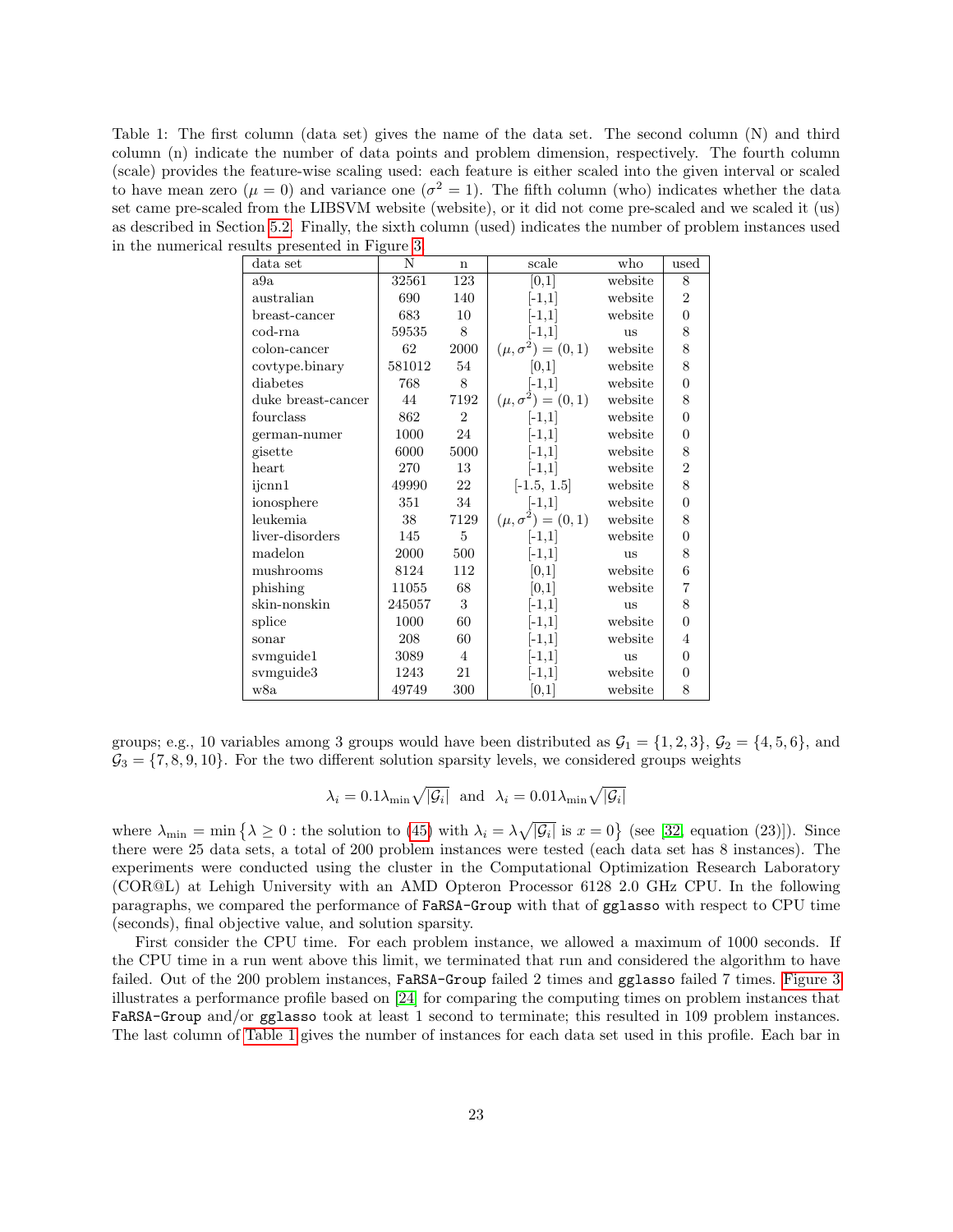the plot corresponds to a problem instance, with the height of the bar given by

<span id="page-23-3"></span>
$$
-\log_2\left(\frac{\text{time required by } \text{FARSA-Group}}{\text{time required by } \text{gglasso}}\right). \tag{48}
$$

Therefore, an upward pointing bar indicates that FaRSA-Group took less time to find the optimal solution for that problem instance and a downward pointing bar means that gglasso took less time, and in either case the size of the bar indicates the magnitude of the outperformance factor. A bar that reaches the y-axis limit of  $\pm 10$  is used when indicating that an algorithm was successful when solving a problem instance while the competing algorithm was unsuccessful.

To compare final objective function values, let  $F_{\texttt{FaRSA-Group}}$  and  $F_{\texttt{gglasso}}$  denote (for a given problem instance) the objective values returned by FaRSA-Group and gglasso, respectively. If  $F_{\text{gglasso}} - F_{\text{FaRSA-Group}} > 10^{-8}$ , then we considered FaRSA-Group to have obtained a lower objective function value; if  $F_{\texttt{FaRSA-Group}} - F_{\texttt{gglasso}} > 10^{-8}$ , then we considered gglasso to have obtained a lower objective function value; and if  $|F_{\tt FARSA-Group}$  –  $F_{\text{gglasso}} \leq 10^{-8}$ , then we considered them to have performed equally. From the 109 problem instances that at least one algorithm took at least one second to terminate, FaRSA-Group outperformed gglasso 95 times and gglasso outperformed FaRSA-Group 7 times. From the entire 200 instances, FaRSA-Group outperformed gglasso 153 times and gglasso outperformed FaRSA-Group 35 times.

In terms of solution sparsity, we considered FaRSA-Group to have outperformed gglasso if the following two conditions held: (i) all zero groups in



<span id="page-23-2"></span>Figure 3: Performance profile for CPU time (seconds). FaRSA-Group outperforms gglasso on 93 of the 109 problem instances. For each problem instance, the height of the bar is given by [\(48\)](#page-23-3).

the gglasso solution were also zero groups in the FaRSA-Group solution, and (ii) the solution returned by FaRSA-Group had at least one zero group that was not a zero group in the gglasso solution. A similar criteria was used to define when gglasso was considered to have outperformed FaRSA-Group. From the 109 test instances, FaRSA-Group outperformed gglasso in 30 cases and gglasso outperformed FaRSA-Group in 7 cases. From the entire collection of 200 problem instances, FaRSA-Group outperformed gglasso in 33 cases and gglasso outperformed FaRSA-Group in 8 cases.

## <span id="page-23-0"></span>6 Conclusion

We presented a new framework for solving optimization problems that incorporate group sparsity-inducing regularization by using subspace acceleration, domain decomposition, and support identification. In terms of theory, we proved a complexity result on the maximum number of iterations before an  $\epsilon$ -approximate solution is computed (Theorem [4.1\)](#page-15-3), and a local superlinear convergence rate (Theorem [4.3\)](#page-19-2). The strong convergence theory was supported by experimental results for minimizing a group sparsity-regularized logistic function for the task of classification. In terms of robustness, computational time, final objective value obtained, and solution sparsity, the numerical results showed that our proposed FaRSA-Group framework outperformed a state-of-the-art method.

## <span id="page-23-1"></span>A Proofs

In this appendix, for completeness, we provide detailed proofs of the results from Section [2](#page-3-0) related to the PG computations.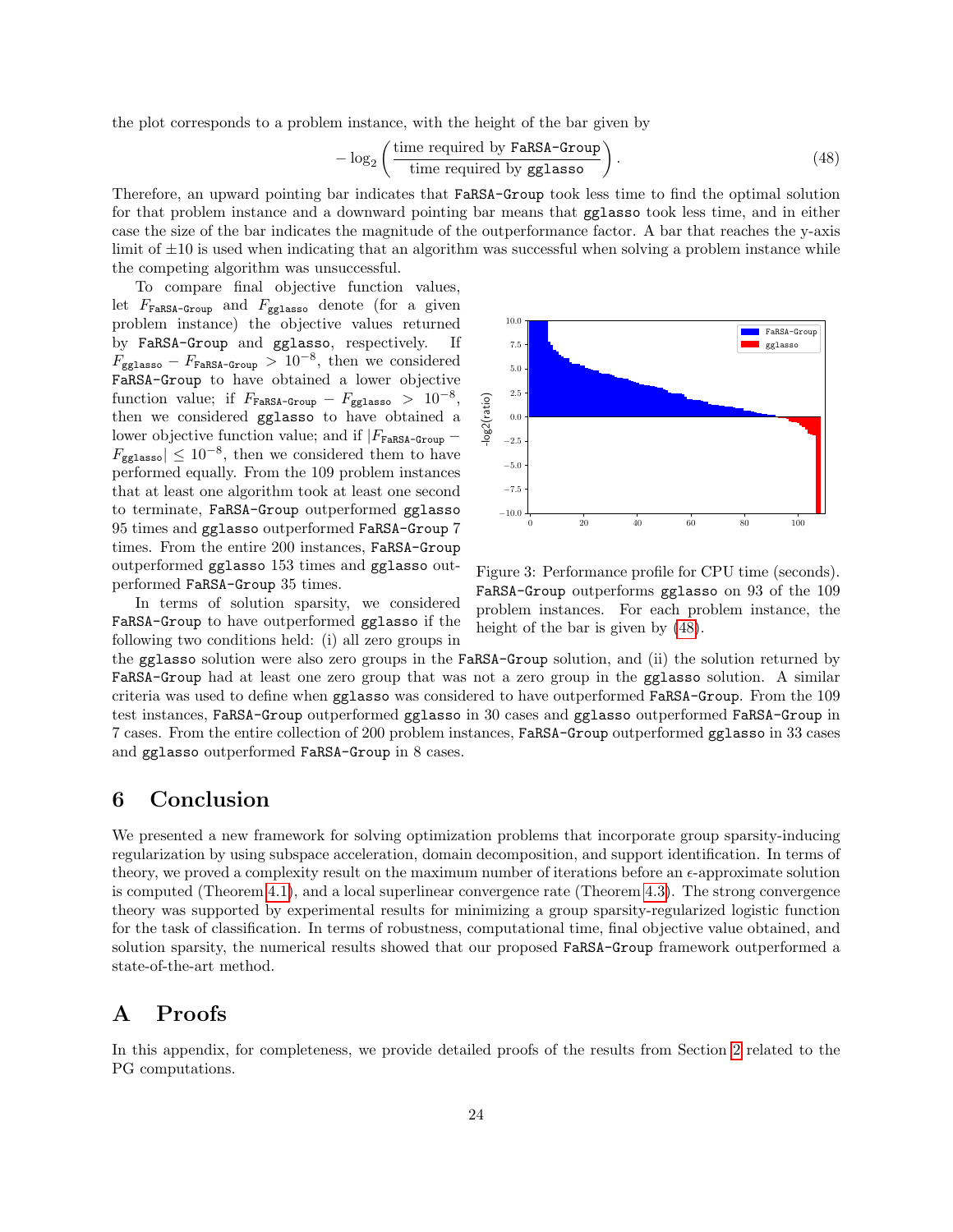**Proof of Lemma [2.1.](#page-3-3)** Let  $x_+ = T(\bar{x}, \bar{\alpha})$  denote the PG update in [\(3\)](#page-3-2) so that  $x_+ = \bar{x} + s(\bar{x}, \bar{\alpha})$  with  $s(\bar{x}, \bar{\alpha})$ defined in [\(4\)](#page-3-1). It follows from the optimality conditions for the problem in [\(3\)](#page-3-2) that there exists  $g_+ \in \partial r(x_+)$ such that

<span id="page-24-1"></span>
$$
x_{+} - \overline{x} + \overline{\alpha}\nabla f(\overline{x}) + \overline{\alpha}g_{+} = 0. \tag{49}
$$

Next, for an arbitrary  $g_{f+r} \in \partial (f+r)(\overline{x})$ , it follows from Assumption [1.1](#page-3-5) and [\[4,](#page-26-19) Proposition 5.4.6] that there exits  $g_r \in \partial r(\bar{x})$  satisfying  $g_{f+r} = \nabla f(\bar{x}) + g_r$ . From the definitions of  $g_r$  and  $g_+$  and convexity of r, it follows that

<span id="page-24-0"></span>
$$
r(x_{+}) \ge r(\overline{x}) + g_{r}^{T}(x_{+} - \overline{x}) \quad \text{and} \quad r(\overline{x}) \ge r(x_{+}) + g_{+}^{T}(\overline{x} - x_{+}). \tag{50}
$$

Adding the two equations in [\(50\)](#page-24-0) together yields  $(g_r - g_+)^T (x_+ - \overline{x}) \leq 0$ . Combining this with the definition of  $g_{f+r}$ , [\(49\)](#page-24-1), and the definition of  $x_+$  that

<span id="page-24-2"></span>
$$
s(\bar{x}, \bar{\alpha})^T g_{f+r} = (x_+ - \bar{x})^T (\nabla f(\bar{x}) + g_r)
$$
  
=  $\frac{1}{\bar{\alpha}} (x_+ - \bar{x})^T (\bar{x} - x_+ - \bar{\alpha}g_+ + \bar{\alpha}g_r)$   
=  $-\frac{1}{\bar{\alpha}} ||x_+ - \bar{x}||_2^2 + (x_+ - \bar{x})^T (g_r - g_+) \leq -\frac{1}{\bar{\alpha}} ||s(\bar{x}, \bar{\alpha})||_2^2.$  (51)

Since  $g_{f+r} \in \partial (f+r)(\overline{x})$  was arbitrary, the result [\[25,](#page-27-11) Theorem 2.87] and [\(51\)](#page-24-2) yield

$$
D_{f+r}(\overline{x}; s(\overline{x}, \overline{\alpha})) = \sup_{g \in \partial (f+r)(\overline{x})} s(\overline{x}, \overline{\alpha})^T g \leq -\frac{1}{\overline{\alpha}} ||s(\overline{x}, \overline{\alpha})||_2^2,
$$

which is the desired result and completes the proof.

**Proof of Lemma [2.2.](#page-4-5)** The proof follows exactly as in the proof of Lemma [2.1](#page-3-3) above, but where all calculations are restricted to groups in the set  $\mathcal I$  (also see [\(5\)](#page-3-6)).

**Proof of Lemma [2.3.](#page-4-3)** The result, for the case  $\mathcal{I} = \{1, 2, ..., n\}$ , can be found in [\[2,](#page-25-2) Lemma 10.4]. For the general case, i.e., when  $\mathcal I$  is equal to the union of a subset of  $\{\mathcal G_i\}_{i=1}^{n_{\mathcal G}}$ , the result follows by using the same proof as for [\[2,](#page-25-2) Lemma 11.9].

**Proof of Lemma [2.4.](#page-4-6)** Denote  $g_i := \nabla_{\mathcal{G}_i} f(\bar{x}), x_i = [\bar{x}]_{\mathcal{G}_i}$ , and  $s_i = [s(\bar{x}, \bar{\alpha})]_{\mathcal{G}_i}$ . Since  $f + r$  is differentiable with respect to the variables in  $\mathcal{G}_i$  at  $\bar{x}$  since  $[\bar{x}]_{\mathcal{G}_i} \neq 0$ , we have

$$
\|\nabla_{\mathcal{G}_i}(f+r)(\overline{x})\|_2^2 = \|g_i + \lambda_i x_i / \|x_i\|_2\|_2^2 = \|g_i\|_2^2 + 2\lambda_i \frac{g_i^T x_i}{\|x_i\|_2} + \lambda_i^2,
$$

which means that it is sufficient to prove that

$$
||g_i||_2^2 + 2\lambda_i \frac{g_i^T x_i}{||x_i||_2} + \lambda_i^2 \ge ||s_i||_2^2.
$$

Since  $x_i + s_i \neq 0$  by assumption, we know that  $s_i$  (see [\(5\)](#page-3-6)) satisfies

$$
s_i = \left(1 - \frac{\overline{\alpha}\lambda_i}{\|x_i - \overline{\alpha}g_i\|_2}\right)(x_i - \overline{\alpha}g_i) - x_i
$$
  
=  $x_i - \overline{\alpha}g_i - \frac{\overline{\alpha}\lambda_i(x_i - \overline{\alpha}g_i)}{\|x_i - \overline{\alpha}g_i\|_2} - x_i = -\overline{\alpha}\left(g_i + \frac{\overline{\alpha}\lambda_i(x_i - \overline{\alpha}g_i)}{\|x_i - \overline{\alpha}g_i\|_2}\right)$ 

so that

$$
||s_i||_2^2 = \overline{\alpha}^2 \left( ||g_i||_2^2 + 2\overline{\alpha}\lambda_i \frac{g_i^T(x_i - \overline{\alpha}g_i)}{||x_i - \overline{\alpha}g_i||_2} + \overline{\alpha}^2\lambda_i^2 \right).
$$

Thus, it is sufficient to prove that

$$
||g_i||_2^2 + 2\lambda_i \frac{g_i^T x_i}{||x_i||_2} + \lambda_i^2 \geq \overline{\alpha}^2 \left( ||g_i||_2^2 + 2\overline{\alpha}\lambda_i \frac{g_i^T (x_i - \overline{\alpha}g_i)}{||x_i - \overline{\alpha}g_i||_2} + \overline{\alpha}^2 \lambda_i^2 \right).
$$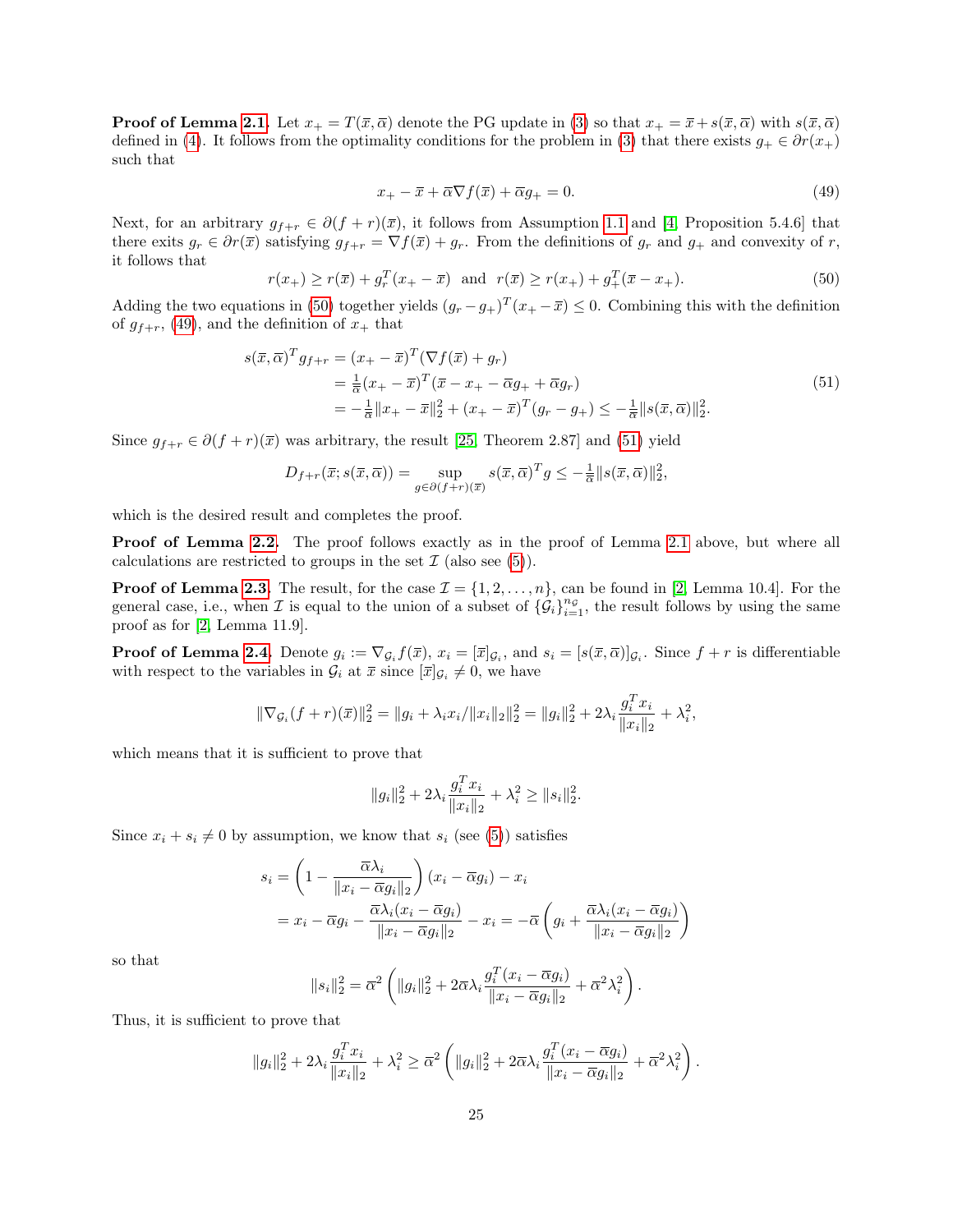We consider two cases, and note that  $x_i \neq 0$  by assumption and that  $x_i - \overline{\alpha} g_i \neq 0$  as a consequence of [\(5\)](#page-3-6) and the assumption that  $x_i + s_i \neq 0$ .

Case 1:  $\bar{\alpha} = 1$ . In this case, the desired inequality simplifies to

<span id="page-25-3"></span>
$$
\frac{g_i^T x_i}{\|x_i\|_2} \ge \frac{g_i^T (x_i - g_i)}{\|x_i - g_i\|_2}.\tag{52}
$$

We now consider the following two subcases.

Case 1a:  $g_i^T x_i \geq 0$ . The desired inequality clearly holds if  $g_i^T (x_i - g_i) \leq 0$ . Thus, for the remainder of this subcase, we assume that  $g_i^T(x_i - g_i) > 0$ , which equivalently means that  $g_i^T x_i > ||g_i||_2^2$ , which implies that  $-2x_i^T g_i + ||g_i||_2^2 < 0$ . It follows from this inequality and the fact that  $(g_i^T x_i)^2 \le ||g_i||_2^2 ||x_i||_2^2$  (by Cauchy-Schwarz) that

$$
(g_i^T x_i)^2(-2x_i^T g_i + ||g_i||_2^2) \geq (-2x_i^T g_i + ||g_i||_2^2) ||g_i||_2^2 ||x_i||_2^2 = (||g_i||_2^4 - 2g_i^T x_i ||g_i||_2^2) ||x_i||_2^2.
$$

We can now add the term  $(g_i^T x_i)^2 ||x_i||_2^2$  to both sides to obtain

$$
(g_i^T x_i)^2 (\|x_i\|_2^2 - 2x_i^T g_i + \|g_i\|_2^2) \ge ((g_i^T x_i)^2 + \|g_i\|_2^4 - 2g_i^T x_i \|g_i\|_2^2) \|x_i\|_2^2,
$$

which can be written equivalently as

$$
(g_i^T x_i)^2 \|x_i - g_i\|_2^2 \ge (g_i^T x_i - \|g_i\|_2^2)^2 \|x_i\|_2^2 = (g_i^T (x_i - g_i))^2 \|x_i\|_2^2.
$$

After taking the square root of both sides, we obtain [\(52\)](#page-25-3).

Case 1b:  $g_i^T x_i < 0$ . Using  $g_i^T x_i < 0$  and  $(g_i^T x_i)^2 \le ||g_i||_2^2 ||x_i||_2^2$  (by Cauchy-Schwarz), we have

$$
(g_i^T x_i)^2(-2x_i^T g_i + \|g_i\|_2^2) \leq (-2x_i^T g_i + \|g_i\|_2^2) \|g_i\|_2^2 \|x_i\|_2^2 = \left( \|g_i\|_2^4 - 2g_i^T x_i \|g_i\|_2^2 \right) \|x_i\|_2^2.
$$

We can now add the term  $(g_i^T x_i)^2 ||x_i||_2^2$  to both sides to obtain

 $(g_i^T x_i)^2 (\|x_i\|_2^2 - 2x_i^T g_i + \|g_i\|_2^2) \leq ((g_i^T x_i)^2 + \|g_i\|_2^4 - 2g_i^T x_i \|g_i\|_2^2) \|x_i\|_2^2,$ 

which can be written equivalently as

$$
(g_i^T x_i)^2 \|x_i - g_i\|_2^2 \le (g_i^T x_i - \|g_i\|_2^2)^2 \|x_i\|_2^2 = (g_i^T (x_i - g_i))^2 \|x_i\|_2^2.
$$

After taking the square root of both sides and rearranging, we obtain

$$
\frac{|g_i^T x_i|}{\|x_i\|_2} \le \frac{|g_i^T (x_i - g_i)|}{\|x_i - g_i\|_2}.
$$

Combining this result with  $0 > g_i^T x_i \ge g_i^T (x_i - g_i)$  gives [\(52\)](#page-25-3), as claimed.

Case 2:  $\bar{\alpha} \in (0, 1)$ . The proof of follows from Case 1 and [\[2,](#page-25-2) Theorem 10.9], which in our notation from [\(4\)](#page-3-1) proves that  $||s(\bar{x}, \bar{\alpha})||_2 \leq ||s(\bar{x}, 1)||_2$  when  $\bar{\alpha} \in (0, 1)$ .

## References

- <span id="page-25-0"></span>[1] Francis Bach, Rodolphe Jenatton, Julien Mairal, and Guillaume Obozinski. Optimization with sparsityinducing penalties. Foundations and Trends  $\mathbb{R}$  in Machine Learning, 4(1):1-106, 2012.
- <span id="page-25-2"></span>[2] Amir Beck. First-order methods in optimization, volume 25. SIAM, 2017.
- <span id="page-25-1"></span>[3] Amir Beck and Marc Teboulle. A fast iterative shrinkage-thresholding algorithm for linear inverse problems. SIAM Journal on Imaging Sciences, 2(1):183–202, 2009.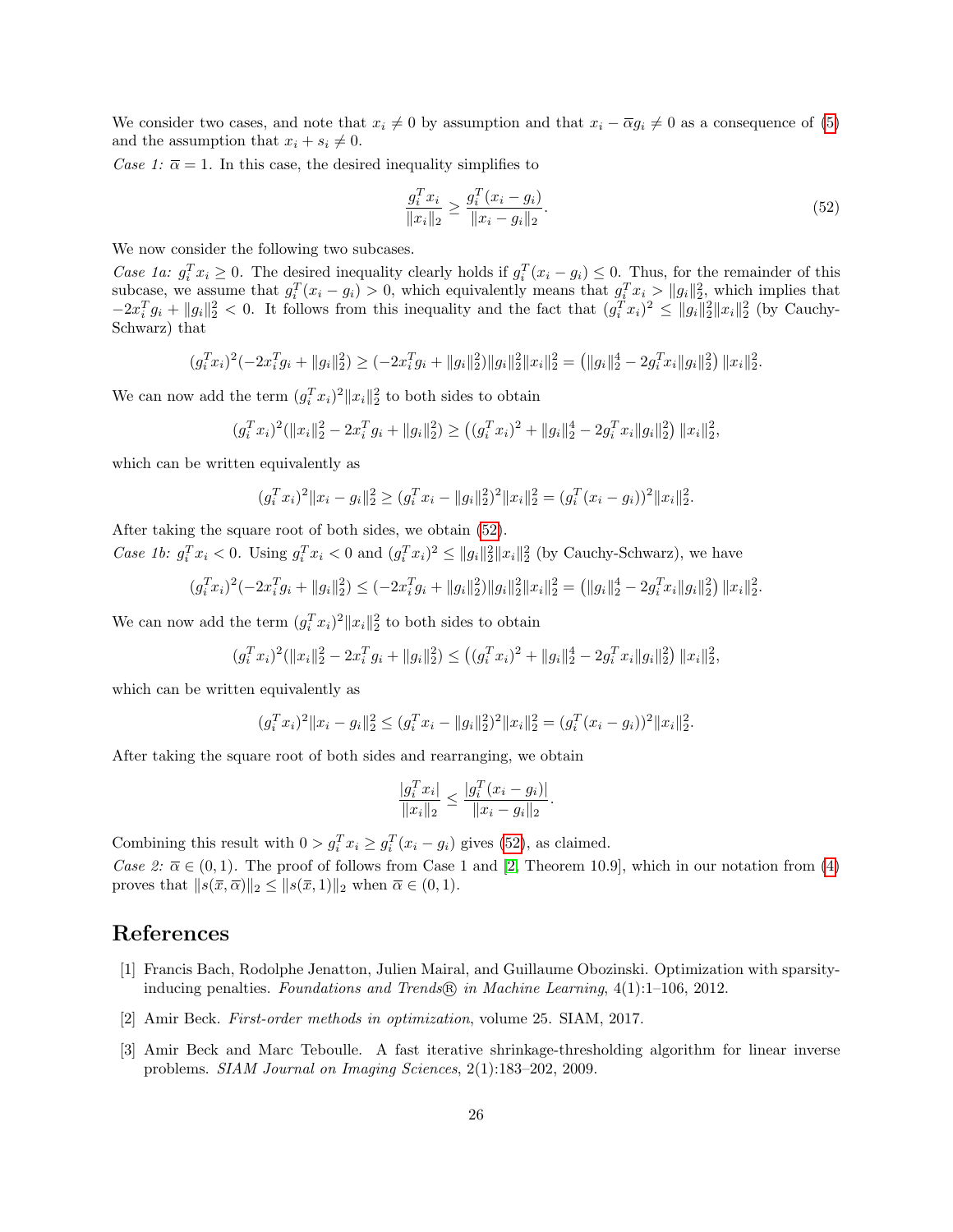- <span id="page-26-19"></span>[4] Dimitri P Bertsekas. Convex optimization theory. Athena Scientific, Belmont, Ma., 2009.
- <span id="page-26-6"></span>[5] Tianyi Chen, Frank E. Curtis, and Daniel P. Robinson. A reduced-space algorithm for minimizing  $\ell_1$ -regularized convex functions. SIAM Journal on Optimization, 27(3):1583–1610, 2017.
- <span id="page-26-7"></span>[6] Tianyi Chen, Frank E. Curtis, and Daniel P. Robinson. FaRSA for  $\ell_1$ -regularized convex optimization: local convergence and numerical experience. 33(2):396–415, 2018.
- <span id="page-26-1"></span>[7] Patrick Combettes and Jean-Christophe Pesquet. Proximal splitting methods in signal processing. In Fixed-point Algorithms for Inverse Problems in Science and Eng., pages 185–212. Springer, 2011.
- <span id="page-26-16"></span>[8] Andrew R. Conn, Nicholas I. M. Gould, and Philippe L. Toint. Trust-Region Methods. Society for Industrial and Applied Mathematics (SIAM), Philadelphia, PA, 2000.
- <span id="page-26-18"></span>[9] Frank E Curtis and Daniel P Robinson. Exploiting negative curvature in deterministic and stochastic optimization. Mathematical Programming, 176(1-2):69–94, 2019.
- <span id="page-26-2"></span>[10] I. Daubechies, M. Defrise, and C. Mol. An iterative thresholding algorithm for linear inverse problems with a sparsity constraint. *Comm. Pure Appl. Math.*, 58:1413-1457, 2004.
- <span id="page-26-17"></span>[11] Ron S Dembo, Stanley C Eisenstat, and Trond Steihaug. Inexact newton methods. SIAM Journal on Numerical analysis, 19(2):400–408, 1982.
- <span id="page-26-3"></span>[12] D. Donoho. Denoising by soft-thresholding. Trans. Inform. Theory, 41:613–627, 1995.
- <span id="page-26-4"></span>[13] R.-E. Fan, K.-W. Chang, C.-J. Hsieh, X.-R. Wang, and C.-J. Lin. Liblinear: A library for large linear classification. J. Mach. Learn. Res., 9:1871–1874, 2008.
- <span id="page-26-15"></span>[14] Rong-En Fan, Kai-Wei Chang, Cho-Jui Hsieh, Xiang-Rui Wang, and Chih-Jen Lin. LIBLINEAR: A library for large linear classification. JMLR, 9(Aug):1871–1874, 2008.
- <span id="page-26-5"></span>[15] M. A. T. Figueiredo, R. D. Nowak, and S. J. Wright. Gradient projection for sparse reconstruction: Application to compressed sensing and other inverse problems. IEEE J. Selected Topics Signal Process., 1:586–597, 2007.
- <span id="page-26-12"></span>[16] J. Friedman, T. Hastie, and R. Tibshirani. Regularization paths for generalized linear models via coordinate descent. Journal of Statistical Software, 33(1):1, 2010.
- <span id="page-26-13"></span>[17] Geovani N. Grapiglia and Yurii Nesterov. Accelerated regularized newton methods for minimizing composite convex functions. SIAM Journal on Optimization, 29(1):77–99, 2019.
- <span id="page-26-8"></span>[18] N. Keskar, J. Nocedal, F. Oztoprak, and A. Wächter. A second-order method for convex  $\ell_1$ -regularized optimization with active-set prediction. Optimization Methods and Software, 31(3):605–621, 2016.
- <span id="page-26-14"></span>[19] Jason D. Lee, Yuekai Sun, and Michael A. Saunders. Proximal newton-type methods for minimizing composite functions. SIAM Journal on Optimization, 24(3):1420–1443, 2014.
- <span id="page-26-9"></span>[20] Qihang. Lin, Zhaosong. Lu, and Lin. Xiao. An accelerated randomized proximal coordinate gradient method and its application to regularized empirical risk minimization. SIAM Journal on Optimization, 25(4):2244–2273, 2015.
- <span id="page-26-11"></span>[21] J. Liu, S. Ji, and J. Ye. SLEP: Sparse Learning with Efficient Projections. Arizona State University, 2009.
- <span id="page-26-10"></span>[22] Ji Liu and Stephen J. Wright. Asynchronous stochastic coordinate descent: Parallelism and convergence properties. SIAM Journal on Optimization, 25(1):351–376, 2015.
- <span id="page-26-0"></span>[23] Shuangge Ma, Xiao Song, and Jian Huang. Supervised group Lasso with applications to microarray data analysis. BMC bioinformatics, 8(1):60, 2007.